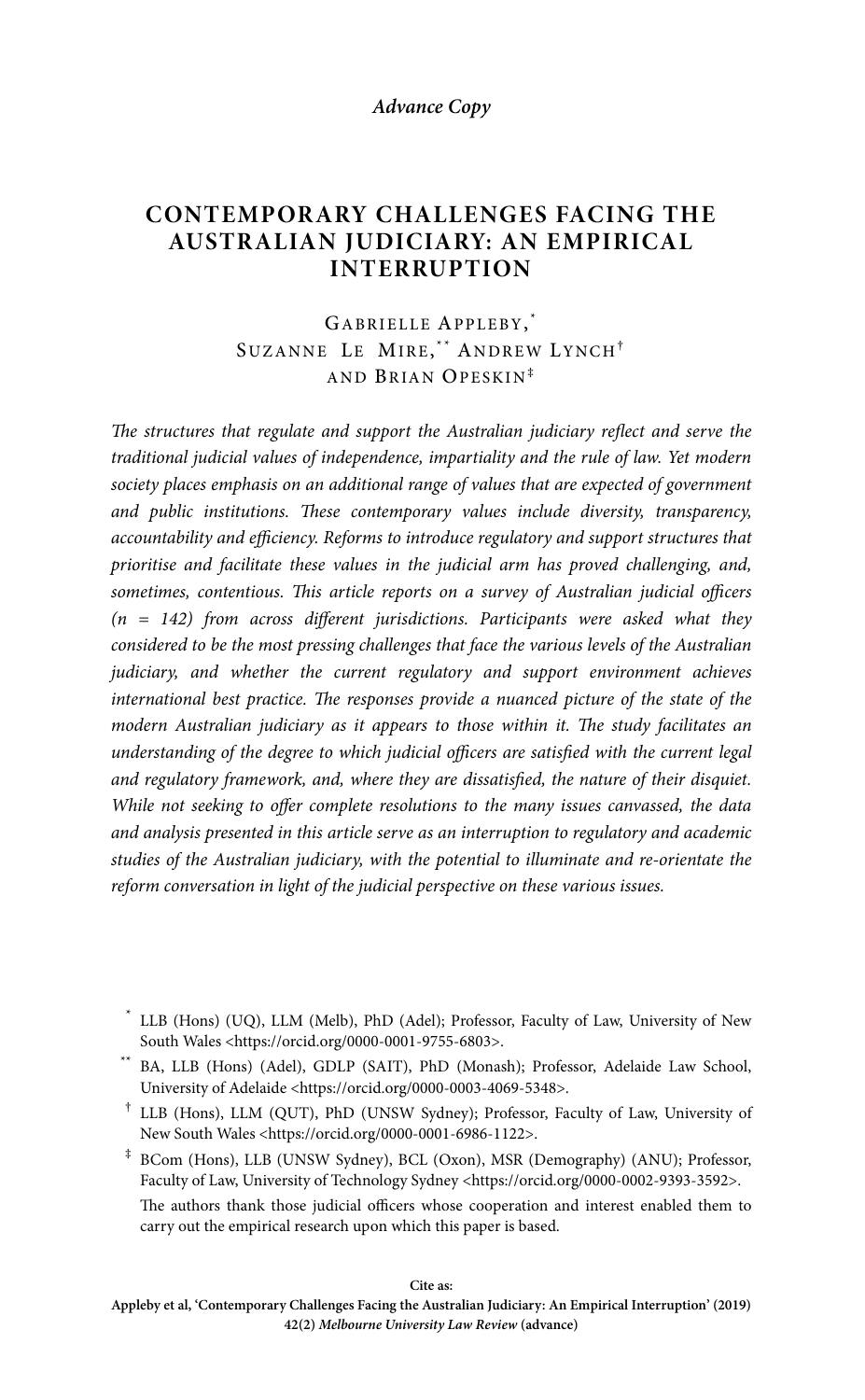# **CONTENTS**

| I            |   |   |                                                 |  |  |  |
|--------------|---|---|-------------------------------------------------|--|--|--|
| $_{\rm II}$  |   |   |                                                 |  |  |  |
| III          |   |   |                                                 |  |  |  |
| IV           |   |   |                                                 |  |  |  |
|              |   |   |                                                 |  |  |  |
|              | B |   |                                                 |  |  |  |
|              |   | 1 |                                                 |  |  |  |
|              |   | 2 |                                                 |  |  |  |
|              |   | 3 |                                                 |  |  |  |
|              |   | 4 | Compliance with Best-Practice Appointment21     |  |  |  |
|              |   | 5 |                                                 |  |  |  |
|              |   |   |                                                 |  |  |  |
| V            |   |   |                                                 |  |  |  |
| A            |   |   |                                                 |  |  |  |
|              | B |   |                                                 |  |  |  |
|              |   | 1 |                                                 |  |  |  |
|              |   | 2 |                                                 |  |  |  |
|              |   | 3 |                                                 |  |  |  |
|              |   | 4 |                                                 |  |  |  |
|              |   | 5 |                                                 |  |  |  |
|              |   | 6 | Judicial Remuneration and Access to Pensions 47 |  |  |  |
|              |   | 7 | Mandatory Retirement and Capacity Testing 51    |  |  |  |
|              | C |   |                                                 |  |  |  |
| VI           |   |   |                                                 |  |  |  |
| $\mathsf{A}$ |   |   |                                                 |  |  |  |
|              | B |   |                                                 |  |  |  |
|              |   | 1 |                                                 |  |  |  |
|              |   | 2 |                                                 |  |  |  |
|              |   | 3 |                                                 |  |  |  |
|              |   | 4 |                                                 |  |  |  |
|              |   | 5 |                                                 |  |  |  |
|              |   | 6 |                                                 |  |  |  |
|              |   |   |                                                 |  |  |  |
| VII          |   |   |                                                 |  |  |  |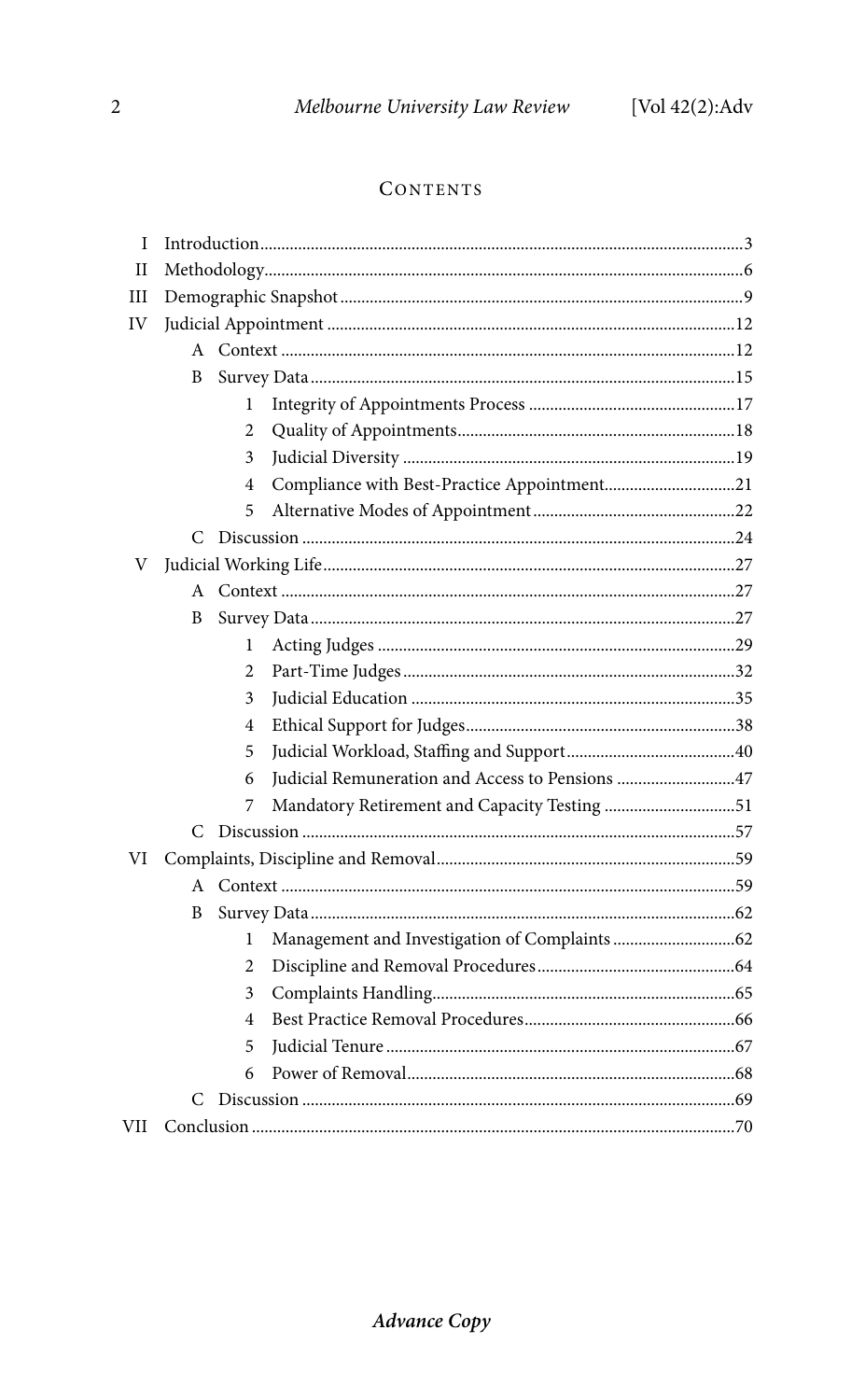## I INTRODUCTION

Judges are more open to public scrutiny than ever before. Their work is generally conducted in open court, sometimes with proceedings broadcasted or digitally streamed. Their decisions, conduct and attitudes are widely reported and critiqued. In the words of Professor John Williams, 'exponential commentary and criticism is the new reality'.<sup>1</sup> In the United States, websites rank and comment on judicial performance.<sup>2</sup> Similarly, in New Zealand, a ranking of judges claims to be 'the "go to" resource for lawyers and the broader public'.<sup>3</sup> Some courts have adopted a proactive approach, hiring media officers to assist in the communication of their work, occasionally making public comment and permitting media interviews with judicial officers.<sup>4</sup> A few judges and courts have taken the plunge into social media.<sup>5</sup> Researchers are also gaining increasing access to judicial officers in order to

- $2$  See, eg, The Robing Room: Where Judges Are Judged (Web Page) <http://www.therobingroom.com/md/Default.aspx?state=MD>, archived at <https://perma.cc/DZY4-QHKS>.
- 3 Vince Siemer, '2014 New Zealand Judge Survey Results Are Out', *Kiwis First: Legal News*  From New Zealand (Blog Post, 4 July 2014) <http://www.kiwisfirst.com/2014-new-zealandjudge-survey-results/>, archived at <https://perma.cc/KD5V-4FG5>. Judges are reportedly ranked by intelligence, fairness, legal knowledge and personal character.
- <sup>4</sup> For a discussion of early developments in this vein, see Elizabeth Handsley, 'Can Public Sector Approaches to Accountability Be Applied to the Judiciary?' (2001) 18(1) *Law in Context* 62, 94–5.
- <sup>5</sup> For example, in 2013, it was reported that the Supreme Court of Victoria would refashion its website as a 'multi-media hub with video on demand, summaries of judgments and capacity for the community to leave comments on news from the court', including what the then Chief Justice said was a 'plan that a retired judge might write a regular blog for the court website to create greater community understanding around controversial issues': Chris Merritt, 'Retired Judge to Blog for Supreme Court', *The Australian* (online, 22 October 2013) <https://www.theaustralian.com.au/business/legal-affairs/retired-judge-to-blog-for-supremecourt/news-story/0d5989ec224937dc782ed3872e074dac>. While that blog no longer appears on the Supreme Court's website, former Justice Lex Lasry is one example of a judicial member of that Court who tweets, including during his time in office: @Lasry08 (Lex Lasry) (Twitter) <https://twitter.com/lasry08>, archived at <https://perma.cc/638A-6TB9>. See generally Alysia Blackham and George Williams, 'Social Media and Court Communication' [2015] (3) *Public Law* 403; Alysia Blackham and George Williams, 'Social Media and the Judiciary: A Challenge to Judicial Independence?' in Rebecca Ananian-Welsh and Jonathan Crowe (eds), *Judicial Independence in Australia: Contemporary Challenges, Future Directions*  (Federation Press, 2016) 223.

<sup>&</sup>lt;sup>1</sup> John M Williams, 'Of "Fragile Bastions", "Political Judges" and "Robust Debates": Judges and Their Critics' in Rebecca Ananian-Welsh and Jonathan Crowe (eds), *Judicial Independence in Australia: Contemporary Challenges, Future Directions* (Federation Press, 2016) 210, 210.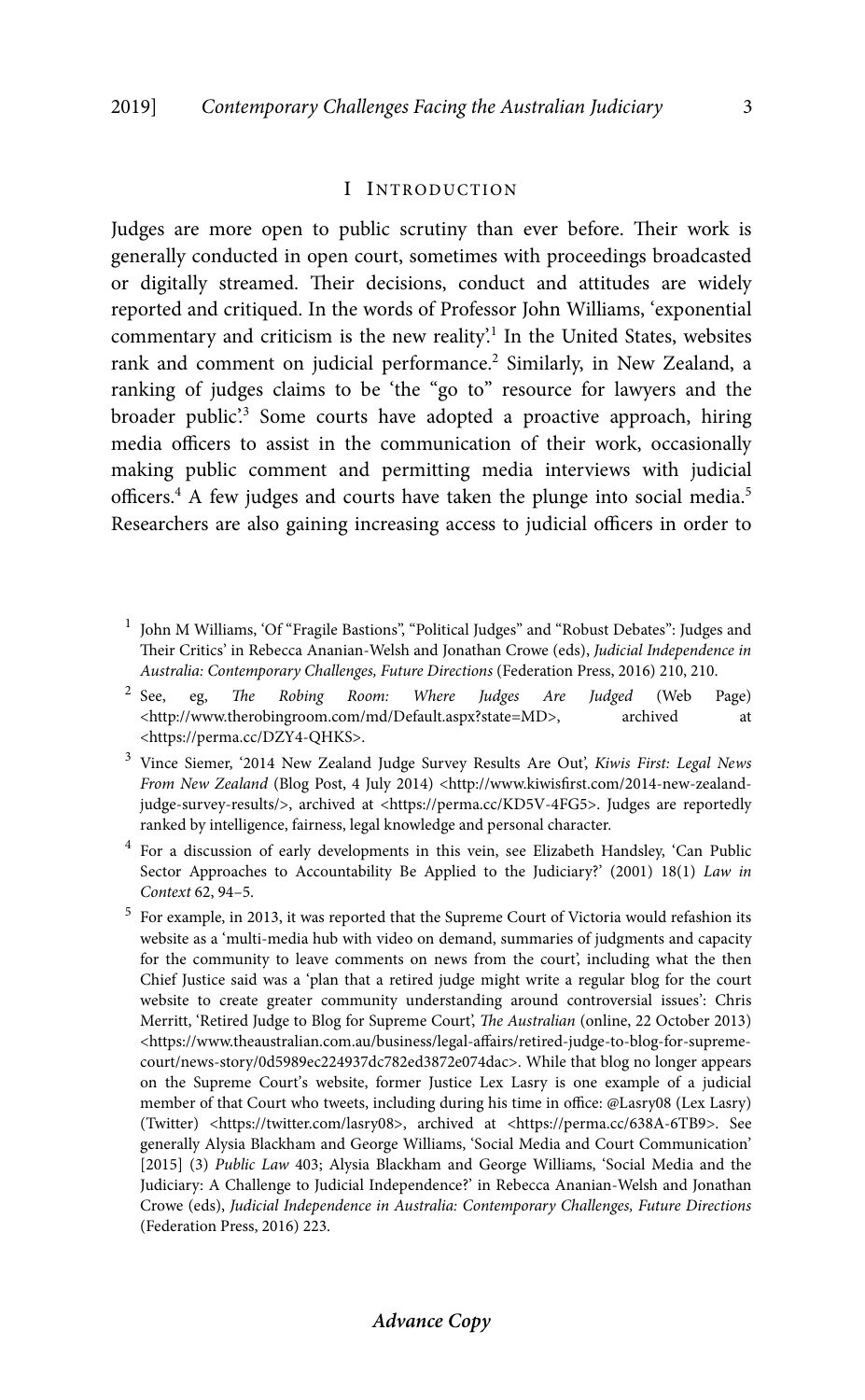learn more about the judicial role.<sup>6</sup> The Judicial Conference of Australia, a professional association for judicial officers, has taken on the role of defending the judiciary from comment that is perceived to be inaccurate or unfair, or responding to proposals for reform. $^7$  In some jurisdictions, judges have appeared and given evidence before parliamentary committees.<sup>8</sup> Yet, despite this increased activity in the public realm, there is much about the judicial experience of judging and the court system that is not well understood.

Judicial officers rarely speak candidly about being a judge or about the strengths and shortcomings of the judicial system.<sup>9</sup> Instead, on the occasions that those in senior positions in the judiciary do give speeches or interviews, they tend to offer reflections upon matters of high principle, frequently from the vantage point of legal history.<sup>10</sup> Yet, the experiences and views of judges on the judicial system, and judicial support and regulation are matters of real concern: understanding how judicial officers experience challenges in their role can assist in crafting appropriate reform, as well as indicating where greater research and regulatory efforts are most desirable.

Academic and regulatory debates in Australia over judicial reform are presently insufficiently tested against judicial experience and perspective. To date, judicial perspectives are predominantly gained through the public statements of current or former judges, confidential consultations between the government and the heads of jurisdiction, or limited empirical work. In this latter respect, the most important work is that undertaken by Professors

- 6 See, eg, Kathy Mack and Sharyn Roach Anleu, 'The National Survey of Australian Judges: An Overview of Findings' (2008) 18(1) *Journal of Judicial Administration* 5 ('The National Survey of Australian Judges'); Heather Douglas and Francesca Bartlett, 'Practice and Persuasion: Women, Feminism and Judicial Diversity' in Rebecca Ananian-Welsh and Jonathan Crowe (eds), *Judicial Independence in Australia: Contemporary Challenges, Future Directions* (Federation Press, 2016) 76.
- 7 See, eg, 'Inaccurate Reporting of Judge's Sentencing Reasons', *Judicial Conference of Australia*  (Blog Post, 29 November 2017) <http://www.jca.asn.au/inaccurate-reporting-of-judgessentencing-reasons-30-november-2017/>, archived at <https://perma.cc/ASR6-A4QD>.
- 8 See, eg, 'Senior Judges Give Evidence on Increased Court and Tribunal Fees', *UK Parliament*  (Web Page, 25 January 2006) <https://www.parliament.uk/business/committees/committeesa-z/commons-select/justice-committee/news-parliament-20151/courts-tribunals-feescharges-fourth-evidence-15-16>, archived at <https://perma.cc/3NQG-AK79>.
- <sup>9</sup> For two notable exceptions, see Justice Michael Kirby, 'What is it Really Like to be a Justice of the High Court of Australia?: A Conversation between Law Students and Justice Kirby' (1997) 19(4) *Sydney Law Review* 514; Justice Susan Kiefel, 'On Being a Judge' (Public Lecture, The Chinese University of Hong Kong, 15 January 2013).
- $10$  See, eg, Chief Justice Robert French, 'The Rule of Law as a Many Coloured Dream Coat' (Annual Lecture, Singapore Academy of Law, 18 September 2013).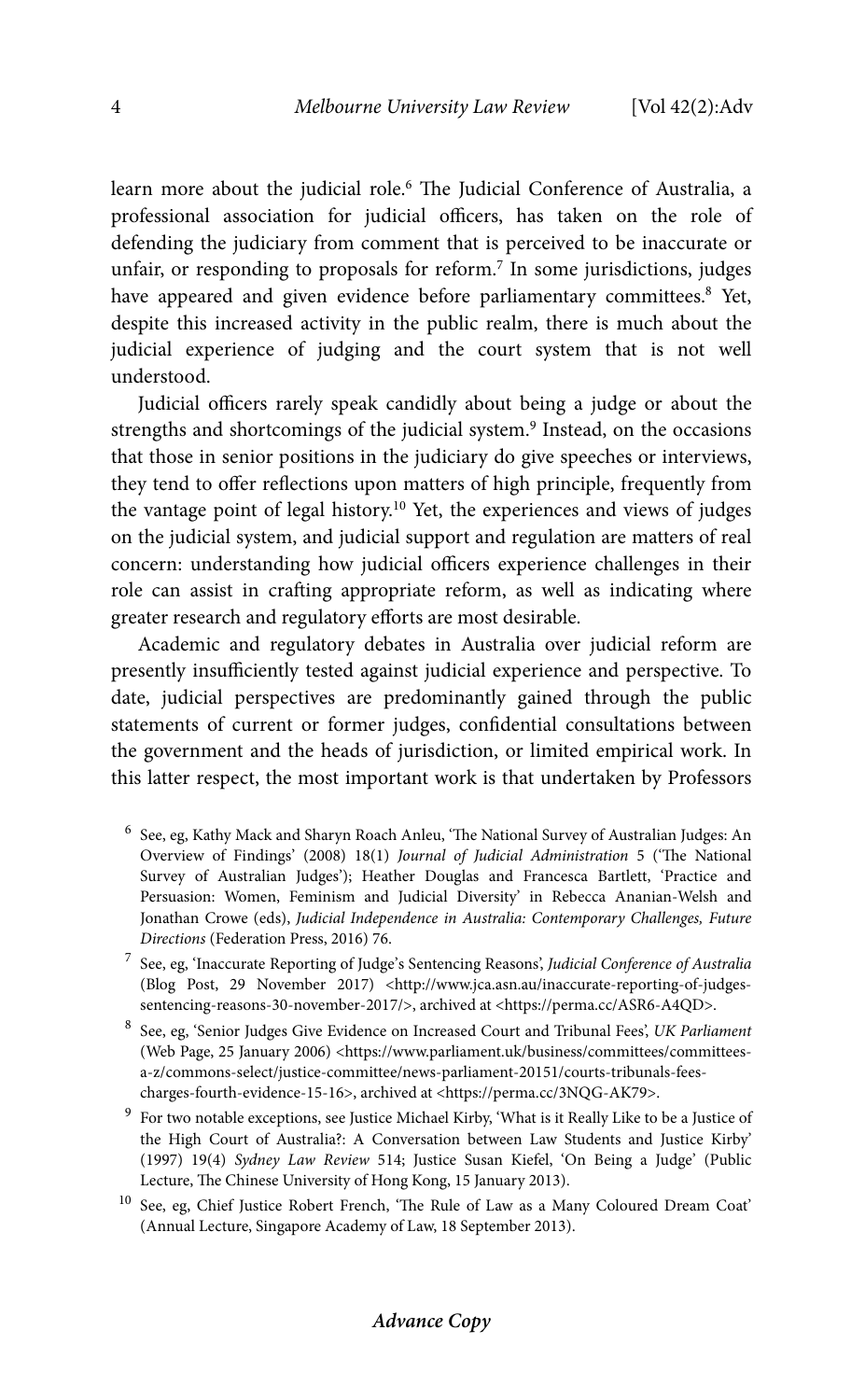Sharyn Roach Anleu and Kathy Mack, who have conducted extensive empirical research on the Australian judiciary, including two magistrate experience surveys (2002 and 2007) and a judicial experience survey (2007).<sup>11</sup>

This article reports on quantitative and qualitative survey research carried out by the authors — which follows in the path forged by Roach Anleu and Mack in the Australian judicial sphere — but seeks to complement it in two key ways. The first is by shifting the focus of the empirical questions to regulatory challenges, and the second by seeking to understand the judicial perspective a decade after Roach Anleu and Mack undertook their multijurisdictional survey, $12$  and in the wake of some significant developments affecting the judiciary.13 These include the controversy that attended the appointment of Chief Justice Tim Carmody in Queensland,<sup>14</sup> experimentation with reform of the process for making appointments to the federal judiciary,<sup>15</sup> and the adoption of judicial complaints mechanisms in a number of

- 11 See Sharyn Roach Anleu and Kathy Mack, *Performing Judicial Authority in the Lower Courts*  (Palgrave Macmillan, 2017); Sharyn Roach Anleu and Kathy Mack, 'Managing Work and Family in the Judiciary: Metaphors and Strategies' (2016) 18(2) *Flinders Law Journal* 213; Sharyn Roach Anleu and Kathy Mack, 'Judicial Performance and Experiences of Judicial Work: Findings from Socio-Legal Research' (2014) 4(5) *Oñati Socio-Legal Series* 1041 ('Judicial Performance'); Anne Wallace, Kathy Mack and Sharyn Roach Anleu, 'Work Allocation in Australian Courts: Court Staff and the Judiciary' (2014) 36(4) *Sydney Law Review* 669 ('Work Allocation'); Sharyn Roach Anleu and Kathy Mack, 'Job Satisfaction in the Judiciary' (2013) 28(5) *Work, Employment and Society* 683; Kathy Mack and Sharyn Roach Anleu, 'In-Court Judicial Behaviours, Gender and Legitimacy' (2012) 21(3) *Griffith Law Review* 728 ('In-Court Judicial Behaviours'); Mack and Roach Anleu, 'The National Survey of Australian Judges' (n 6); Kathy Mack and Sharyn Roach Anleu, 'The Security of Tenure of Australian Magistrates' (2006) 30(2) *Melbourne University Law Review*  370 ('The Security of Tenure').
- <sup>12</sup> Mack and Roach Anleu, 'The National Survey of Australian Judges' (n 6).
- <sup>13</sup> This is not just an Australian concern. The Judicial Attitudes Survey conducted in England and Wales, Scotland and Northern Ireland provides a remarkable snapshot of the judiciary from the inside. Conducted for the first time in 2014, the survey is now providing longitudinal data about judicial working conditions. For the findings made in England and Wales, see Cheryl Thomas, UCL Judicial Institute, *2014 UK Judicial Attitude Survey: Findings Covering Salaried Judges in England* & *Wales Courts and UK Tribunals* (Report, 4 February 2015); for the findings made in Scotland, see Cheryl Thomas, UCL Judicial Institute, *2014 Judicial Attitude Survey: Findings Covering Salaried Judges in Scotland* (Report, 20 November 2014).
- 14 See Rebecca Ananian-Welsh, Gabrielle Appleby and Andrew Lynch, *The Tim Carmody Affair: Australia's Greatest Judicial Crisis* (NewSouth Publishing, 2016).
- 15 See, eg, Elizabeth Handsley and Andrew Lynch, 'Facing up to Diversity? Transparency and the Reform of Commonwealth Judicial Appointments 2008–13' (2015) 37(2) *Sydney Law Review* 187.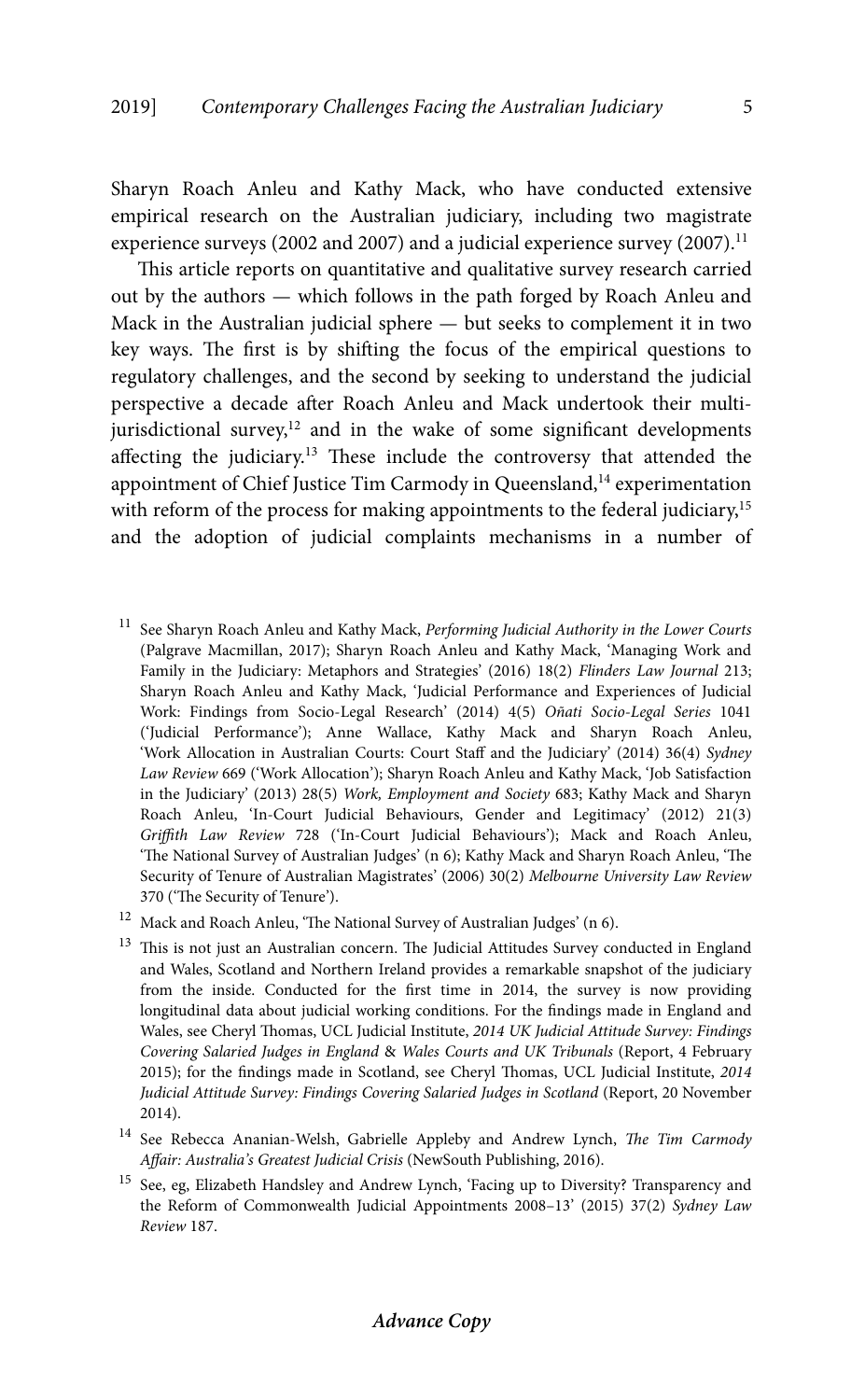jurisdictions.<sup>16</sup> These, as well as other less discernible influences (such as technological innovation or familiarity with developments in comparable foreign jurisdictions) may plausibly have affected the way Australian judicial officers understand and experience their role.

Our intention in this article is to use the data to disrupt the current scholarly and regulatory debate in relation to key aspects of judicial support and regulation. In doing so, we will explore how this data calls for a reorientation of these debates, or where it demonstrates the need for further research to be undertaken. We do not purport to proffer full and concrete solutions to the regulatory challenges that we consider; rather, we highlight the need for reassessment, further study and research.

The article begins in Part II with a description of the methodology employed in the survey, and offers some general comments about its efficacy and limitations. Part III outlines in brief the demographics of the survey participants. The article then moves on to consider the substantive data, organised into three broad themes: appointment (Part IV); the working life of the judge (Part V); and complaints, discipline, tenure and removal (Part VI). In each area, some contextual background is provided before the data are presented, and a thematic discussion and analysis then follows. Part VII concludes by highlighting the key themes that emerge and suggesting some further research directions signaled by the empirical disruption offered by the data.

## II METHODOLOGY

In 2016 we conducted a survey to investigate the views of Australian judges across different federal, state and territory jurisdictions regarding the regulatory and working challenges they face. The survey, in which a total of 142 judicial officers participated, was conducted on the following bases:

- completion of the survey was voluntary;
- all data were collected anonymously and, while a small amount of demographic information was requested to assist with analysis, this portion of the survey was optional;
- the survey was administered online, although a Word version was available on request which participants could complete and return by post or email;

<sup>16</sup> See Gabrielle Appleby and Suzanne Le Mire, 'Judicial Conduct: Crafting a System That Enhances Institutional Integrity' (2014) 38(1) *Melbourne University Law Review* 1, 30.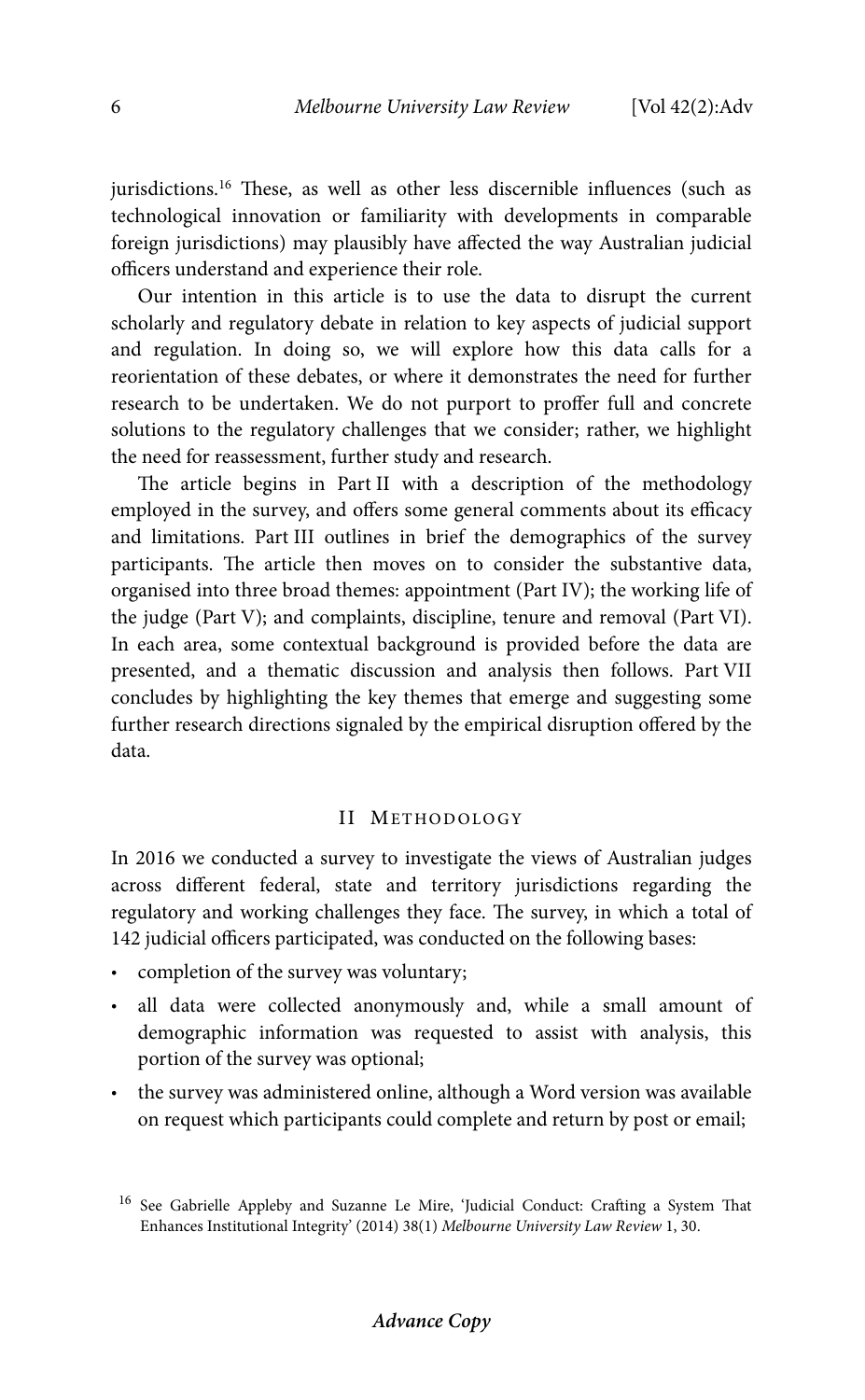- the research team sought the approval of Heads of Jurisdiction<sup>17</sup> to survey the judicial officers of their court and the survey was not distributed to the judicial officers of any court where prior approval had not been obtained; and
- at the conclusion of the project, Heads of Jurisdiction who granted approval for the judicial officers of their court to participate were provided with a short summary of the results, which could be distributed to judges in their court at the Head of Jurisdiction's discretion.

The questions corresponded with the life cycle of judges by looking at appointment issues, challenges throughout the working life of a judge (such as education, ethical support, workload, remuneration, and staffing and support), and matters relating to discipline and removal. The survey was divided into three sections. The first section (Part A) asked participants the extent to which they believed that 13 listed challenges confront the judiciary in their jurisdiction. The second section (Parts B, C and D) took its design from a 2015 report of the United Kingdom's Bingham Centre for the Rule of Law, 'The Appointment, Tenure and Removal of Judges under Commonwealth Principles: A Compendium and Analysis of Best Practice' ('Bingham Report').18 That report details 'best practice' in the areas of judicial appointment, tenure, discipline and removal across all Commonwealth countries, including the Australian federal, state and territory court systems. In the second section of the survey, participants were asked the extent to which they agreed that the current arrangements in their jurisdiction satisfied the Bingham Report's descriptions of best practice. In this section of the survey, as in the first, each question presented the judicial officer with a Likert scale,<sup>19</sup> from which the respondent could select a response (strongly agree,

<sup>&</sup>lt;sup>17</sup> Heads of Jurisdiction approached were: the Federal Court of Australia; the Family Court of Australia; the Federal Circuit Court of Australia; the Supreme Courts of all six states and the Northern Territory; the District Courts of New South Wales, Queensland, South Australia and Western Australia; the County Court of Victoria; the Local Courts of New South Wales and the Northern Territory; and the Magistrates Court of Victoria, Queensland, South Australia, Tasmania and Western Australia.

<sup>&</sup>lt;sup>18</sup> Jan van Zyl Smit, 'The Appointment, Tenure and Removal of Judges under Commonwealth Principles: A Compendium and Analysis of Best Practice' (Research Report, Bingham Centre for the Rule of Law and British Institute of International and Comparative Law, 2015).

 $^{19}\,$  A Likert scale measures an individual's response through the use of a questionnaire with a point scale system.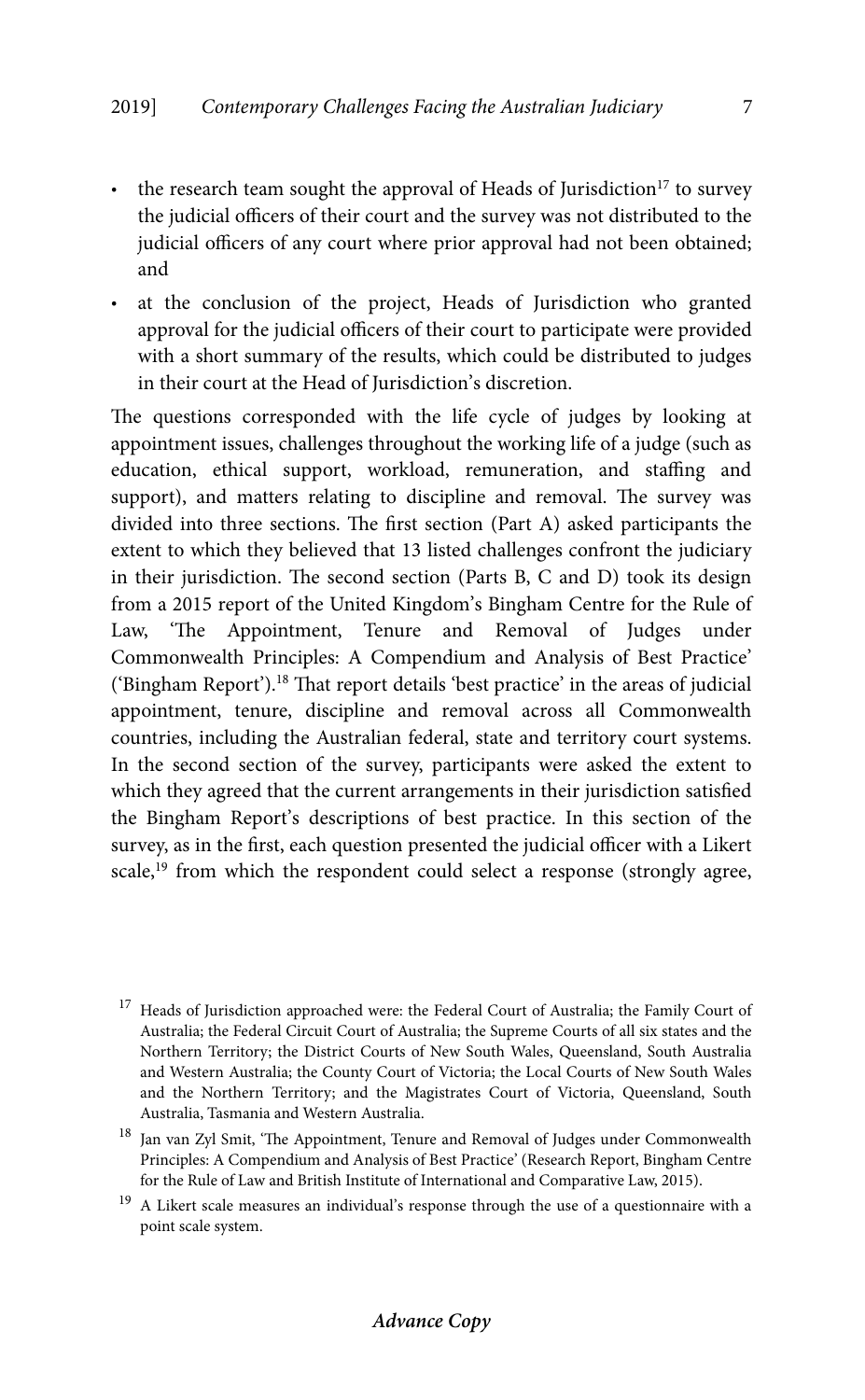agree, neutral, disagree, strongly disagree), and participants were given an opportunity to explain or comment on their responses to each question.20

The third section of the survey asked participants to provide specific demographic information. This included information about gender, length of judicial service, jurisdiction (New South Wales, Victoria, Tasmania, Western Australia, South Australia, Queensland, Northern Territory or Federal),<sup>21</sup> and court level (Magistrates Court ('Magistrates')/Local Court ('Local'); District Court ('District')/County Court ('County)/the Federal Circuit Court of Australia ('Federal Circuit'); or Supreme Court ('Supreme')/ the Federal Court of Australia ('Federal')/the Family Court of Australia ('Family')).<sup>22</sup> In Parts IV–VI of this article, when quoting from the open responses of participants, we generally stipulate these demographic data to provide the context of the comment. However, this information is omitted where there is a real risk that it would identify the respondent.

In some courts, the Head of Jurisdiction granted us permission to email each judicial officer individually (sometimes using a list of contact details provided by the Head of Jurisdiction) with a letter of invitation, information on the survey, and an embedded link to the online survey. In other courts, the Head of Jurisdiction offered or agreed to distribute the survey internally on our behalf. Heads of Jurisdiction and individual judicial officers to whom the survey had previously been sent were contacted with a reminder and notice of when the online survey portal would close. Only three of 142 respondents submitted their responses via a hardcopy of the survey, having requested a Word version.

The only court that expressly declined to participate was the Federal Circuit Court of Australia, although no response to the request for approval to contact judicial officers was received from the Heads of Jurisdiction of the Supreme Court of Victoria, the District Court of South Australia, the

 $^\mathrm{20}$  A number of these comments are reproduced in this paper. Where necessary they have been lightly edited in order to remove any typographical errors.

<sup>&</sup>lt;sup>21</sup> The only jurisdiction not included in the survey was the Australian Capital Territory ('ACT'). When the survey was administered in March 2016, there were just 11 judicial officers serving in that jurisdiction. It was felt by the research team that members of a group with such low numbers might have legitimate concerns about the extent to which their anonymity could be preserved upon publication of the data. The two jurisdictions with the lowest numbers of judicial officers included in the survey had almost double the number of the ACT (being Tasmania and the Northern Territory with 19 and 20 judicial officers respectively).

 $^\mathrm{22}$  The High Court of Australia was not included in the survey on the basis of reasoning similar to that listed above regarding the Australian Capital Territory: see above n 21.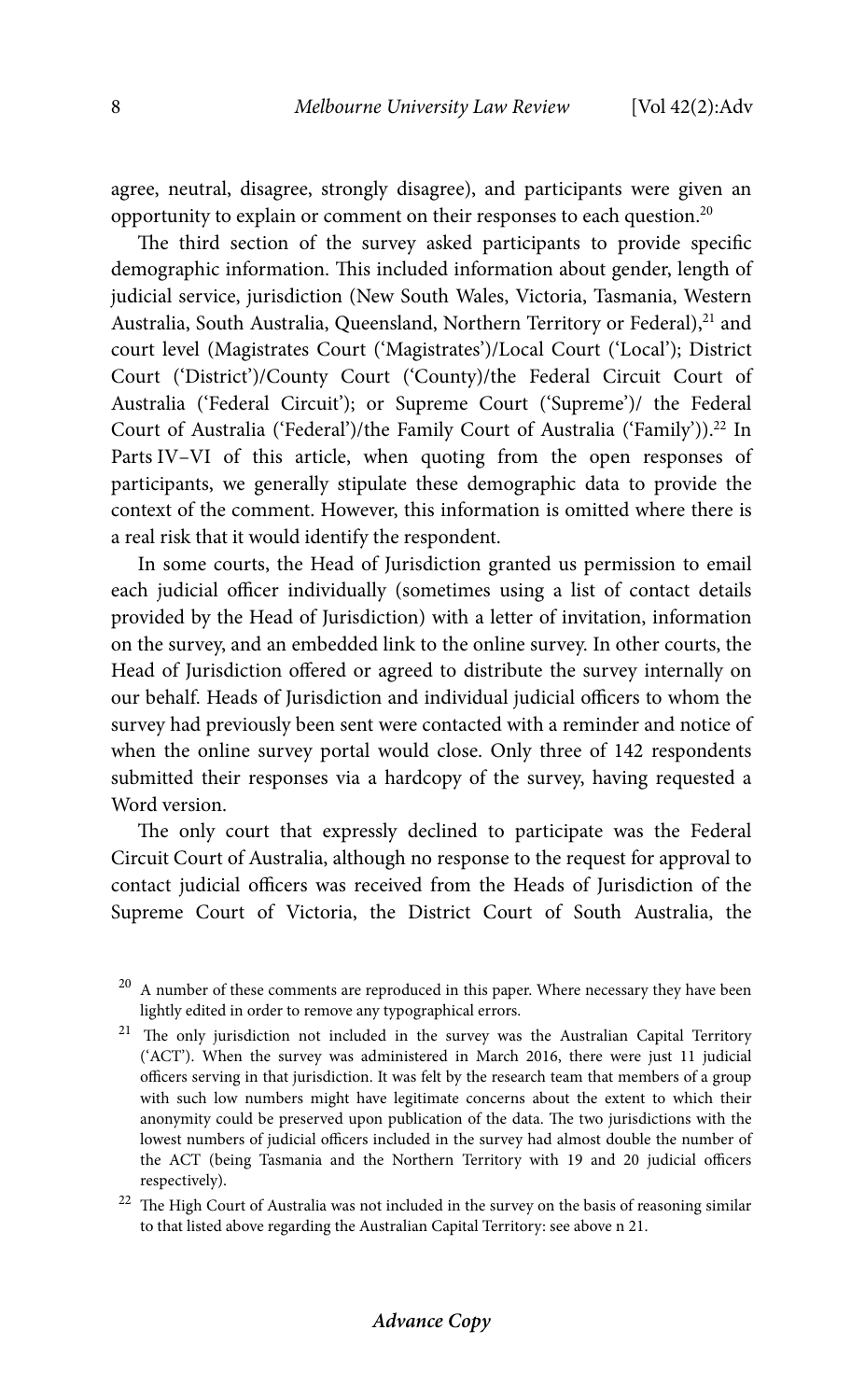Magistrates Court of Queensland and the Local Court of the Northern Territory. Our assumption that judicial officers in those courts were not sent the survey is supported by the demographic data collected.

# III DEMOGRAPHIC SNAPSHOT

The values of independence and impartiality have been a critical influence and indeed an important constraint — upon the development of mechanisms for the regulation and accountability of the judicial arm of government. They are also of personal importance across the ranks of the judiciary, regardless of individual characteristics or the level and jurisdiction within which the judicial officer presides. However, those latter considerations may assume a more variable significance in respect of efforts to regulate the judiciary in order to promote other values, such as diversity or efficiency. Accordingly, the survey administered by the authors sought some basic demographic data from participants in order to explore associations between those data and the responses provided. Participants were asked about their gender, length of service, jurisdiction and court level.

Tests were conducted to determine whether there was a statistically significant relationship between pairs of discrete variables using the chisquared test. These revealed a number of associations with gender. Female respondents were significantly more likely than males to provide responses indicating that 'quality of appointment', 'diversity', **'**use of part-time judges' and the 'adequacy of disciplinary and removal processes' were challenges facing the judiciary. Court level also revealed some interesting associations. Respondents from superior and lower courts were significantly more likely than those from intermediate courts to flag 'workload' as a challenge. Lower court judicial officers were also significantly more likely to see 'judicial pensions and remuneration' as a challenge, and were less satisfied with the 'ethical support' available to them.

Although 142 individuals responded to the survey, some chose not to answer all questions (in the presentation of the data below, the number of responses for each question is indicated). The demographic questions were answered by 130 respondents, of whom 58% were men and 42% were women. Given that women presently comprise only 37% of the Australian judiciary,  $2^3$ this reflects a proportionately higher response from female judicial officers

<sup>23 &#</sup>x27;Judicial Gender Statistics', *Australian Institute of Judicial Administration* (Web Page, 7 March 2018) <https://aija.org.au/wp-content/uploads/2018/03/JudgesMagistrates.pdf>, archived at <https://perma.cc/33YG-754A> ('Judicial Gender Statistics').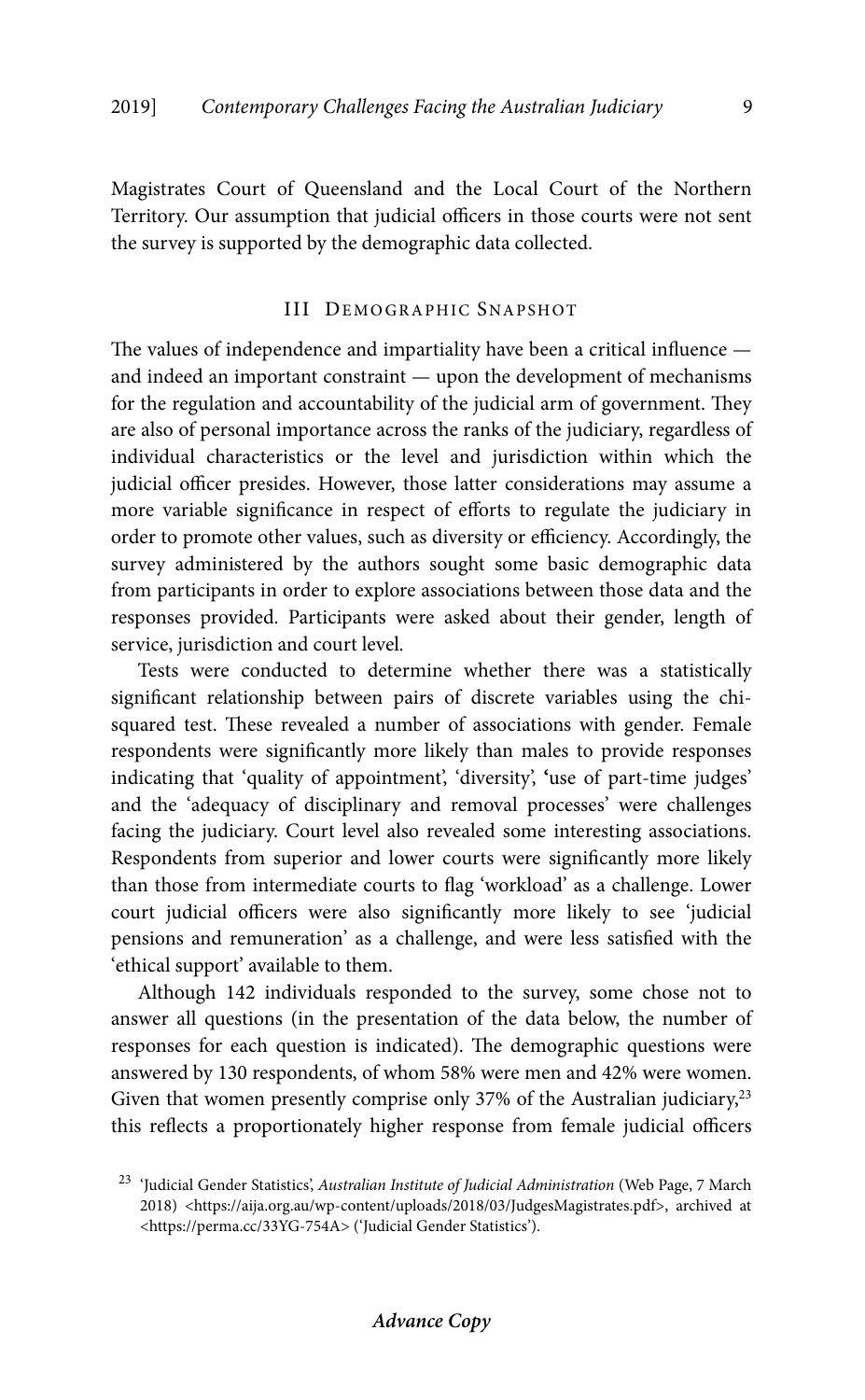than male judicial officers. The profile of the respondents by length of judicial service, jurisdiction and court level is broken down in Figures 1–3 below. When compared to the judiciary overall, $24$  these reveal that our respondents were more likely to be from superior and intermediate courts than would be expected of the general population of judicial officers. However, the jurisdictional affiliation of the respondents to the survey roughly conforms to the geographical spread of the Australian judiciary.<sup>25</sup>

# *Figure 1: Length of Judicial Service*



24 See Brian Opeskin, 'The State of the Judicature: A Statistical Profile of Australian Courts and Judges' (2013) 35(3) *Sydney Law Review* 489 ('The State of the Judicature').

25 Ibid 507.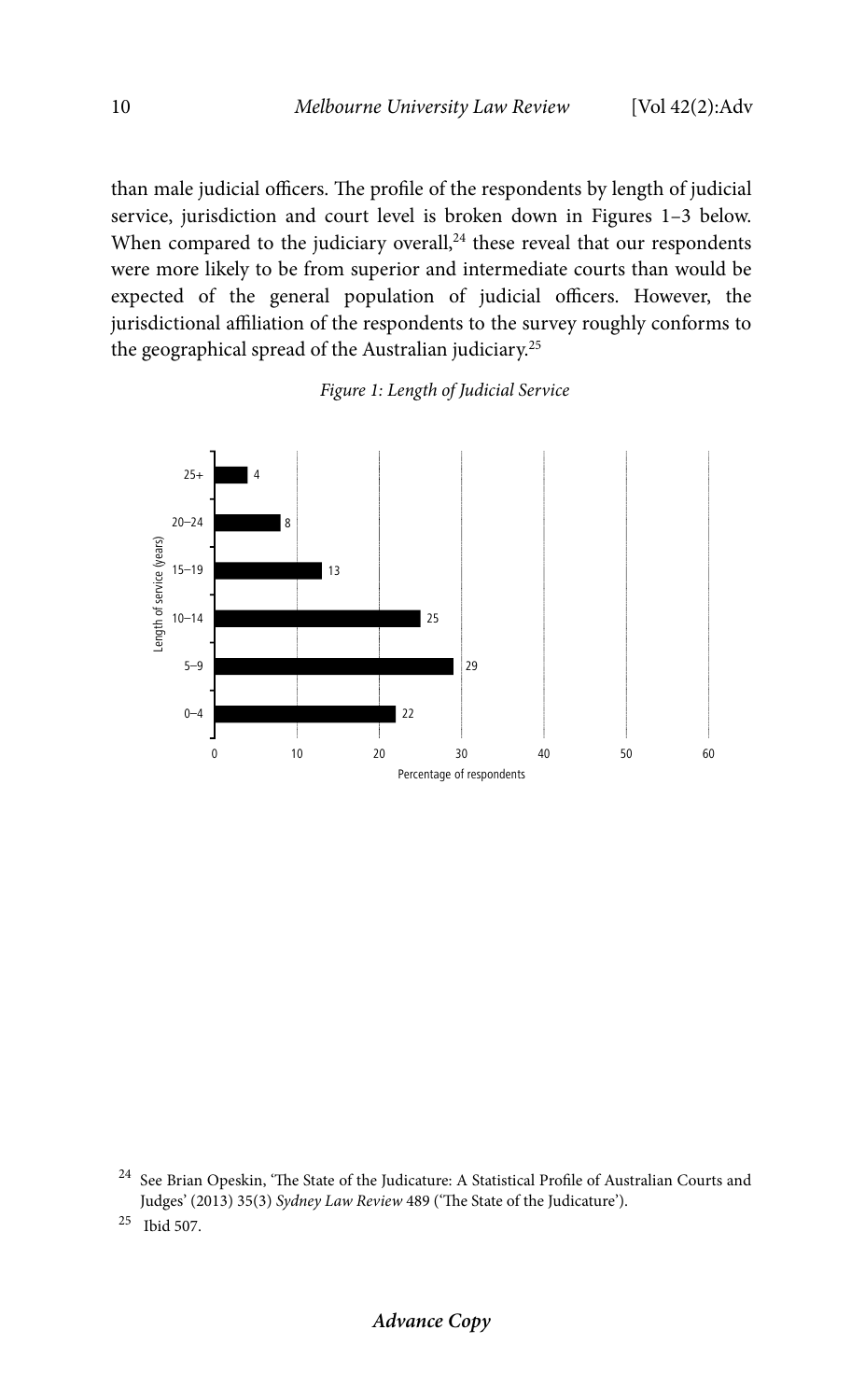

*Figure 2: Jurisdictional Affiliation<sup>26</sup>*

*Figure 3: Level of Court Hierarchy* 



 $^{26}\,$  ACT is not included in this graph since it was not invited to participate in the survey: see above n 21.

# **Advance Copy**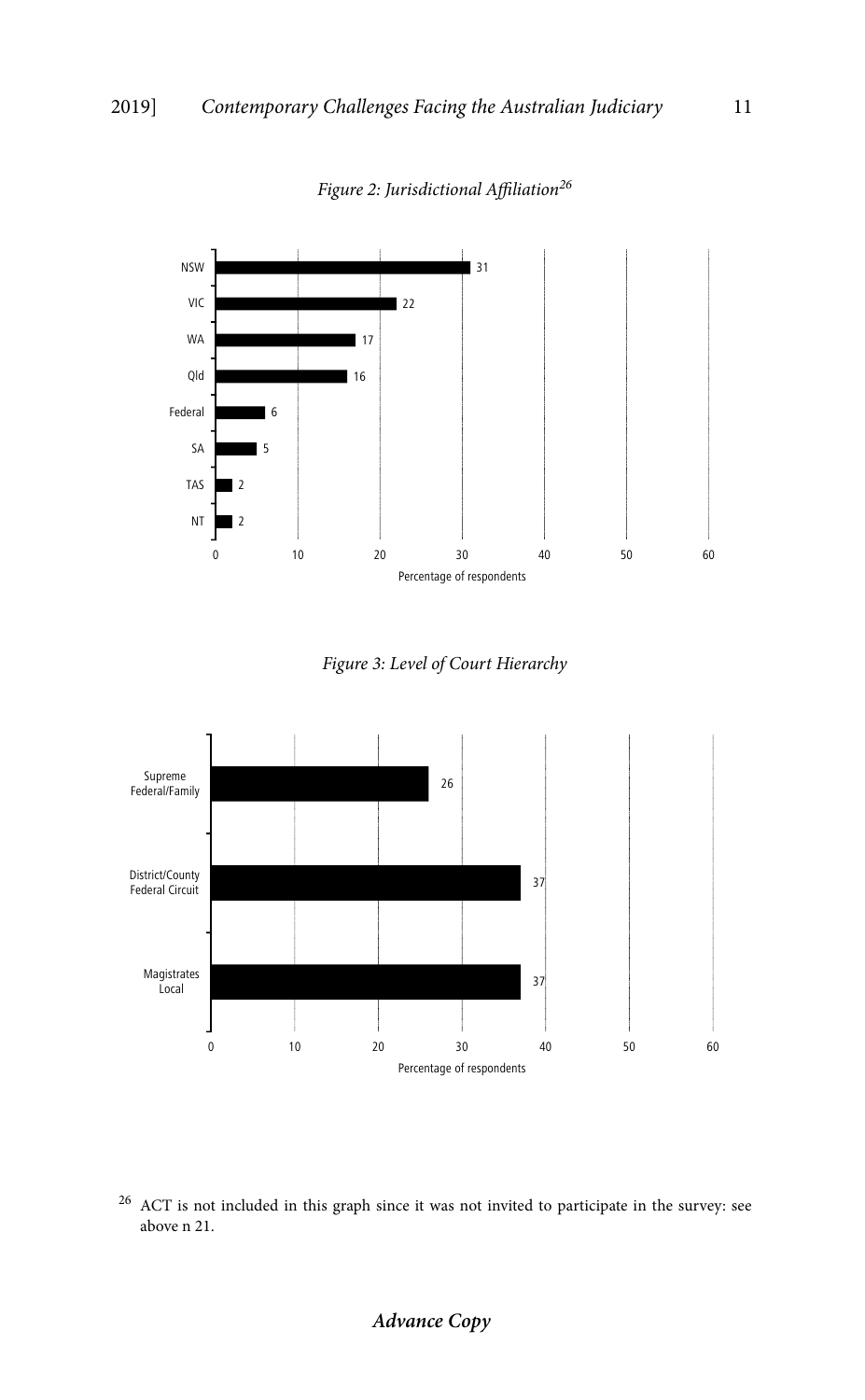## IV JUDICIAL APPOINTMENT

#### A *Context*

The process of judicial appointment in Australia has largely retained its traditional form. That is, it remains the gift of the executive, exercised with 'unfettered discretion'<sup>27</sup> by the relevant Attorney-General recommending judicial candidates to Cabinet, with appointment formally made by the Governor, the Governor-General or the Administrator of the jurisdiction. In several jurisdictions, changes have been introduced with the intention of enhancing the process and transparency. For instance, in 2008, the federal Attorney-General Robert McClelland introduced reforms to the process of appointment of judicial officers in the Federal Court of Australia, the Family Court of Australia and the Federal Magistrates Court (since renamed the Federal Circuit Court).<sup>28</sup> This initiative included setting out criteria against which judicial candidates were to be evaluated, setting up a public process calling for expressions of interest and convening an advisory panel to assess candidates.29 The professed aim of these changes was to seek 'to increase the diversity of the federal judiciary' with respect to gender, residential location, professional background and experience, and cultural background.<sup>30</sup>

Appointments to the High Court were exempt from these reforms, except for the Attorney-General's stated intention to consult more broadly about potential candidates for that body than is required under s 5 of the *High Court of Australia Act 1979* (Cth).31 Although McClelland's reforms operated for a number of years, they 'slipped from the departmental website' after the election of the conservative government in September 2013, $32$  and no longer reflect federal practice.33

Reform has also been instigated at the state and territory level, and while this has been varied, it has proven thus far to be more enduring in those

 $27$  Handsley and Lynch (n 15) 188.

 $^{28}\,$  For a comprehensive discussion of these reforms, see Handsley and Lynch (n 15).

29 Attorney-General's Department, *Australian Government, Judicial Appointments: Ensuring a Strong, Independent and Diverse Judiciary through a Transparent Process* (Report, September 2012) 1–2 ('*Judicial Appointments*').

<sup>30</sup> Ibid 1.

<sup>31</sup> Ibid 3.

 $32$  Handsley and Lynch (n 15) 188.

 $33$  Ibid.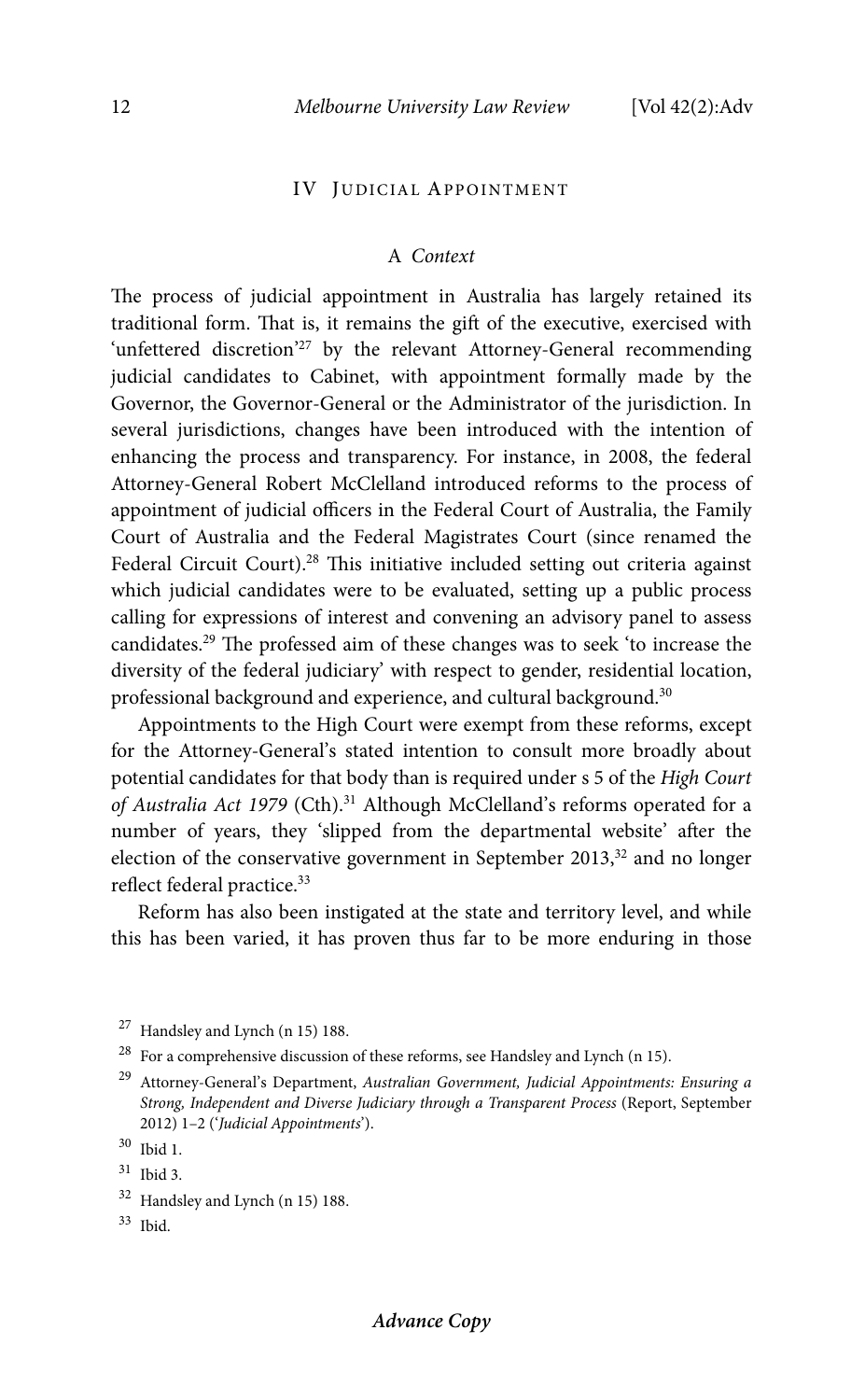jurisdictions where it has been undertaken.<sup>34</sup> For example, in 2005 in Victoria, Attorney-General Rob Hulls indicated he was seeking to 'secure both the best and the brightest *and* a judiciary that reflects the community it serves.<sup>35</sup> He introduced a broader consultation process, the identification and use of specific criteria and advertising for expressions of interest.<sup>36</sup> The system remains in place today, with potential candidates able to apply online for judicial office.<sup>37</sup>

The changes described above have been publicly justified by a desire to enhance diversity.38 This responds to the relative homogeneity of the judiciary, especially in superior courts across Australia.<sup>39</sup> Taking gender as one example of the various dimensions of diversity, as of March 2018, the percentage of female judicial officers in Australian courts was 37%.<sup>40</sup> The highest percentage can be found in the Australian Capital Territory at 50%; the highest percentage for a superior court is in the High Court at 43%.<sup>41</sup> However, the average percentage of women judges serving in other superior courts is 26%.<sup>42</sup> In some superior courts, the percentage of women is markedly low. In the Western Australian Supreme Court, women make up only 15% of the bench, and in the New South Wales Supreme Court (including the Court of Appeal), the percentage of female judges is 23%.<sup>43</sup> There is still a considerable way to go before women in the judiciary reflect their prevalence among law graduates or in the general population.

- $34$  For a recent survey that includes all these jurisdictions, see Judicial Conference of Australia, *Judicial Appointments — A Comparative Study* (Report, April 2015). Since that report was produced, Queensland has introduced a protocol for judicial appointments in the wake of the Carmody affair: Department of Justice and Attorney-General (QLD), 'Protocol for Judicial Appointments in Queensland', (Web Page) <http://www.courts.qld.gov.au/\_\_data/assets/pdf\_file/0011/472439/ja-pub-protocol-forjudicial-appointments-in-queensland.pdf>, archived at <https://perma.cc/2VWN-JUHV>.
- <sup>35</sup> Rob Hulls, 'We Have Thrown Open the Process for Judicial Appointment, Previously Subject to Secrecy and Whim' (2005) 134 (Spring) *Victorian Bar News* 11, 11 (emphasis in original).
- 36 Ibid.
- 37 See Victorian State Government, 'Judicial Appointments', *Justice and Regulation* (Web Page, 23 July 2018) <https://www.justice.vic.gov.au/justice-system/courts-and-tribunals/judicialappointments>, archived at <https://perma.cc/5J2F-EWKF>.

- 39 See Opeskin, 'The State of the Judicature' (n 24) 511.
- $^{40}\,$  This calculation is based on the figures contained in Judicial Gender Statistics (n 23).

- $42$  Ibid.
- 43 Ibid.

<sup>38</sup> *Judicial Appointments* (n 29) 1. See also Handsley and Lynch (n 15) 189–90; Hulls (n 35) 11–12.

 $^{41}\,$  Ibid.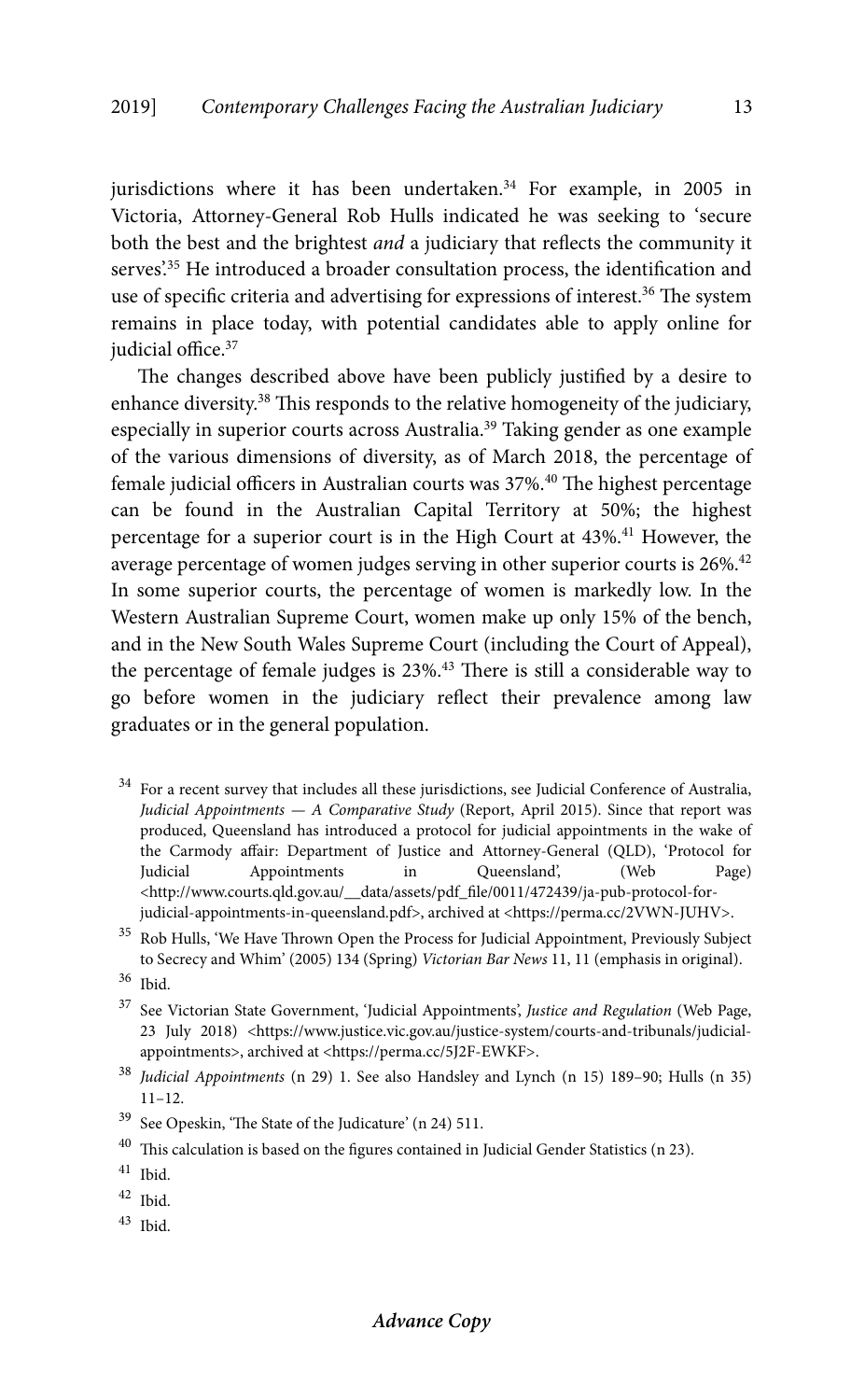Judicial diversity obviously extends beyond gender to include many other attributes and experiences, including ethnic background, professional experience, education, socio-economic background, and sexuality. Although there are some data on other background characteristics of the Australian judiciary, this has traditionally been very limited.<sup>44</sup> Lee and Campbell acknowledged that it may be 'impossible to assemble relevant and reliable data' on such questions 'without seeking answers from individual judges to questionnaires which many judges would most probably regard as intrusive, and perhaps even impertinent.<sup>45</sup> While reliable statistics are hard to come by, it remains fair to assume that many Australian judges conform to the 'judicial norm' described by English jurist Sir Terence Etherton. He described the English judiciary as dominated by 'the life experience of middle-class, white, heterosexual men, whose entire pre-judicial career has been as barristers in private practice'.46

While most judicial appointments are received with professional approbation and public indifference, from time to time an Australian judicial appointment is greeted with considerable controversy. This has generally been due to concerns that political considerations have been influential in the selection of particular candidates, or whether the candidate in question has the appropriate character and experience for the office. The appointment of Murphy J to the High Court, and more recently in 2014, of Carmody CJ to the Supreme Court of Queensland, are notable examples.47 The appointment and tenure of Carmody CJ was particularly notable in that we saw current and former members of the Queensland judiciary speak out about his appointment.48

<sup>&</sup>lt;sup>44</sup> Kathy Mack and Sharyn Roach Anleu have obtained some data on these attributes in their national survey: Mack and Roach Anleu, 'The National Survey of Australian Judges' (n 6) 10–14.

<sup>&</sup>lt;sup>45</sup> HP Lee and Enid Campbell, *The Australian Judiciary* (Cambridge University Press, 2<sup>nd</sup> ed, 2013) 36–7.

<sup>46</sup> Sir Terence Etherton, 'Liberty, the Archetype and Diversity: A Philosophy of Judging' [2010] *Public Law* 727, 746.

<sup>47</sup> Gabrielle Appleby and Suzanne Le Mire, 'The Australian Judiciary: Resistant to Reform?' in Richard Devlin and Adam Dodek (eds), *Regulating Judges: Beyond Independence and Accountability* (Edward Elgar, 2016) 35, 38–9.

 $^{48}\,$  See, eg, Joshua Robertson, 'Tim Carmody Hits Back at Criticism from Retiring Queensland Supreme Court Judge', *The Guardian* (online, 27 March 2015) <https://www.theguardian.com/australia-news/2015/mar/27/tim-carmody-hits-back-atcriticism-from-retiring-queensland-supreme-court-judge>, archived at <https://perma.cc/7DAH-4V46>.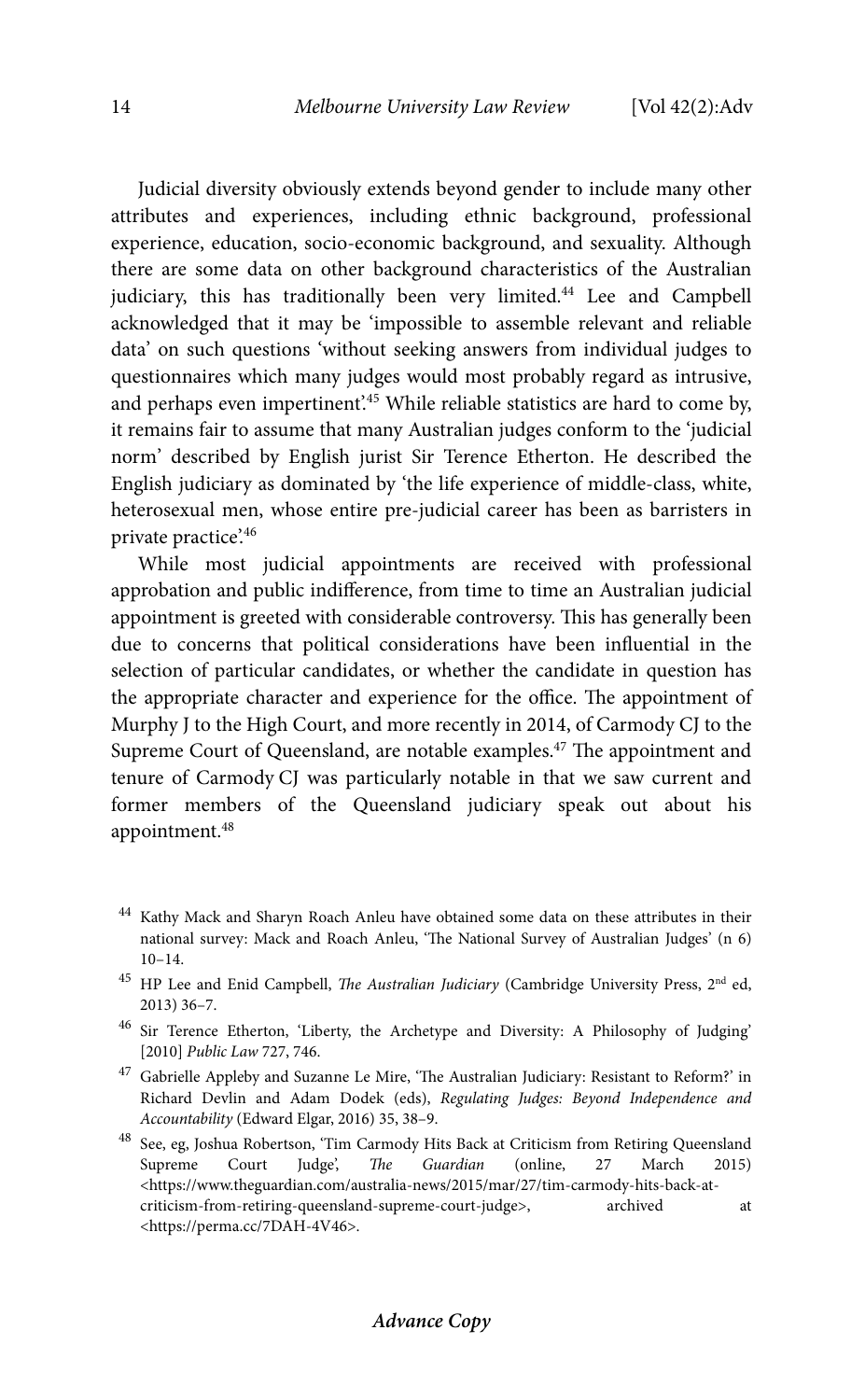While rare, there have been a number of occasions where current and former members of the judiciary have entered the debate about appointments. For instance, in 2015, the Australasian Institute of Judicial Administration released a set of 'Suggested Criteria for Judicial Appointment', which it sent to all Attorneys-General and Shadow Attorneys-General.<sup>49</sup> Individual judges have also expressed their views. Stephen Gageler, before he was appointed to the High Court, wrote on judicial appointments, noting particularly that merit alone would be unlikely to be a sufficient criteria and that '[c]onsiderations of geography, gender and ethnicity all can, and should, legitimately weigh in the balance'.<sup>50</sup> He articulated his own ideal judicial appointments process:

I would have one method for identifying the pool of potential judicial candidates and another for choosing amongst them. Both stages would be transparent. The first stage would be solely concerned with identifying persons having what I have described as the essential judicial attributes. At the second stage, I would be happy to see the broader considerations to which I have referred openly brought to the fore and debated.<sup>51</sup>

Nonetheless, we have limited understanding of the wider judiciary's views on the current system and possible reform of the appointments system. It is against this background of traditional practice, modest reform, recent controversy and limited understanding of the judicial perspective that we sought judicial views of the existing appointments processes across Australia.

# B *Survey Data*

Figure 4 illustrates the responses to questions, asking first to what extent the respondent agreed that various aspects of the judicial appointments system were a challenge facing the judiciary in their jurisdiction (Qs 1a, 1b and 1c), and then to more specific propositions based upon the Bingham Report's discussion of this topic across its survey of Commonwealth countries (Qs 2– 5). The graphs show the percentage of respondents to that question who answered strongly agree ('SA'), agree ('A'), neutral ('N'), disagree ('D') or strongly disagree ('SD'). Discussion on each follows Figure 4.

51 Ibid 159.

<sup>49</sup> Australian Institute of Judicial Administration, *Suggested Criteria for Judicial Appointments* (Web Page, 2015) 3 <http://aija.org.au/wp-content/uploads/2017/10/Suggested-Criteria-for-Judicial-Appointments-AIJA-2015.pdf>, archived at <https://perma.cc/FP77-EUH2>.

<sup>50</sup> Stephen Gageler, 'Judicial Appointment' (2008) 30(1) *Sydney Law Review* 157, 158.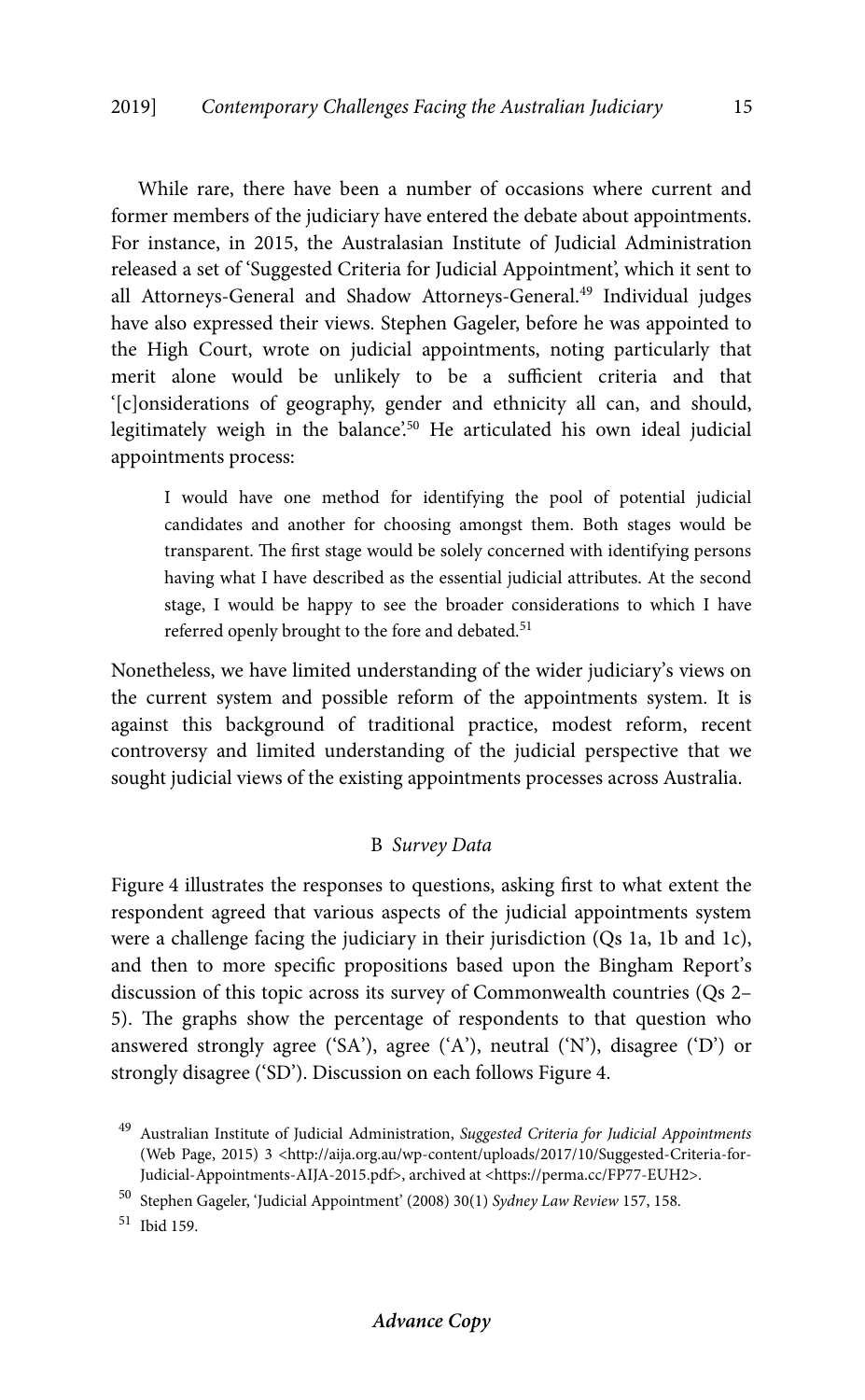| Q <sub>1</sub> a | Integrity of appointments<br>process is a challenge                         | $\Omega$<br>10<br>20<br>30<br>40<br>50<br>60<br>SА<br>21<br>35<br>N<br>122<br>∎17<br>SD<br>$\blacksquare$   |
|------------------|-----------------------------------------------------------------------------|-------------------------------------------------------------------------------------------------------------|
| Q <sub>1</sub> b | Quality of appointments<br>is a challenge                                   | SA<br>16<br>42<br>N<br>124<br>15<br>SD<br>$\overline{3}$                                                    |
| Q <sub>1</sub> c | Judicial diversity is a<br>challenge                                        | SA<br>16<br>∎37<br>N<br>30<br>15<br>SD<br>$\blacksquare$ 3                                                  |
| Q2               | Appointment<br>arangements satisfy<br>Bingham best practice                 | <b>SA</b><br>$\blacksquare$<br>126<br>N<br>22<br>39<br>SD<br>8                                              |
| Q <sub>3</sub>   | Executive should retain<br>sole responsibility for<br>appointments          | SА<br><b>g</b><br>31<br>N<br>20<br>31<br>SD<br>9                                                            |
| Q4               | Legislature should have<br>some responsibility for<br>appointments          | SA<br>$\blacksquare$ 1<br>15<br>N<br>19<br>31<br>SD<br>l 33                                                 |
| Q5               | Independent commission<br>should have<br>responsibility for<br>appointments | SA<br>16<br>39<br>Ν<br>18<br>SD<br>10<br>10<br>20<br>30<br>40<br>50<br>60<br>n<br>Percentage of respondents |

*Figure 4: Appointments Process*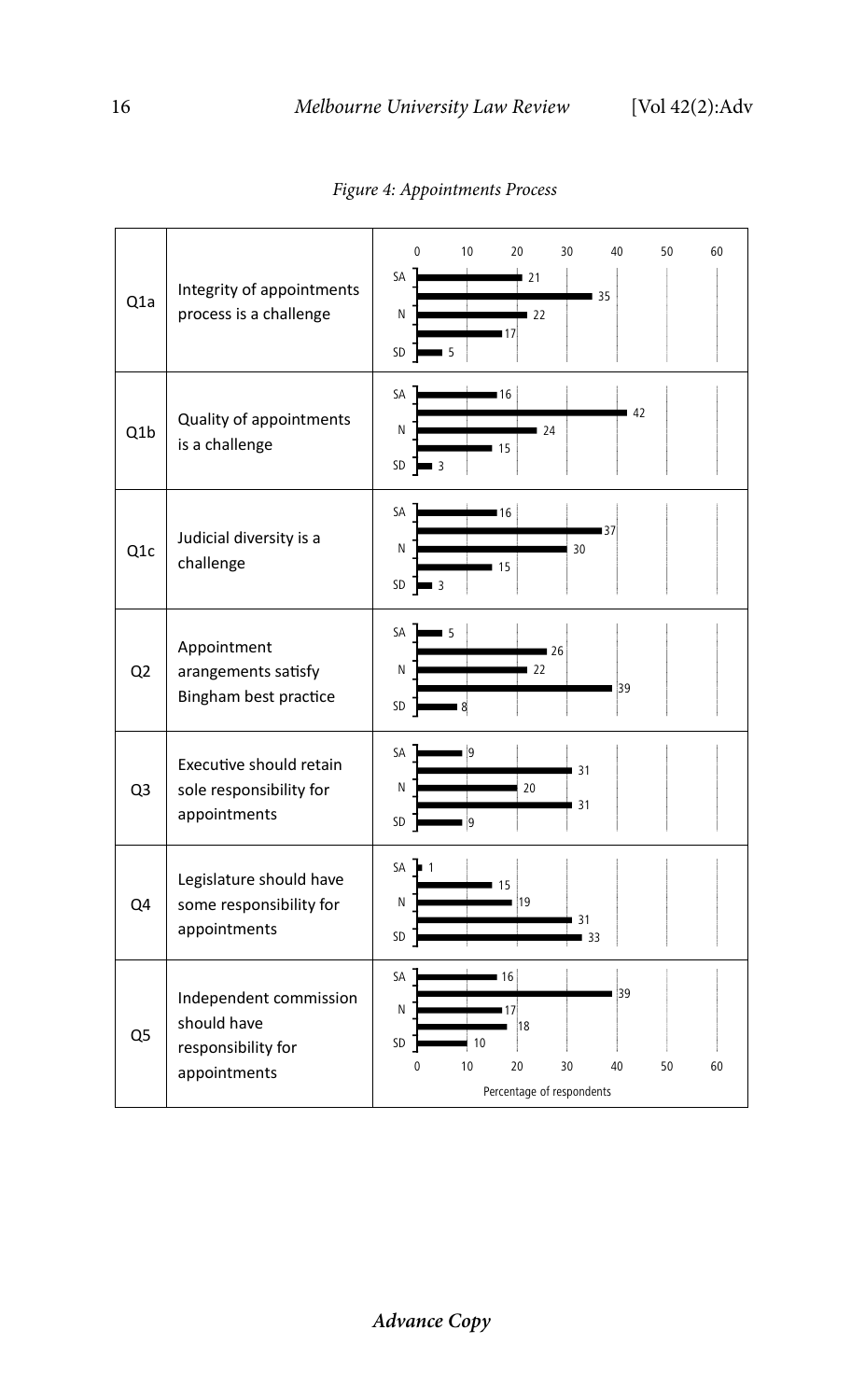## 1 *Integrity of Appointments Process*

The responses to the proposition that the 'integrity of appointments process' is a challenge showed that judicial officers remain concerned about current appointments processes. Of the 142 respondents, 56% agreed or strongly agreed with the proposition, 22% were neutral and only 22% disagreed or strongly disagreed with it. A number of participants expressed satisfaction with the integrity of the current appointment process:

Canvas, interview, recommend, appoint; all good.<sup>52</sup>

In my experience judicial appointees possess outstanding integrity.53

Those who agreed integrity of appointments presented a challenge gave a variety of reasons. For some, it was about the potential for politics to creep inappropriately into the process:

\*\*\*

In all jurisdictions I observe appointments being made, some of which do not appear to be addressing the needs of a particular court, rather the appointment of people who are simply mates of the current attorney, or who are appointed as a political favour designed to repay past obligations, or to open up that person's previous position for future advantage. Even if only 25% of appointment[s] are made in this way, the reputation and efficiency of the court concerned is severely compromised.<sup>54</sup>

Indeed, for a number of respondents from Queensland, the Carmody appointment was front of mind:

The premier's determination to appoint a partisan, under-qualified Chief Justice, with the boast that the appointee had the full support of the editor of the Courier Mail shortly after a recent change in editor was gravely worrying.<sup>55</sup>

Several judicial officers explained their negative views of the integrity of appointments by referring to a lack of transparency and consistency:

<sup>52</sup> Respondent (Male, 5–9 years' service, NSW, District/County/Federal Circuit, March 2016).

<sup>53</sup> Respondent (Male, 10–14 years' service, NSW, Magistrates/Local, March 2016).

<sup>54</sup> Respondent (Female, 25+ years' service, NSW, District/County/Federal Circuit, March 2016).

<sup>55</sup> Respondent (Demographic data omitted, March 2016).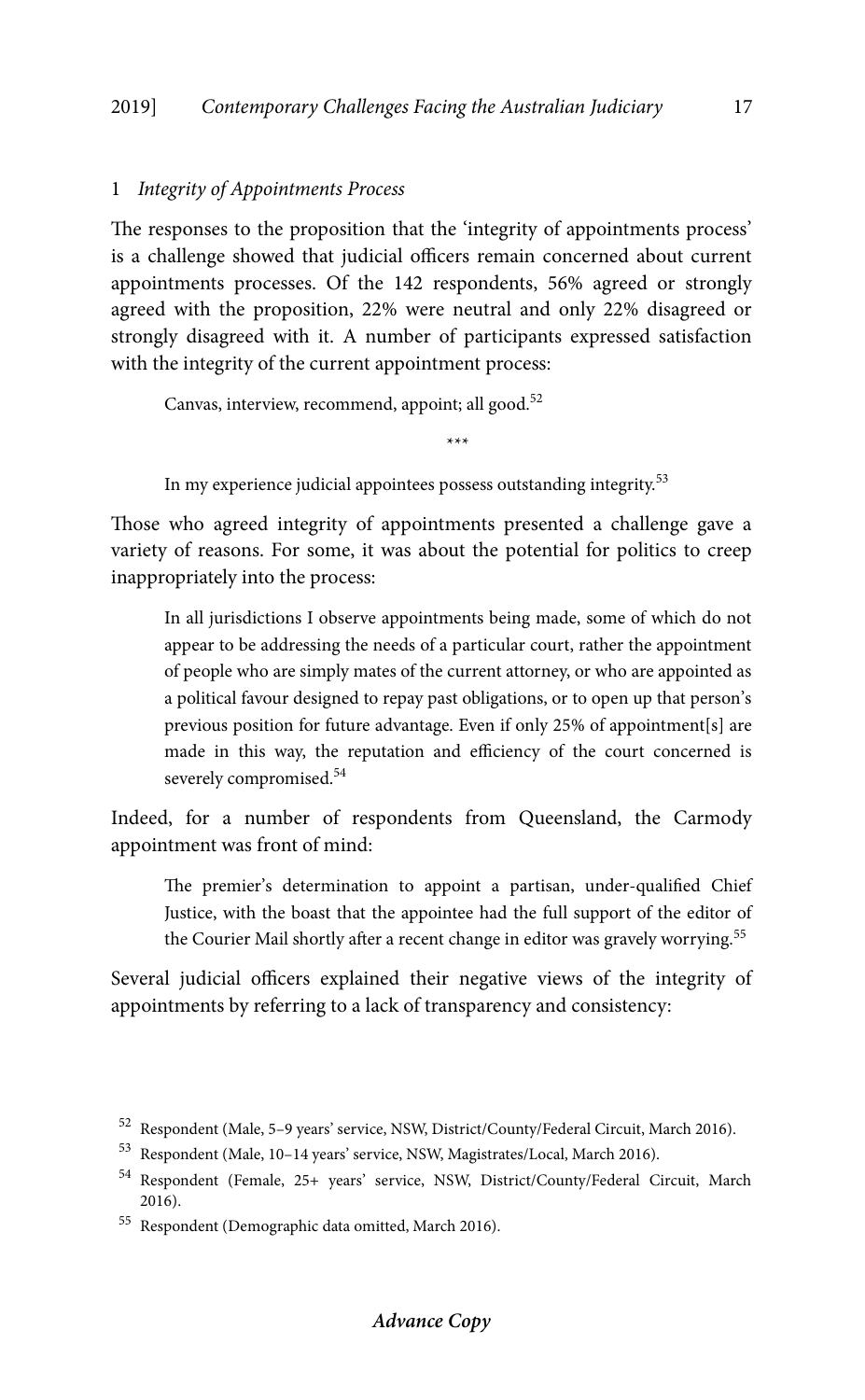Appointments are still entirely in the gift of the AG [Attorney-General], and are shrouded in mystery. The process changes from government to government and Attorney to Attorney, leaving governments and appointees alike subject to criticism for lack of transparency, favouritism, bias and 'stacking'.<sup>56</sup>

Articulating the complexity of *reforming* the judicial appointments system, one respondent said:

The more that arguments are advanced for any criteria for appointment outside of apparent independence and merit (based on intellect, personality and experience) the greater the challenge — those who would have diversity or 'representative' appointments bring the soft corruption of those who would appoint political favourites with them, because appointment can be justified on grounds other than merit. Look at the recent Queensland fiasco [referring presumably to the appointment of Chief Justice Carmody].<sup>57</sup>

2 *Quality of Appointments* 

The responses to the proposition that 'quality of appointments' was a challenge showed that judicial officers are also concerned about the quality of appointments resulting from the current processes (Figure 4). Of the 142 respondents, 58% agreed or strongly agreed with the proposition, 24% were neutral and only 18% disagreed or strongly disagreed with it.

These responses revealed a correlation with gender, with female respondents more critical of the quality of appointments. Some 71% of female respondents agreed or strongly agreed that the quality of appointments was a challenge, compared to only 47% of male respondents. Male respondents were more likely to be neutral (29%) or disagree or strongly disagree (24%) than female respondents (14.5% and 14.5% respectively).

One respondent focused on qualities that they thought were currently overlooked:

Courtroom experience is underrated as a prerequisite. Trial courts have big reserve lists and it is important to have judges who can hit the ground running. There should also be more court of appeal appointments from experienced trial lawyers rather than those practising primarily in the rather artificial environs of the court of appeal. We get far too many trials overturned on overly technical bases, or sentences trifled with due to a lack of trial experience in court of

<sup>56</sup> Respondent (Female, 10–14 years' service, VIC, District/County/Federal Circuit, March 2016).

<sup>57</sup> Respondent (Male, 0–4 years' service, QLD, Supreme/Federal/Family, March 2016).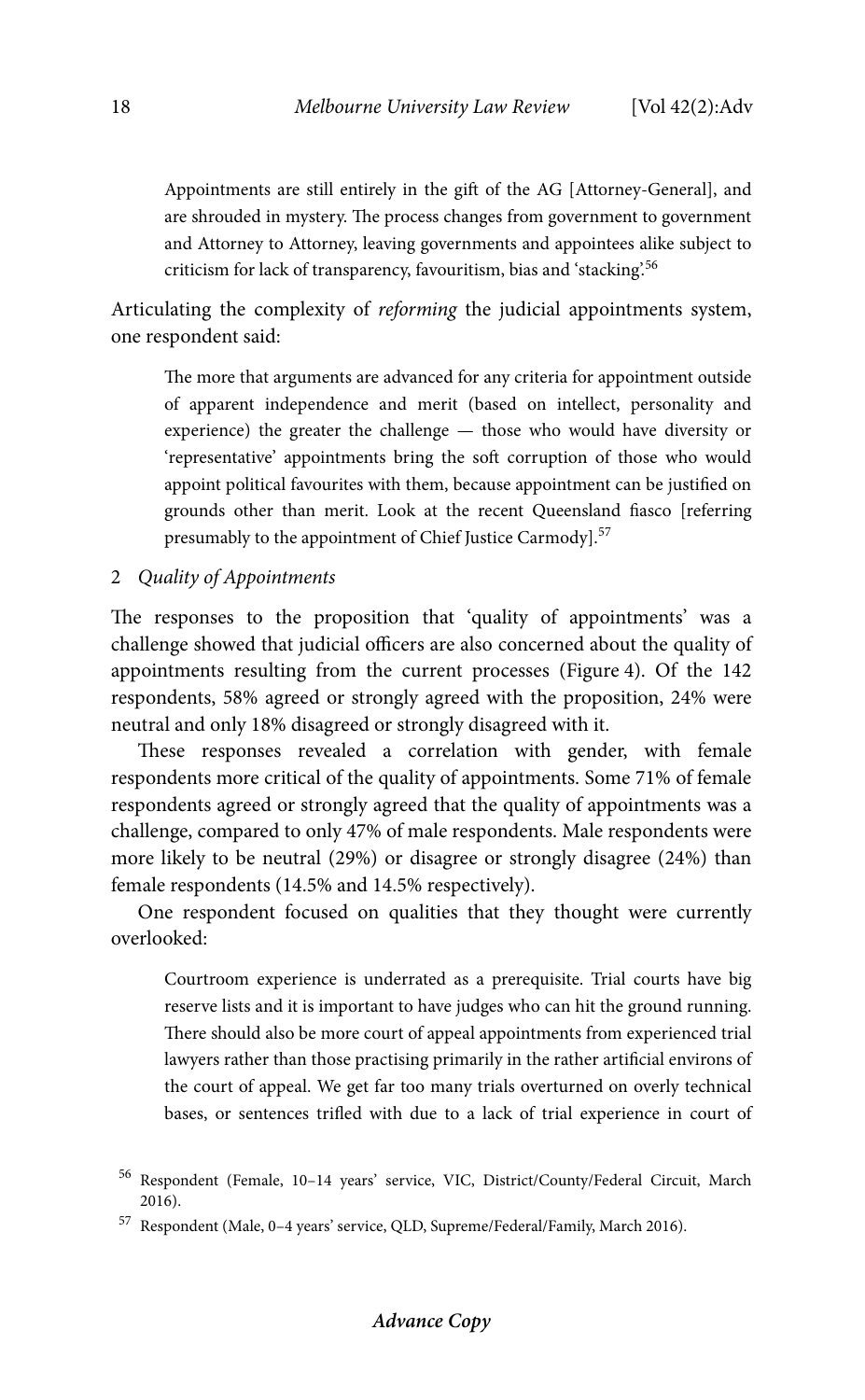appeal judges. It is a flaw in our system, where practitioners specialise, that appeal judges often sit on cases in areas of law where they are entirely inexperienced leading to overly technical and stilted decision making.<sup>58</sup>

Two respondents were interested in the extent to which judicial roles appealed to potential candidates, particularly in light of the different benefits that apply at different jurisdictional levels:

I think most appointments are, by and large, sound. However there are clearly some excellent candidates who are not appointed. It has to be accepted that some of these may have declined for reasons best known to them. It cannot be said that the bench is for everyone. It is better if those qualified who hold that view vis-a-vis themselves decline appointment. Nevertheless it would be worth studying what discourages some apparently eminently qualified practitioners from accepting appointment.<sup>59</sup>

\*\*\*

While well paid, the absence of medical retirement, the poor leave entitlements and restrictions around superannuation contributions make [an appointment to a lower court] less attractive than other jurisdictions.<sup>60</sup>

Another respondent expressed concern as to the consequences of appointment of variable quality candidates:

We have had a number of appointees who are not skilled to perform their role in this jurisdiction which creates a corresponding burden on colleagues.<sup>61</sup>

# 3 *Judicial Diversity*

Responses to the proposition that 'judicial diversity' was a challenge again showed that judicial officers are concerned about the diversity of appointments resulting from the current process (Figure 4). Of the 142 respondents, 53% agreed or strongly agreed with the proposition, 30% were neutral and only 18% disagreed or strongly disagreed with it.

The responses to this question also revealed a correlation with gender, with female judges again emerging as more concerned about diversity. Female respondents were more likely than male respondents to indicate that diversity

<sup>58</sup> Respondent (Female, 10–14 years' service, VIC, District/County/Federal Circuit, March 2016).

<sup>59</sup> Respondent (Female, 10–14 years' service, NSW, Supreme/Federal/Family, March 2016).

<sup>60</sup> Respondent (Female, 15–19 years' service, NSW, Magistrates/Local, March 2016).

<sup>61</sup> Respondent (Female, 10–14 years' service, Federal, Supreme/Federal/Family, March 2016).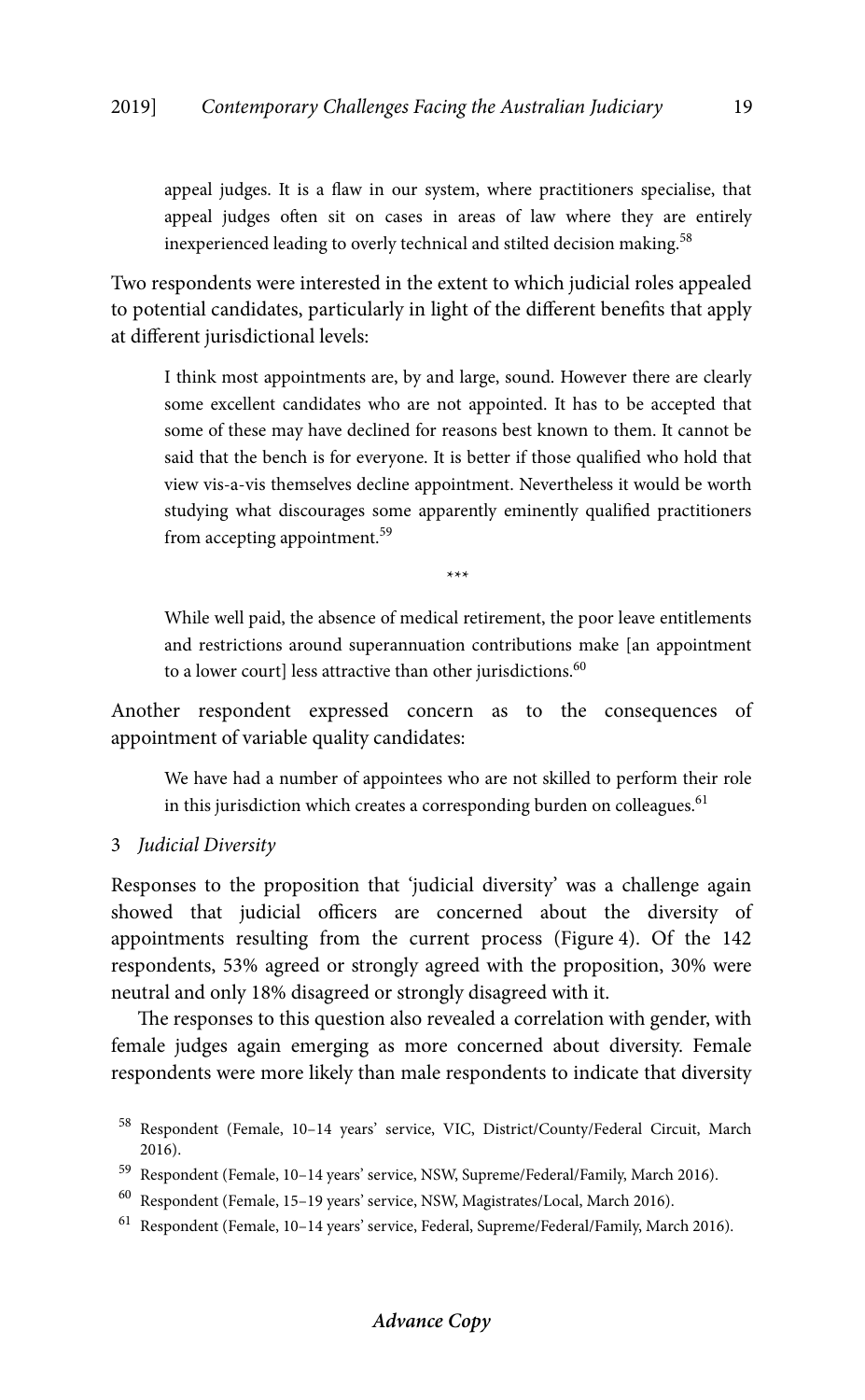was a challenge: 71% of female respondents agreed or strongly agreed with the proposition, while only 47% of male judicial officers did so. At the other end of the scale, 5% of male respondents strongly disagreed that diversity posed a challenge, compared with no female judicial officers.

Some participants who agreed that diversity was a challenge cited ongoing barriers to appointing diverse candidates:

People advising and making appointments tend to like and recommend people who are similar to themselves. Insufficient regard is had in all jurisdictions to the appointment of qualified, experienced people, but with a non-standard background, or even gender!<sup>62</sup>

Others noted that diversity was not simply a gender issue:

Gender diversity is far from the only problem. Diversity in terms of socioeconomic background and racial and ethnic diversity also need attention. The effect that longevity in the legal profession (and rising into its senior ranks) seems to have [is] an increasing conservatism of outlook, work practices, attitudes to activities outside the law, attitudes to family responsibilities generally need to be addressed. These things cannot really be addressed without addressing diversity in the legal profession generally — that is, the pool of quality and experienced candidates coming through.<sup>63</sup>

Several of those who did not view diversity as a challenge expressed doubts about the value of diversity itself, indicating they were unconvinced by the arguments that have been made in favour of it:

I do not agree with diversity for its own sake. Judges make individual decisions, rather than collective decisions. What is more important is balance possessed by each judge, not balance across the court.<sup>64</sup>

\*\*\*

The intelligent experienced judicial officer is better equipped to implement Parliament's social agenda than an inexperienced officer from a 'diverse' social background.65

\*\*\*

- 62 Respondent (Female, 25+ years' service, NSW, District/County/Federal Circuit, March 2016).
- 63 Respondent (Female, 0–4 years' service, Federal, Supreme/Federal/Family, March 2016).
- 64 Respondent (Male, 10–14 years' service, QLD, District/County/Federal Circuit, March 2016).
- 65 Respondent (Male, 0–4 years' service, VIC, District/County/Federal Circuit, March 2016).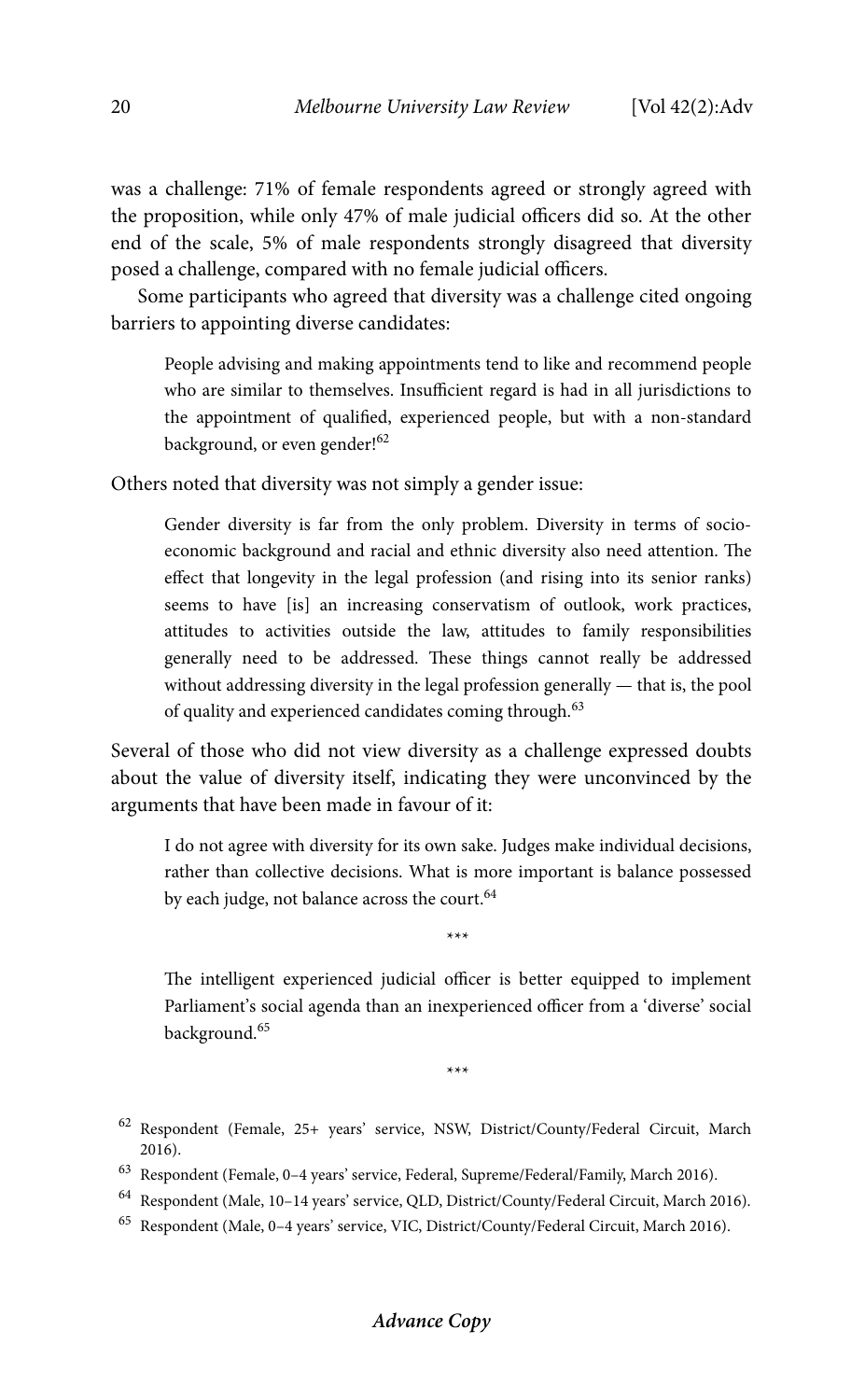There is no doubt that governments both say that they are appointing on diversity grounds and are doing so. Diversity is not merit. Who asks if their surgeon or engineer comes from a diverse background? Or is law no longer a learned profession?<sup>66</sup>

# 4 *Compliance with Best-Practice Appointment*

The next question with respect to appointments explored what a best-practice version of an executive-only appointment model might look like. It suggested that such a model should be buttressed by a number of safeguards in order to be 'reliable and legitimate'. The question was prefaced by the following passage from the Bingham Report:

Executive-only appointment systems … require a combination of legal safeguards and settled political conventions in order to be a reliable and legitimate means of appointing judges. The precise mix may differ between jurisdictions, but should include at least transparency regarding the criteria for appointment and the procedures followed, a requirement of consultation with senior judges and possibly also opposition politicians, and ideally the existence of an independent body to provide oversight and deal with complaints.<sup>67</sup>

Respondents were then asked to indicate the extent to which they agreed that the current arrangements for appointing judicial officers in their jurisdiction satisfied the Bingham Report's description of minimal 'best practice'. Some 47% of judicial officers disagreed or strongly disagreed that their jurisdiction complied with the Bingham Report's description of best practice; 22% were neutral and 31% agreed or strongly agreed that their jurisdiction met best practice.

Several respondents took issue with the Bingham Report's description of best practice:

I do not accept that that report describes best practice. While there is scope for improving transparency in appointments, all these measures proved in practice to be a waste. Applicants for judicial office writing essays is ridiculous. The bureaucratic process leads to long delays in appointments.<sup>68</sup>

\*\*\*

 $^{66}\,$  Respondent (Male, 0–4 years' service, QLD, Supreme/Federal/Family, March 2016).

<sup>67</sup> van Zyl Smit (n 18) 24.

<sup>68</sup> Respondent (Male, 0–4 years' service, NSW, Supreme/Federal/Family, March 2016).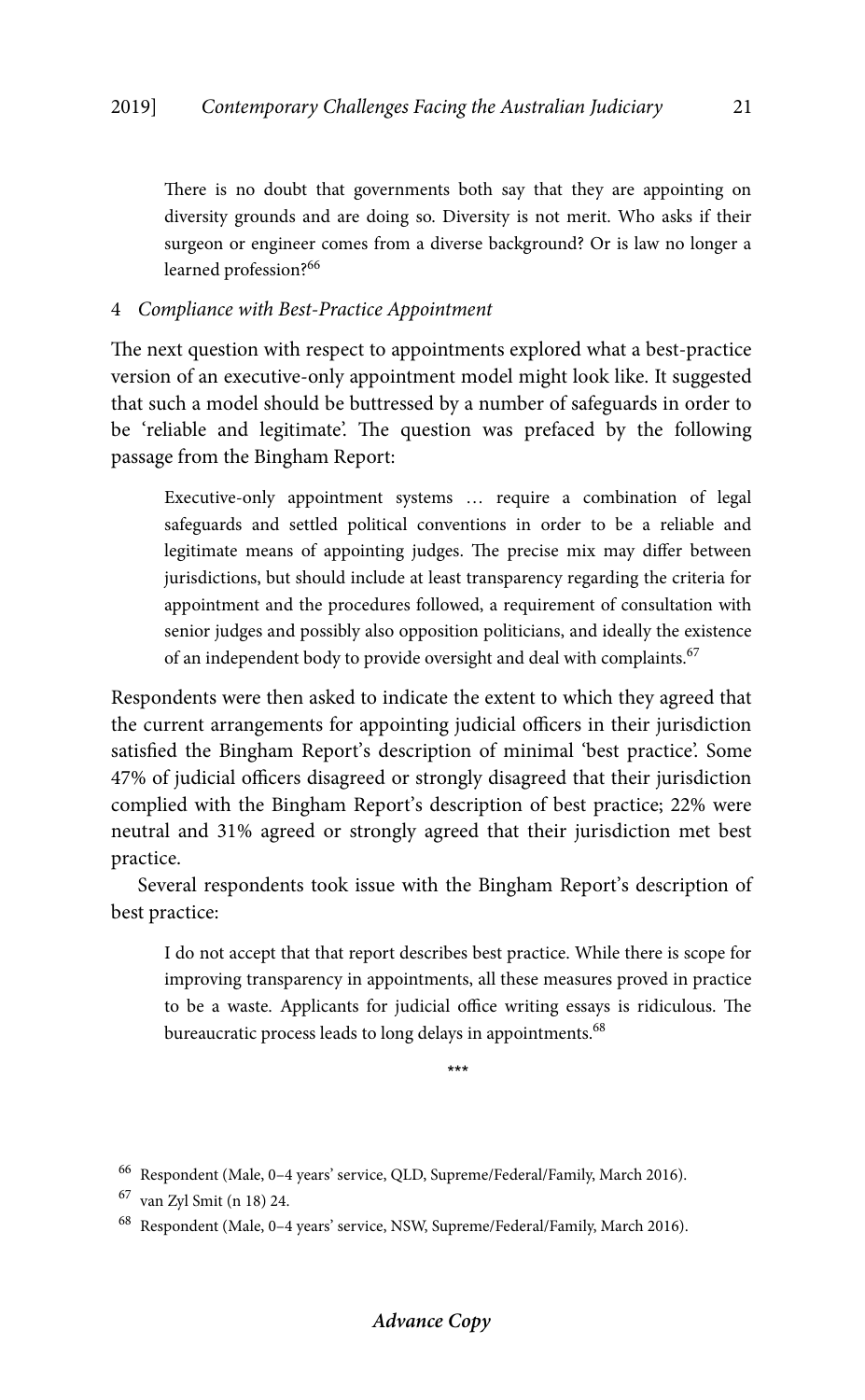I do not agree with the proposition that the quoted passage is appropriately regarded as '… a minimal best practice.' It is not. I strongly do not agree with the proposition that opposition politicians should be consulted, nor that an independent body should provide some undefined 'oversight'.<sup>69</sup>

\*\*\*

I mostly agree, but I am not sure about the independent body to provide oversight. That could turn easily into a second-guessing of appointments, by a group of people who themselves have been appointed. As I said, I think the best modifier of extremities in the appointment process is a strong and respectful working relationship between the Chief Justice of the jurisdiction, and the executive and Attorney of the day. Too much 'oversight' can lead to compromise appointments and actually be a dampener on diversity.70

# 5 *Alternative Modes of Appointment*

The possibility of adding an additional process incorporating a judicial commission or some form of legislative responsibility was explored in the next three questions of the survey. The Bingham Report stated that just 18.7% of Commonwealth jurisdictions appoint all judicial officers using an 'executive-only' model (though a greater percentage employ this method for their highest courts and/or the position of Chief Justice).<sup>71</sup> In other Commonwealth jurisdictions, there is 'some decision-making responsibility given to the legislature, or a judicial appointments commission.<sup>72</sup> Respondents were initially asked to indicate the extent to which they agreed that it is appropriate that the executive retain sole decision-making responsibility for appointing judicial officers.

The responses to this question showed a remarkable degree of symmetry, with 40% agreeing or strongly agreeing that the executive should retain sole decision-making power, while 40% disagreed or strongly disagreed, 20% indicated neutrality (Figure 4).

Comments from those who disagreed with the retention of unadorned executive discretion over judicial appointments focused on the potential for 'manipulation' of the process,<sup>73</sup> and a concern that the 'motivation to appoint

<sup>69</sup> Respondent (Male, 5–9 years' service, NSW, Supreme/Federal/Family, March 2016).

 $^{70}\,$  Respondent (Female, 0–4 years' service, Federal, Supreme/Federal/Family, March 2016).

<sup>71</sup> van Zyl Smit (n 18) 16.

<sup>72</sup> Ibid 25.

<sup>73</sup> Respondent (Female, 10–14 years' service, Vic, District/County/Federal Circuit, March 2016).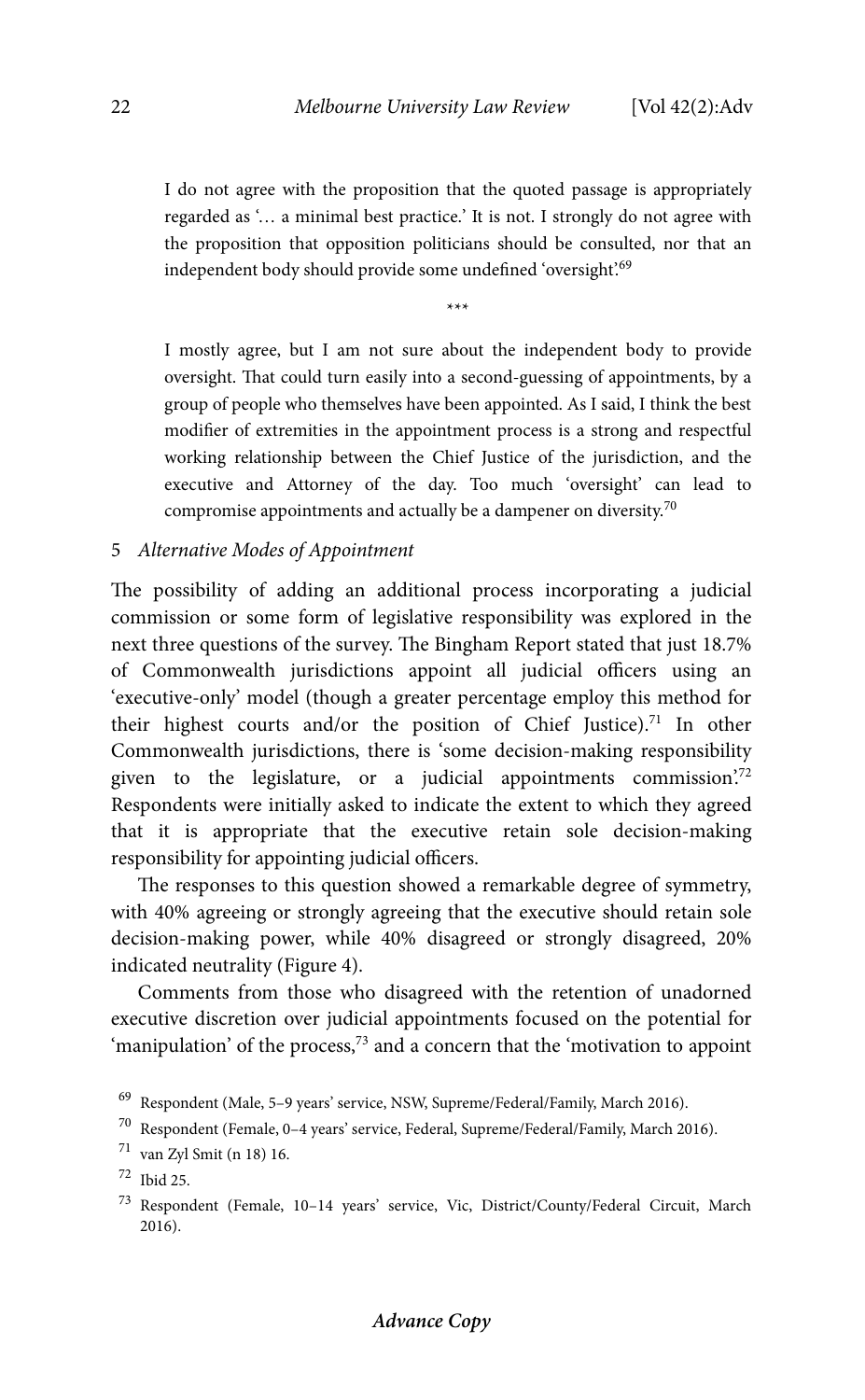a person who will act independently without fear or favour is decreased in this method'.74

While there was no statistically significant association between gender and response for the question, there was some indication that female respondents were more likely than males to disagree with the executive holding sole decision-making power: 49% of females disagreed or strongly disagreed, compared with 32% of males. It is possible that this reflects the greater concerns about diversity exhibited by female respondents, which some comments referenced. Several female judicial officers who disagreed saw the shift away from an 'executive-only' model as providing an opportunity to enhance diversity:

An independent judicial appointments body is vital if gender balance and diversity are to be achieved at all levels of the judiciary.<sup>75</sup>

The remaining two questions on appointments processes tested the acceptability of two possible additions to the executive-only model. First, judicial officers were asked about whether involving the legislature would be appropriate or desirable. Second, participants were consulted about the addition of a judicial appointments commission (Figure 4). Judicial officers did not find legislative involvement appealing: 64% of respondents disagreed or strongly disagreed that this would be appropriate or desirable, while only 17% agreed or strongly agreed.

Not unexpectedly, several comments reflected a fear that such a process would increase the likelihood that politics would intrude:

[It] [p]oliticises the process. Governments of the day (the executive) are elected to make decisions such as appointments. The balance is struck by the democratic process of changing governments and therefore changing appointment decision-makers from time to time.<sup>76</sup>

Others couched this concern more expressly in terms of a diminishment of the separation of powers:

Umm. Separation of powers?<sup>77</sup>

\*\*\*

<sup>74</sup> Respondent (Demographic data omitted, March 2016).

<sup>75</sup> Respondent (Demographic data omitted, March 2016).

<sup>76</sup> Respondent (Female, 15–19 years' service, VIC, Magistrates/Local, March 2016).

<sup>77</sup> Respondent (Female, 15–19 years' service, NSW, Magistrates/Local, March 2016).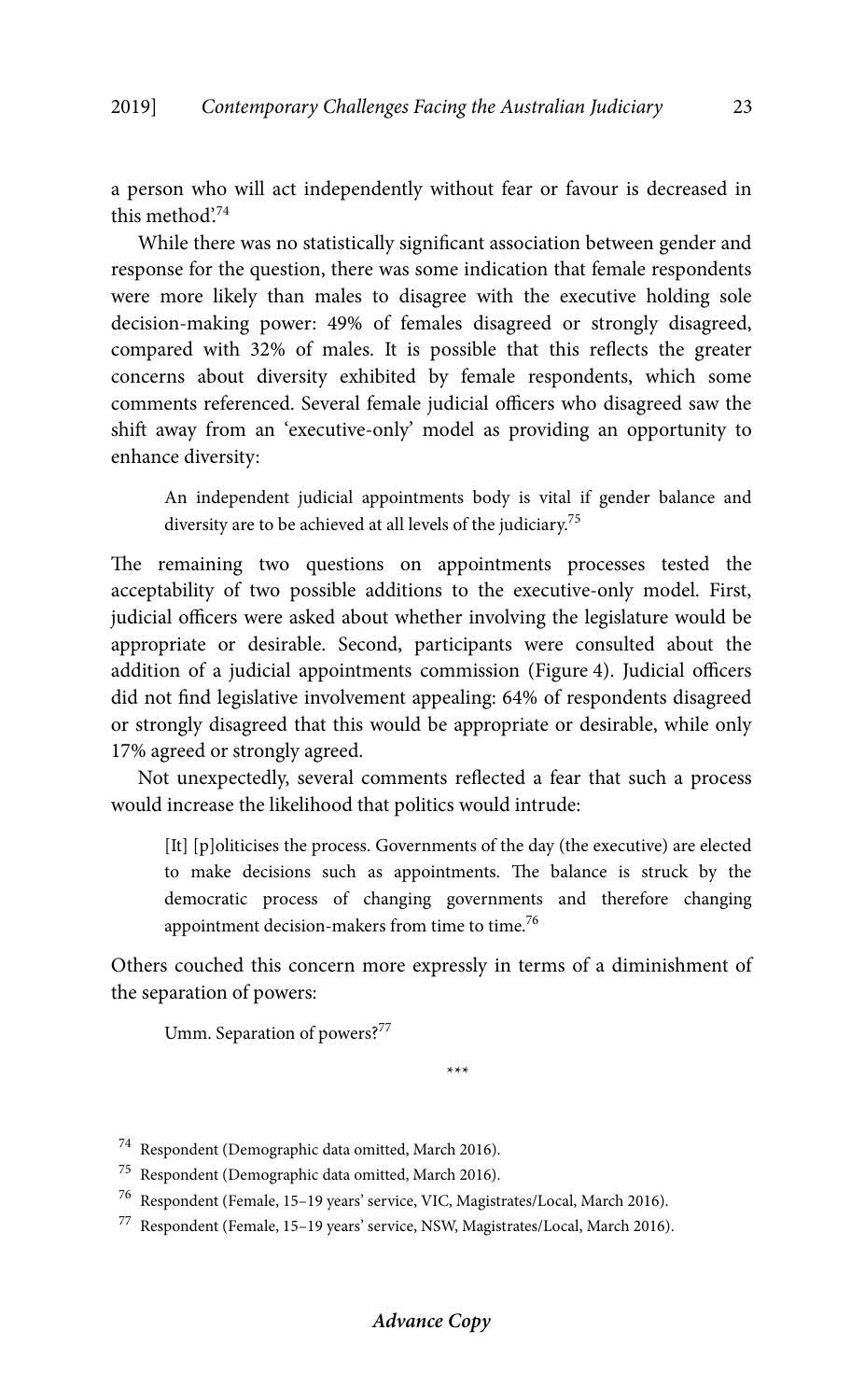This sounds risky. It might work if the Bingham safeguards existed but it is not institutionally desirable in terms of separation of powers — could lead to populism and elected judges by default.78

Respondents were also asked whether it is appropriate or desirable that an independent judicial appointments commission be established and conferred with some decision-making responsibility (including the preparation of a shortlist of candidates from which the government must appoint) in the process for appointing judicial officers. There was a majority view of 55% that a judicial commission would be desirable, with 29% disagreeing.

Few comments were made to elaborate these responses. Those who agreed and commented saw a judicial commission as a significant step towards a more appropriate appointments process:

This provides a greater likelihood of a fair, transparent selection and vetting process. It will enable candidates who don't 'look like' their predecessors to be considered, and give greater confidence in the independence from the government of the day from the selection and vetting process.<sup>79</sup>

Several who disagreed expressed concern about the likely composition and effect of such a body:

An independent judicial appointments commission would be reflective of the elite of the profession making judgements based upon their own particular worldviews. They are not elected therefore they are not reflective of any particular base. It would be similar to allowing the Bar Councils to make appointments. Same old boy bent.<sup>80</sup>

# C *Discussion*

The 'integrity of appointments process', 'quality of appointments' and 'judicial appointments' were all identified by 50% or more respondents as current challenges in their jurisdiction. This flies in the face of the easy trope that judges themselves are, of course, satisfied with the appointments system; after all, they were appointed under it.

This level of concern may reflect the high profile controversy that ensued from the elevation of Tim Carmody to the position of Chief Justice of

<sup>78</sup> Respondent (Female, 25+ years' service, QLD, Supreme/Federal/Family, March 2016).

<sup>79</sup> Respondent (Female, 10–14 years' service, VIC, District/County/Federal Circuit, March 2016).

<sup>80</sup> Respondent (Female, 15–19 years' service, VIC, Magistrates/Local, March 2016).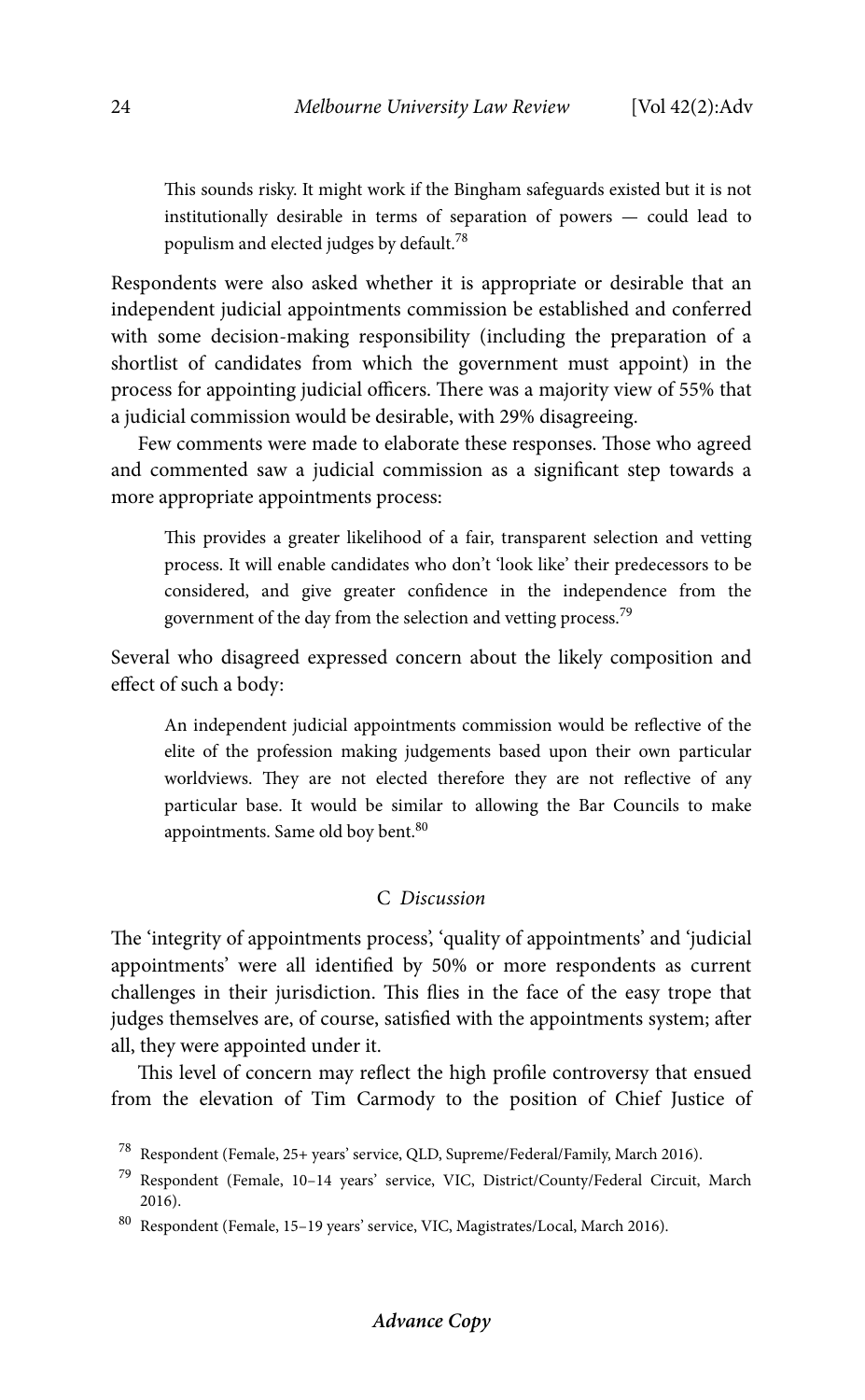Queensland (which was recent at the time the survey was put into the field).<sup>81</sup> But even so, the survey results offer a clear affirmation that the topic of judicial appointments remains a fertile area for debate and further research. This is despite the fairly sustained academic and judicial commentary that the issue of appointment processes has received over the last few decades.<sup>82</sup> While some jurisdictions have taken steps to increase the transparency and rigour of the appointment process,<sup>83</sup> these remain the exception and there does not appear to be much political appetite in Australia for further or more widespread reform. Indeed, in the case of the Commonwealth, the enhanced consultation processes implemented in 2008 does not appear to have been used since the change of government in 2013.<sup>84</sup> This lack of political will stands in contrast to what this survey reveals about judicial interest in reform. With the data indicating that a majority of judicial officers (55%) were in favour of the creation of an independent commission, it seems that this issue is far from exhausted.

The survey also reveals a significant correlation between those judges concerned about the issue of integrity, quality and diversity of appointments, and gender. This provides us with a reminder of the importance of reflecting on the ways different judicial officers experience their role and that, as other academic work has found, women in general experience the judicial life differently.<sup>85</sup> It suggests that the current appointments process, with all its focus on increasing representativeness of the judiciary, still remains of acute concern to the group which is supposed to have benefited from that focus. It also suggests that progress to a more diverse judiciary might be advanced with greater understanding of the challenges and experiences of women judicial officers themselves.

The responses in relation to the reform of the appointments process also provide a salutary reminder of how complex reform can be in this area, the myriad factors that need to be considered, and the potential unintended negative consequences of a particular reform, such as an independent commission.

- 81 See generally Robertson (n 48).
- 82 See, eg, Gageler (n 50).
- 83 See, eg, Hulls (n 35) 11–12.
- 84 See above nn 28–33.

<sup>85</sup> See, eg, Mack and Roach Anleu, 'In-Court Judicial Behaviours' (n 11); Ulrike Schultz and Gisela Shaw (eds), *Gender and Judging* (Hart Publishing, 2013); Erika Rackley, *Women, Judging and the Judiciary: From Difference to Diversity* (Routledge, 2013).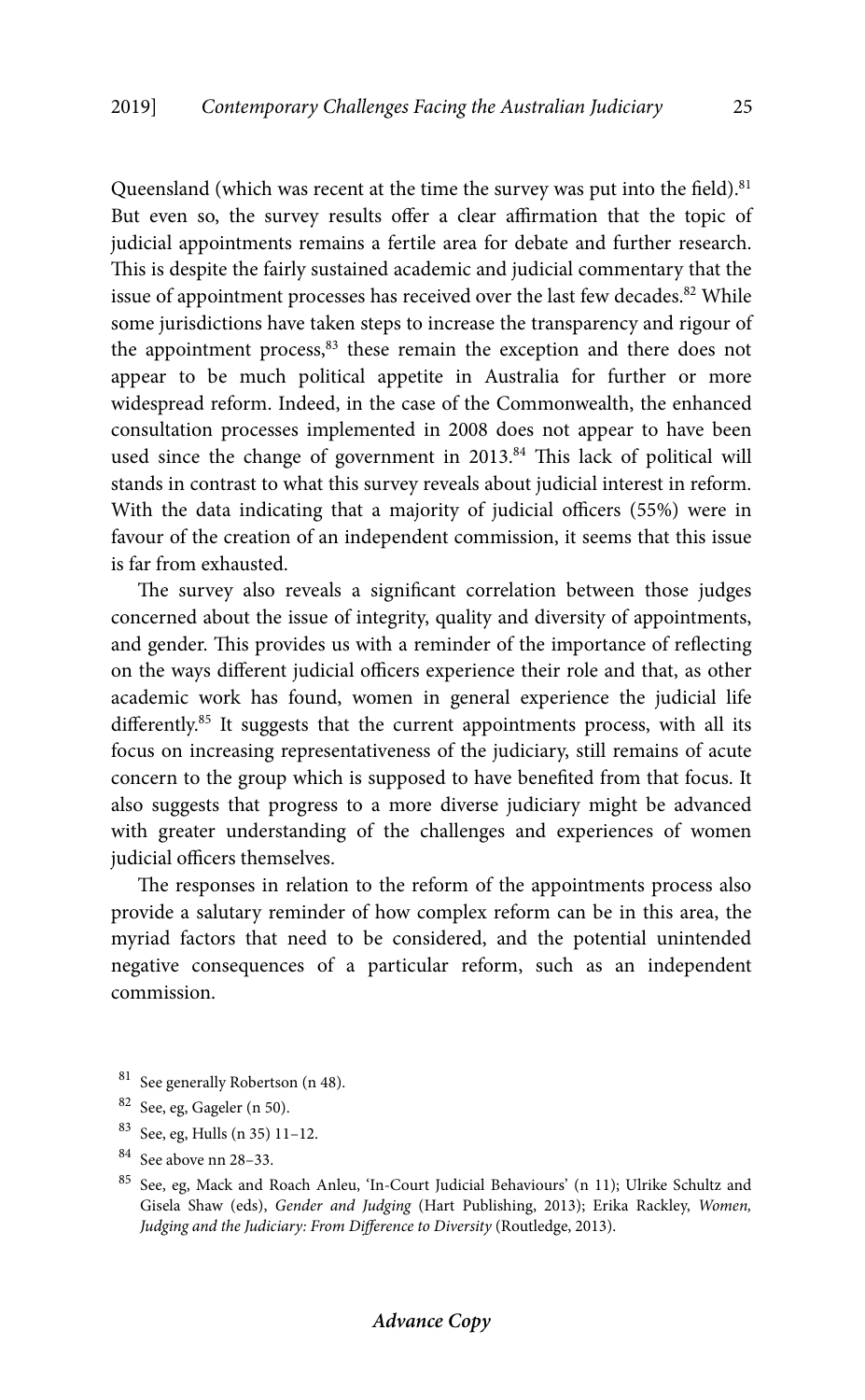Finally, the data generate a note of caution about relying too heavily on judicial perceptions and ideas in relation to judicial regulation and reform. While they might provide an illuminating and important perspective, they should be supplemented with other evidence. For instance, the suggestion by one respondent that an independent appointments body might increase diversity has been questioned in other jurisdictions via longitudinal study.<sup>86</sup> The experience in England and Wales suggests that a reform of this type may not produce the dramatic change for which this particular respondent is hoping. Since the inception of the Judicial Appointments Commission in England and Wales in 2006, the 'diversity deficit' in England and Wales has proved to be stubbornly persistent, with only modest advances in the percentage of women, and minimal change in the numbers of judicial officers identifying as 'Black, Asian [or] Minority Ethnic'.87 Significantly, the upper echelons of the English court structure have been especially impervious to any broadening in the diversity of the bench.<sup>88</sup> These results have led one commentator to argue that this should be addressed by returning power to the executive  $89$ 

 $^{86}\,$  See Graham Gee and Erika Rackley, 'Diversity and the JAC's First Ten Years' in Graham Gee and Erika Rackley (eds), *Debating Judicial Appointments in an Age of Diversity* (Routledge, 2018) 1.

<sup>87</sup> Ibid 3, 7.

<sup>88</sup> Ibid 6.

 $^{89}\,$  Graham Gee, 'Rethinking the Lord Chancellor's Role in Judicial Appointments' (2017) 20(1) *Legal Ethics* 4.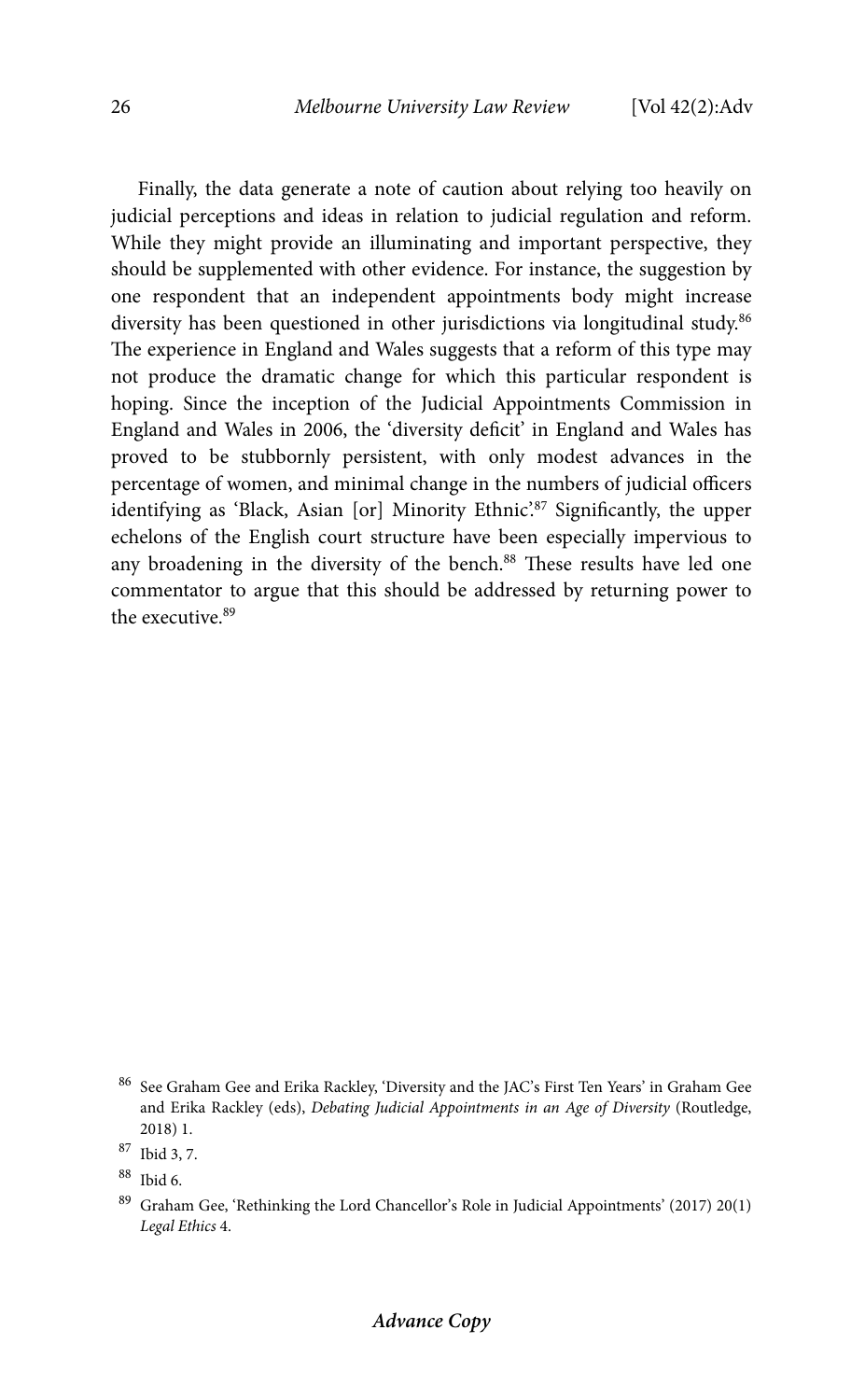# V JUDICIAL WORKING LIFE

# A *Context*

Once appointed, there are a myriad dimensions to a judge's working life. These undoubtedly differ depending on the particular court to which they have been appointed, and also any occupancy of a special position within that institution. So much is obviously true of any attempt to compare different work environments in a particular profession. Accordingly, it is important to refer to the demographic information accompanying survey responses on this broad topic so as to appreciate these differences between jurisdiction and seniority.

In this section, we consider the judicial working life in six respects:

- the impact of judges in an acting (or 'temporary') capacity;
- the impact of part-time judges;
- the education and ethical support provided to judges;
- the judicial workload, staffing and support;
- judicial remuneration and pensions; and
- retirement age.

# B *Survey Data*

The responses to the relevant survey questions are illustrated in Figure 5.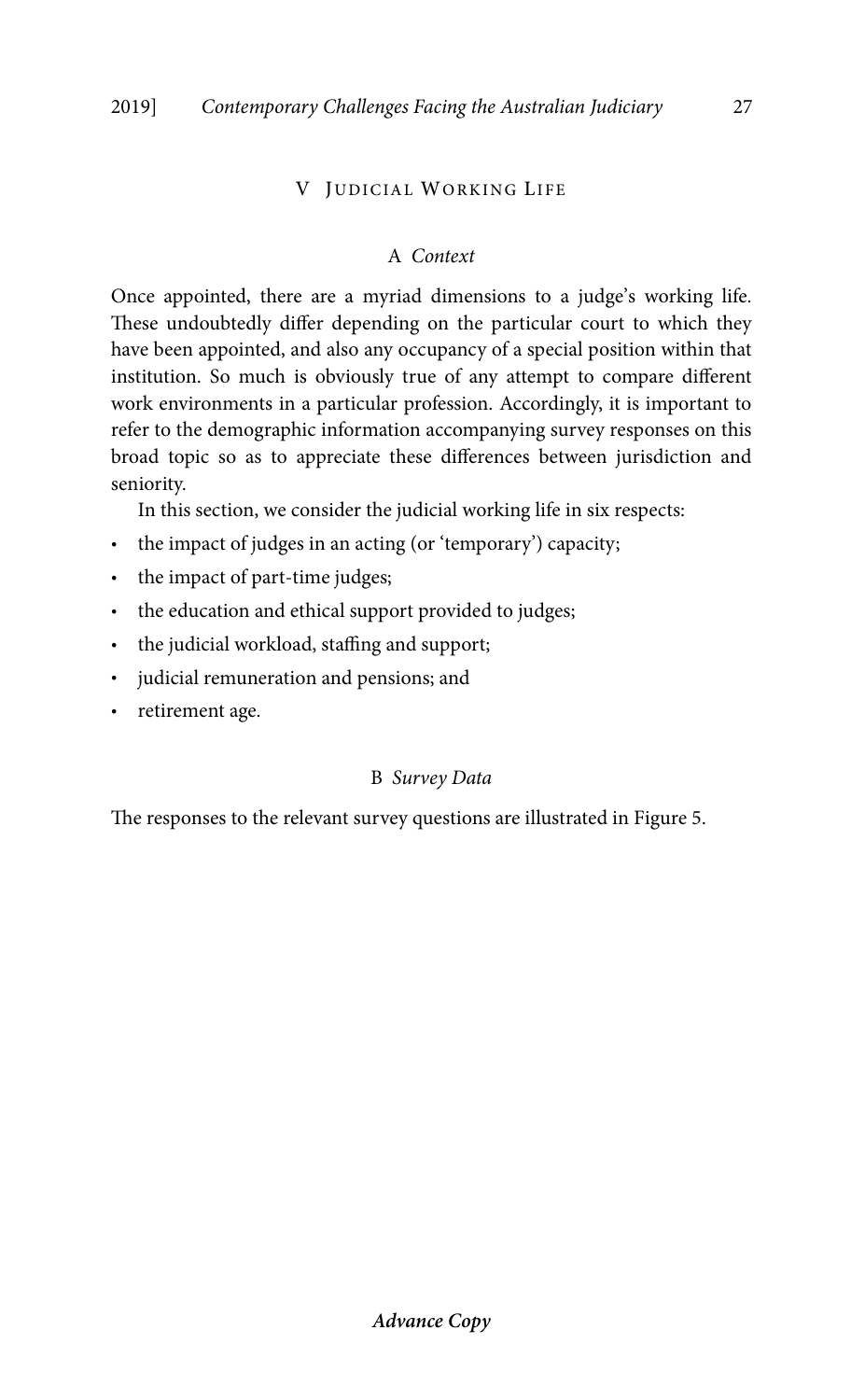| Q1d              | Use of acting judges is a<br>challenge                        | 10<br>20<br>50<br>0<br>30<br>40<br>60<br>SA<br>۱g<br>25<br>Ν<br>37<br>18<br>SD<br>11                          |
|------------------|---------------------------------------------------------------|---------------------------------------------------------------------------------------------------------------|
| Q1e              | Use of part-time judges<br>is a challenge                     | SA<br>10<br>23<br>Ν<br>39<br>17<br>SD<br>12                                                                   |
| Q1f              | Education of judicial<br>officers is a challenge              | SА<br>20<br>34<br>N<br>123<br>SD<br>7                                                                         |
| Q <sub>1</sub> g | Ethical support is a<br>challenge                             | SA<br>11<br>24<br>N<br>137<br>l 23<br>SD<br>6                                                                 |
| Q1h              | Workload is a challenge                                       | SA<br>42<br>$-35$<br>Ν<br>15<br>$\overline{7}$<br>SD<br>$\blacksquare$                                        |
| Q1j              | Staffing and support<br>services are challenges               | SА<br>36<br>15<br>Ν<br>SD                                                                                     |
| Q <sub>1</sub> i | Judicial remuneration<br>and pensions are<br>challenges       | SА<br>25<br>24<br>N<br>32<br>14<br>SD<br>5                                                                    |
| Q8               | Age limits are<br>appropriate for acting<br>judicial officers | SA<br>16<br>47<br>18<br>Ν<br>16<br>SD<br>3                                                                    |
| Q7               | Capacity checks are<br>appropriate for judicial<br>officers   | SA<br>$-21$<br>56<br>N<br>11<br>SD<br>5<br>10<br>0<br>20<br>30<br>40<br>50<br>60<br>Percentage of respondents |

*Figure 5: Judicial Working Life* 

**Advance Copy**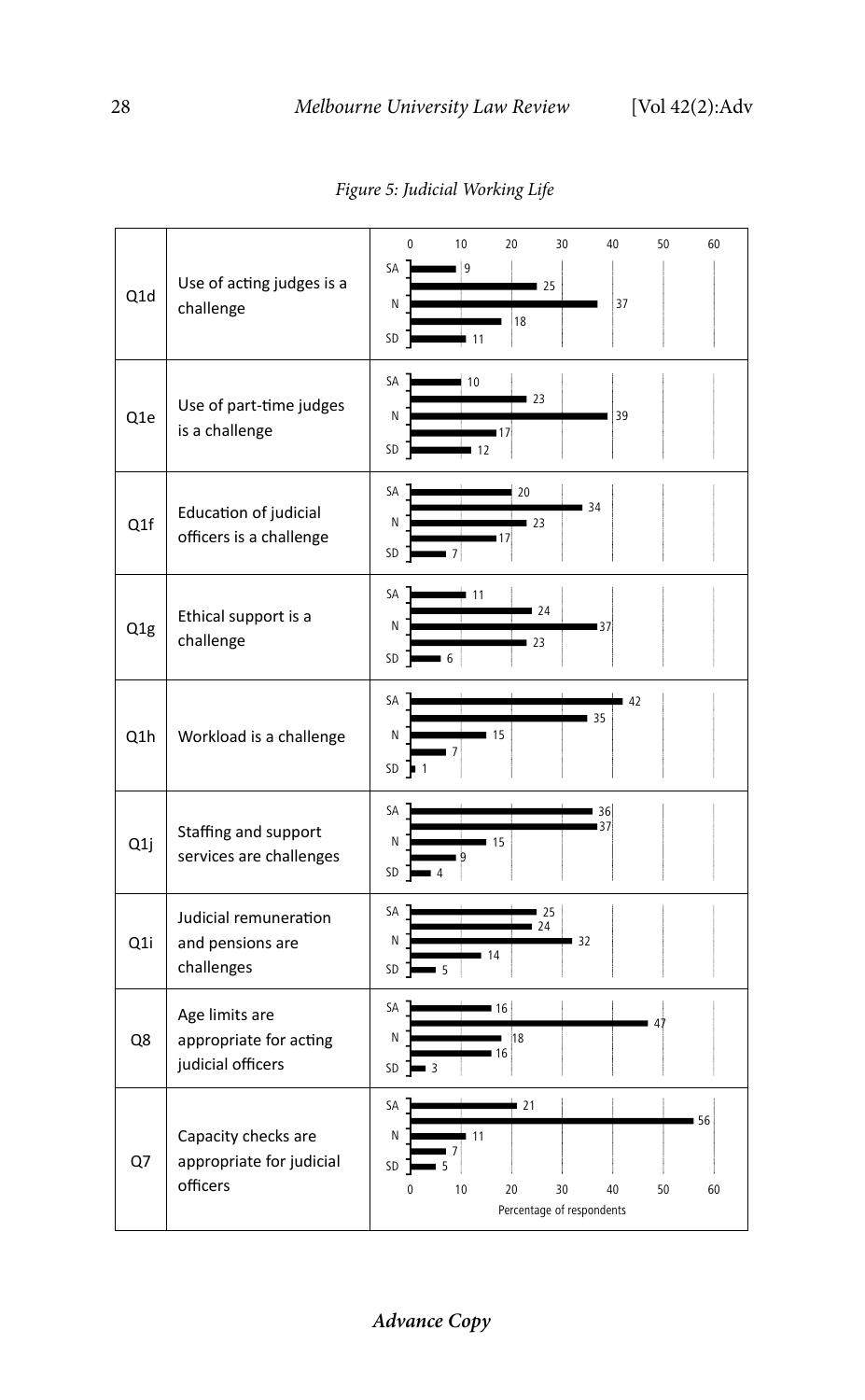# 1 *Acting Judges*

A reliance on acting judges to perform the work of the courts can arouse strong opinions, particularly in relation to the perceived threat that their appointment may pose to the principle of judicial independence. In the 2006 High Court case of *Forge v Australian Securities and Investments Commission*, Kirby J, when considering whether New South Wales legislative provisions allowing the appointment of acting judges to the New South Wales Supreme Court were constitutional, asserted in his dissenting opinion that the 'time has come … to draw a line and to forbid the practice', at least so far as he appreciated its operation in the particular context of that case.<sup>90</sup> At the same time, such appointments can assist the courts — and hence serve the public interest — in significant ways. They may allow for the appropriate management of conflicts of interest, strengthen a bench that is depleted due to temporary illness or unavailability, or provide a cost effective way to manage short-term workload pressures.

In Australia, while all states and territories provide for some form of acting appointment (they are prohibited in federal courts pursuant to s 72 of the *Constitution*),<sup>91</sup> the regulatory arrangements are highly varied and there is often little transparency around the use of acting judges. There are variances horizontally (across the states and territories) and vertically (between courts within a jurisdiction). Victoria is the only jurisdiction with a consistent approach to regulation, applying the same clear legislative rules for all acting positions across all court levels with respect to appointment, eligibility, terms of office, renewal, mandatory retirement age, salary and entitlements, outside work, and security of tenure. This Australia-wide variability reveals that there is little principled consideration underpinning the different arrangements relating to the appointment, conditions, remuneration and termination of acting judges.92 It is against this backdrop that we sought judicial views on their use.

<sup>90</sup> *Forge v Australian Securities and Investments Commission* (2006) 228 CLR 45, 94 [125]. Kirby J acknowledged that it was not the Court's role 'to pronounce on the "general desirability" of the appointment of acting judges' and that although the plaintiff's challenge had 'potential significance for State courts other than the Supreme Court, it was ultimately focussed on the validity of appointments of acting judges in the Supreme Court of New South Wales': at 117 [181].

<sup>&</sup>lt;sup>91</sup> See generally *Re Governor, Goulburn Correctional Centre; Ex parte Eastman (1999)* 200 CLR 322.

<sup>92</sup> See also Gabrielle Appleby et al, *Temporary Judicial Officers in Australia: A Report Commissioned by the Judicial Conference of Australia* (May 2017) 2.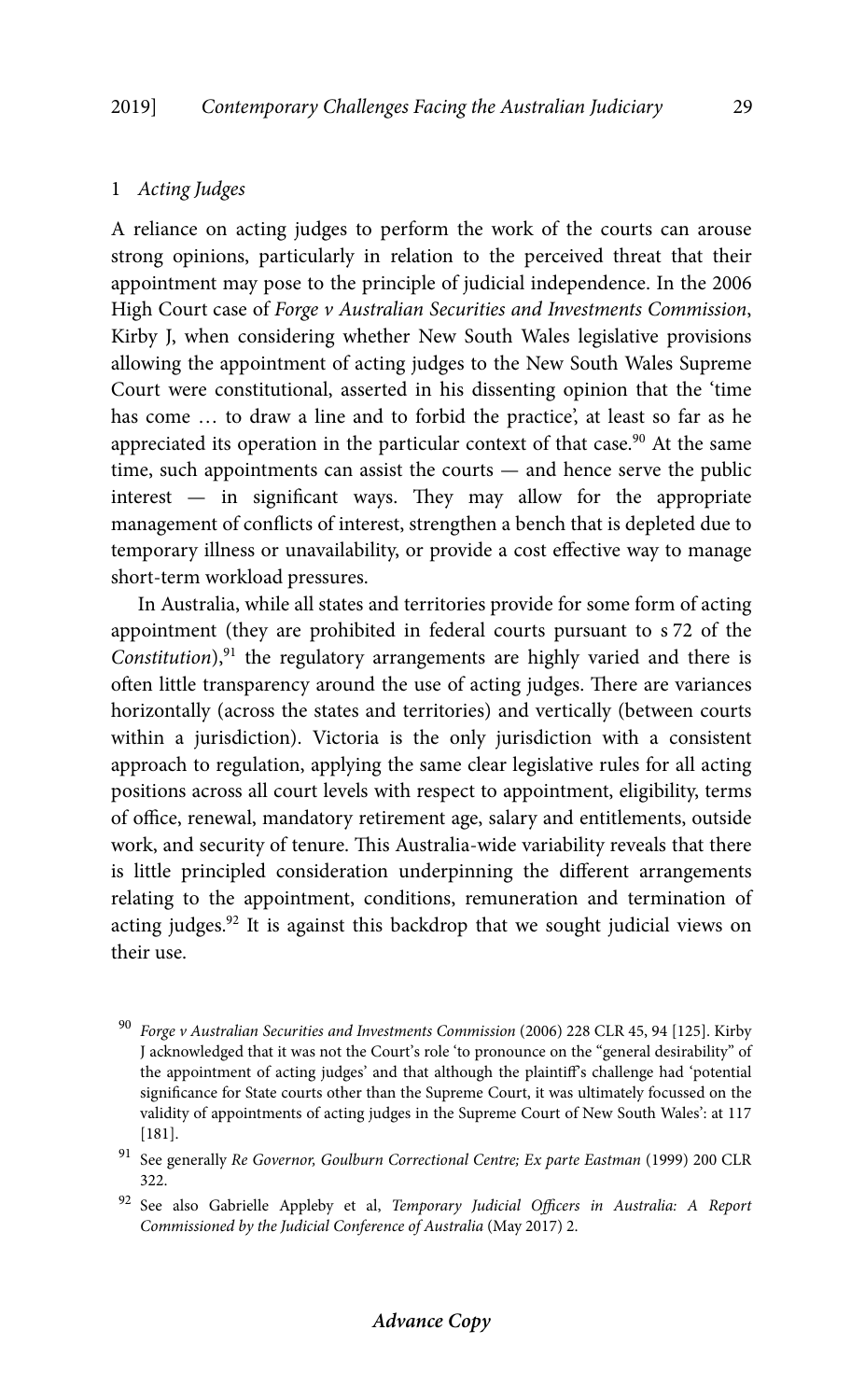The responses to the proposition that the use of acting judges was a challenge showed that judicial opinions were mixed. Of the 142 respondents, 34% agreed or strongly agreed that this is a challenge, 37% indicated neutrality and 29% either disagreed or strongly disagreed.

These responses, together with the associated comments, support the proposition that arguments can be marshalled both in favour and against the use of acting judges, but that some disquiet exists among the judicial officers surveyed about the appropriateness of the current approach.

Two demographic variables were correlated with different responses: gender and level of court. Female respondents were slightly more likely to indicate that the use of acting judges was a challenge. By court level, respondents from superior courts (Supreme/Federal/Family, n = 34) were more likely to not see the use of acting judges as a challenge when compared with those respondents appointed to either the lower courts (Magistrates/Local, n = 48) or the intermediate courts (District /County/Federal Circuit,  $n = 48$ ). However, care must be taken due to the fact that federal judges are not exposed to temporary judicial appointments, and their concomitant challenges due to the constitutional prohibition on such appointments.

Comments indicated that the predominant perceived advantage of using acting judges was that they provided assistance with the management of workload demands. Typical comments were:

As the appointment of acting judicial officers are made from the ranks of recently retired judicial officers the usual concerns about tailoring outcomes to ensure political favour is maintained does not occur. Without acting judicial officers, the efficient operation of the court during times of illness and the provision of out of hours services would be compromised.<sup>93</sup>

Appointment of appropriate acting judicial officers may be an efficient way to deal with case backlogs.<sup>94</sup>

\*\*\*

For another respondent, the opportunity to 'try before you buy' was appealing:

<sup>93</sup> Respondent (Female, Magistrates/Local, NSW, 15-19 years' service, March 2016).

<sup>94</sup> Respondent (Male, District/County/Federal Circuit, NSW, 10–14 years' service, March 2016).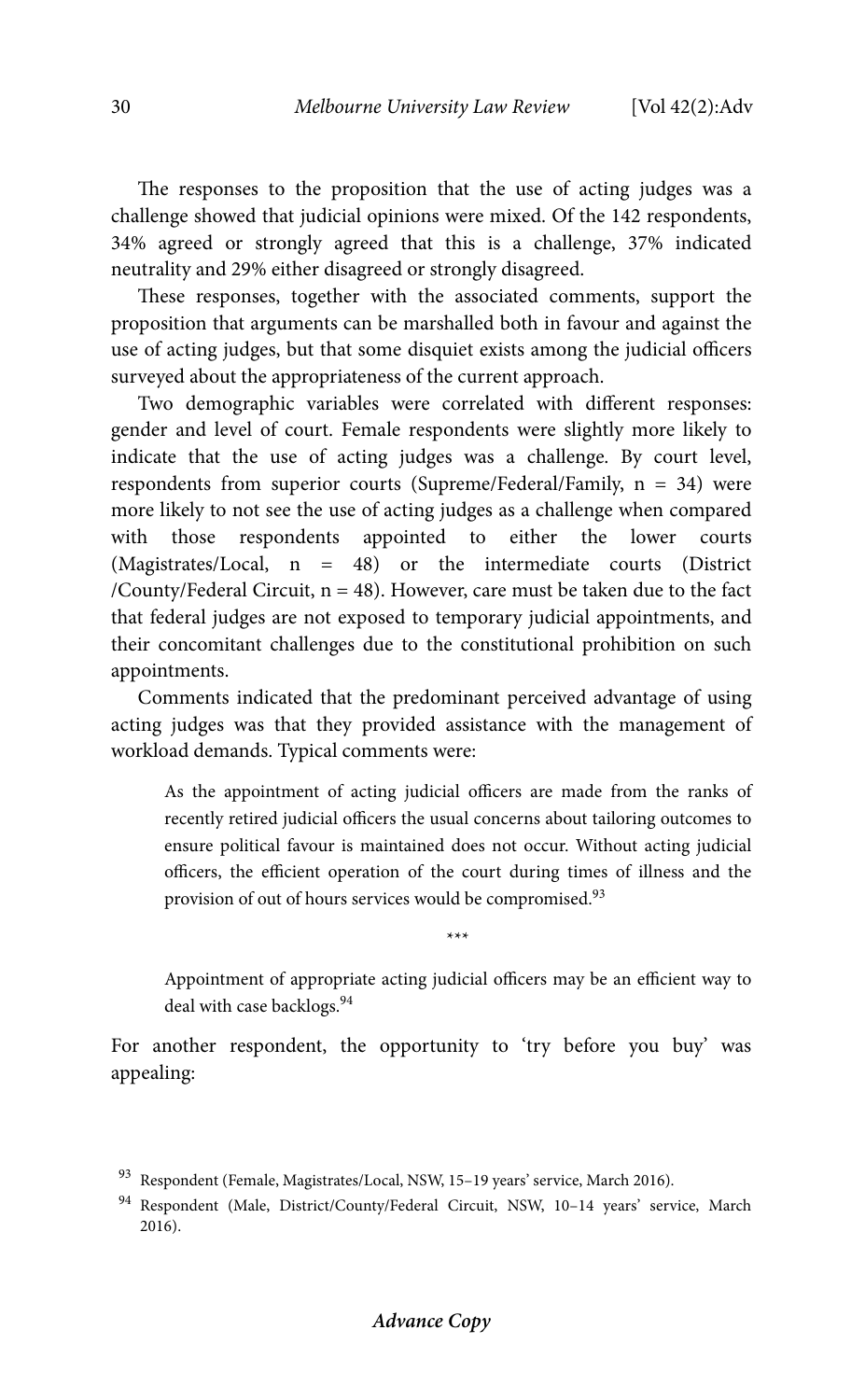Trialling proposed new appointees for, say, three months is similarly not objectionable. Both the Court and appointees should have the opportunity for an obligation free fixed term trial.<sup>95</sup>

A number of negative responses focused on the threat to independence that was seen as accompanying temporary appointments:

Easily perceived as not independent and not part of the body of permanent judicial officers … also golf or surfing three to four days a week and one day work and to ensure full days salary string out the hearing of cases or get part heard to ensure more work.96

\*\*\*

It is of concern when Acting JO's [judicial officers] are used in substitute for permanent appointments. I am also concerned that acting appointments are subject to renewal at the instance of the AG and also the head of the court and this is a problem in terms of any potential impact upon independence of decision making.<sup>97</sup>

They may feel constrained, because of lack of tenure, in acting entirely independently.98

\*\*\*

\*\*\*

The state government has been making use of acting magistrates over the past five years, instead of appointing additional magistrates. That has enabled the AG to select retiring magistrates whose approach, particularly to sentencing is consistent with the government's law and order agenda. At a time when magistrates have been forced to retire on their 65<sup>th</sup> birthday, certain favoured retiring magistrates have been appointed as acting magistrates up to their 70<sup>th</sup> birthday, whilst others who would like to continue working have not received such a commission.<sup>99</sup>

<sup>95</sup> Respondent (Female, District/County/Federal Circuit, NSW, 25+ years' service, March 2016).

<sup>96</sup> Respondent (Demographic data not provided, March 2016).

<sup>97</sup> Respondent (Female, Magistrates/Local, VIC, 15-19 years' service, March 2016).

<sup>98</sup> Respondent (Male, Magistrates/Local, WA, 5-9 years' service, March 2016).

<sup>99</sup> Respondent (Female, Magistrates/Local, WA, 10–14 years' service, March 2016).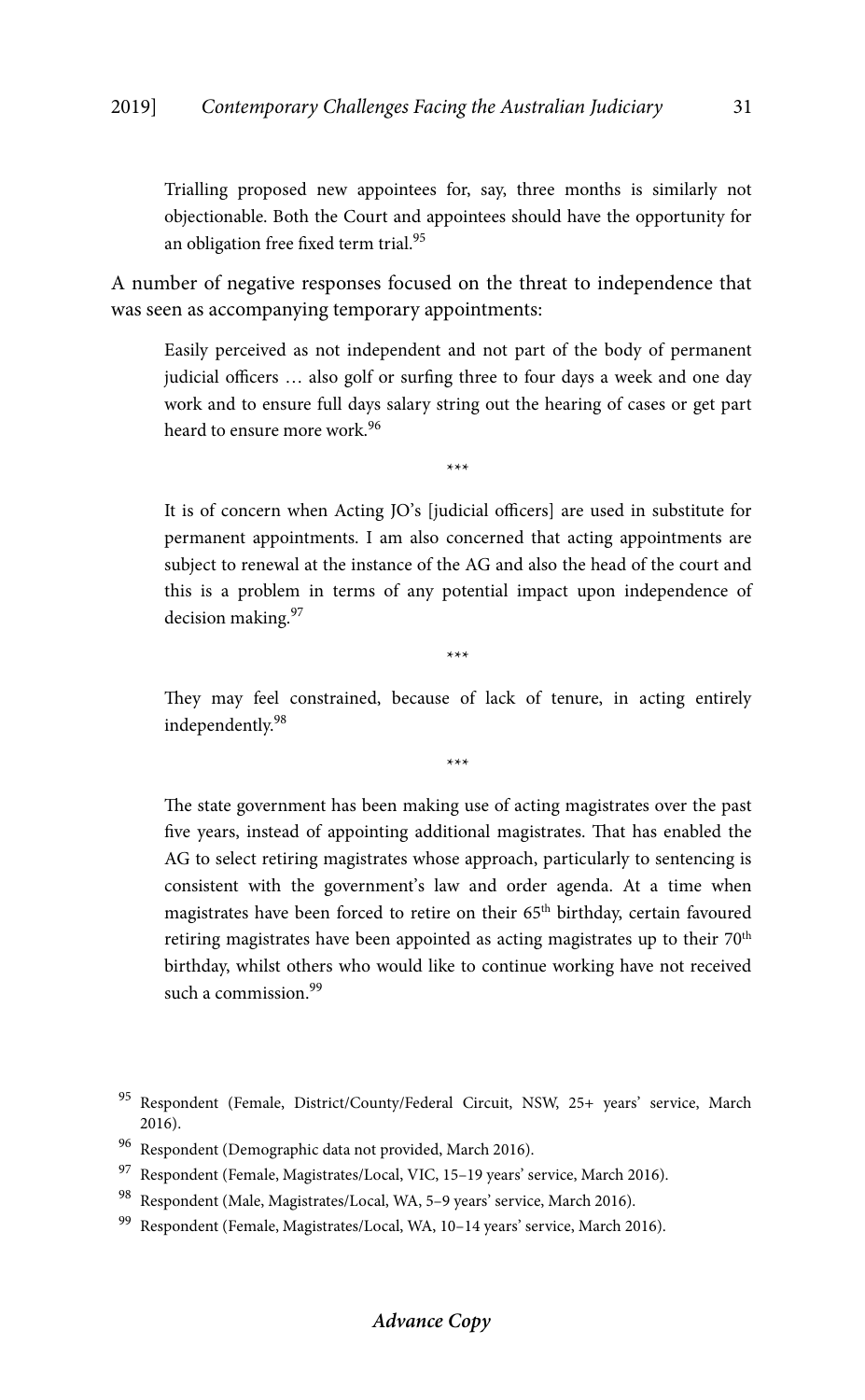Others noted the impact of drawing on the banks of retired judges, for instance:

There is some discussion, maybe even concern, about the number of retired appeal judges returning to the Court of Appeal. Given the small number of appeal judges, and the capacity of a small number of them to exercise a disproportionate influence on appellate decisions, there is concern about the lack of renewal usually provided for by retirement. This is compounded by the eight-year window post retirement for appointment as an acting judge. $100$ 

A few responses demonstrated empathy for the acting judges and indicated that drawing on acting judges could raise concerns about the degree to which such judges were being appropriately managed and supported:

[It is] [o]k provided that they are given the same resources such as bench books, laptops etc to keep them up to date with the changes in the law.<sup>101</sup>

\*\*\*

\*\*\*

 [It is] unfair of the government to appoint acting Judges five or six times and then not appoint them to the position.<sup>102</sup>

[It is] [s]ubject to continuity of work to keep up to date.<sup>103</sup>

## 2 *Part-Time Judges*

The survey also explored judicial perceptions of the use of part-time judges. The judicial role has, like most professions, traditionally been conceived of as a full-time one. The Council of Chief Justices wrote in 2017: '[j]udicial office is a full-time occupation and the timely discharge of judicial duties must take priority over any non-judicial activity.<sup>104</sup>

As the Chief Justices note, this view is arguably informed by the need to ensure the efficient administration of justice, and for judges to largely remove themselves from non-judicial commitments while holding office so as to

# **Advance Copy**

 $^{100}\,$  Respondent (Female, District/County/Federal Circuit, VIC, 10–14 years, March 2016).

<sup>101</sup> Respondent (Female, Magistrates/Local, NSW, 15–19 years' service, March 2016).

<sup>102</sup> Respondent (Male, District/County/Federal Circuit, WA, 5–9 years' service, March 2016).

<sup>103</sup> Respondent (Male, Magistrates/Local, NSW, 25+ years' service, March 2016).

<sup>104</sup> Australian Institute of Judicial Administration, *Guide to Judicial Conduct* (Guide, 3rd ed, 2017) 29.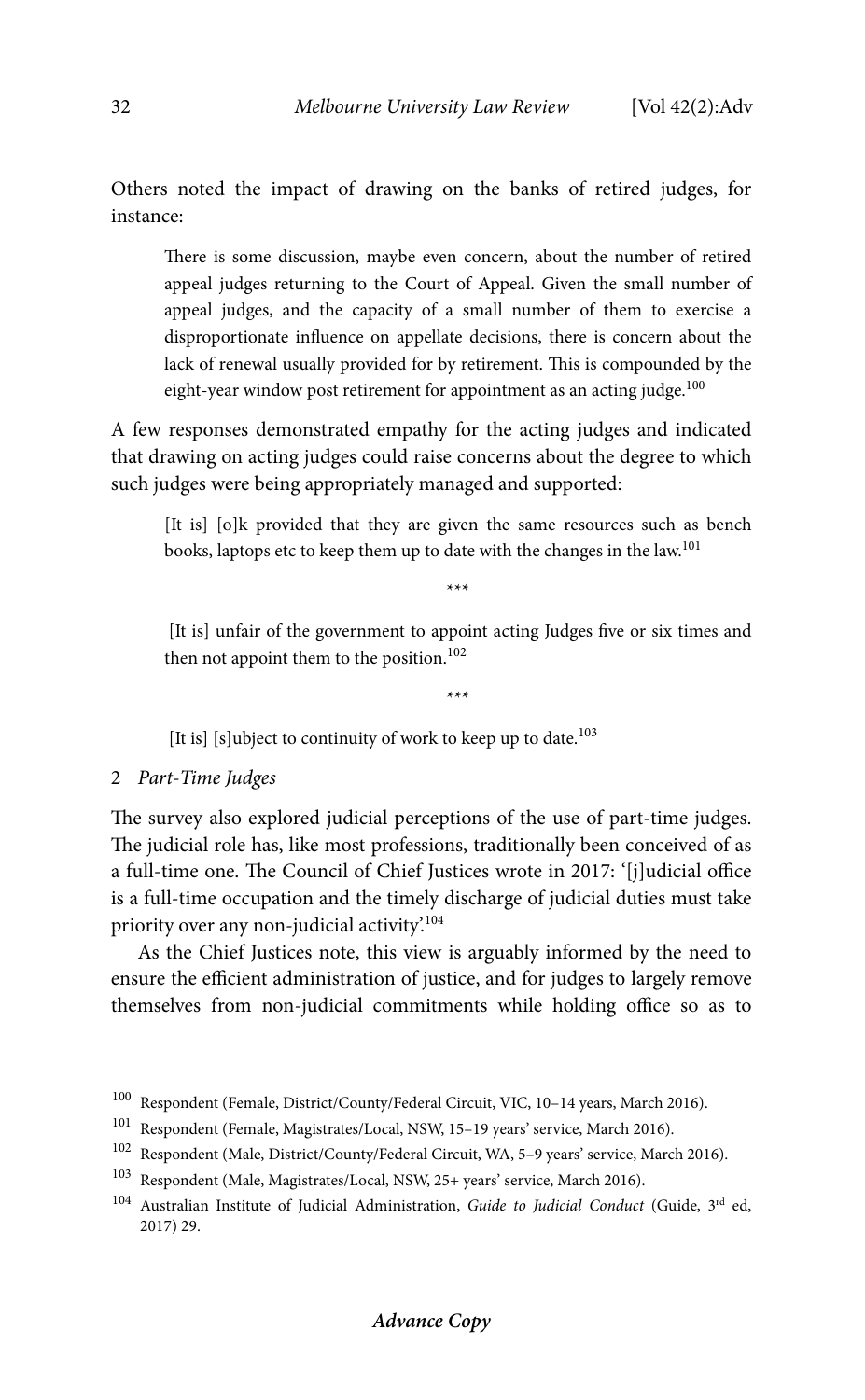avoid real and apprehended conflicts of interest,<sup>105</sup> as well as the danger of bringing themselves or the judicial institution into disrepute. The Law Council of Australia has expressed concerns that part-time appointments may be used by governments to avoid meeting their obligations to staff the judiciary adequately.<sup>106</sup> This seems to anticipate that government may establish part-time judicial positions, effectively imposing them on the courts, rather than such an appointment being at the election of those judges seeking flexible working conditions. Today, the need for flexible and part-time working arrangements is an important part of achieving greater diversity across all workplaces, and the judiciary is no different. However, the concerns about how part-time arrangements might affect the judiciary suggest that there is a need for some regulation of part-time appointments.107 In 2009, the Senate's Legal and Constitutional Affairs References Committee concluded part-time working arrangements 'will be an issue of increasing importance in attracting and retaining many talented appointees' and recommended the development of a protocol to encourage such arrangements in a manner that did not compromise the independence of the judiciary.<sup>108</sup>

To date, part-time judges have been allowed only in lower courts across Australia, with New South Wales leading the charge in allowing part-time magistrates in 1999.<sup>109</sup> Only in Victoria are part-time appointments allowed across all levels of the judiciary.110 Despite the allowance for part-time judicial appointments, there has been little appetite for actually making such appointments. In New South Wales, between the time that part-time magisterial appointments were permitted in 1999 and 2014, only 4 of the 121 appointments (3.3%) made were part-time.<sup>111</sup> This is consistent with the

- 105 See, eg, *R v Lippé* [1991] 2 SCR 114.
- 106 Law Council of Australia, Submission No 11 to Senate Legal and Constitutional Affairs References Committee, Parliament of Australia, *Australia's Judicial System and the Role of Judges* (2009) 9.
- $^{107}\,$  Brian Opeskin, 'The Supply of Judicial Labour: Optimising a Scarce Resource in Australia' (2017) 7(4) *Oñati Socio-Legal Series* 847, 858–60 ('The Supply of Judicial Labour').
- $^{108}\,$  Senate Legal and Constitutional Affairs References Committee, Parliament of Australia, *Australia's Judicial System and the Role of Judges* (Report, December 2009) 47 [4.69].
- 109 See *Local Courts Amendment (Part-Time Magistrates) Act 1999* (NSW), which was the Act that provided for the office of Magistrate to be held on a part-time basis. Note that this Act was repealed by *Statute Law (Miscellaneous Provisions) Act 2001* (NSW) No 56, sch 4.
- 110 See, eg, *Judicial Entitlements Act 2015* (Vic) s 3 (definition of 'part-time service arrangement') ('*Judicial Entitlements Act*').
- 111 Opeskin, 'The Supply of Judicial Labour' (n 107) 859.

#### **Advance Copy**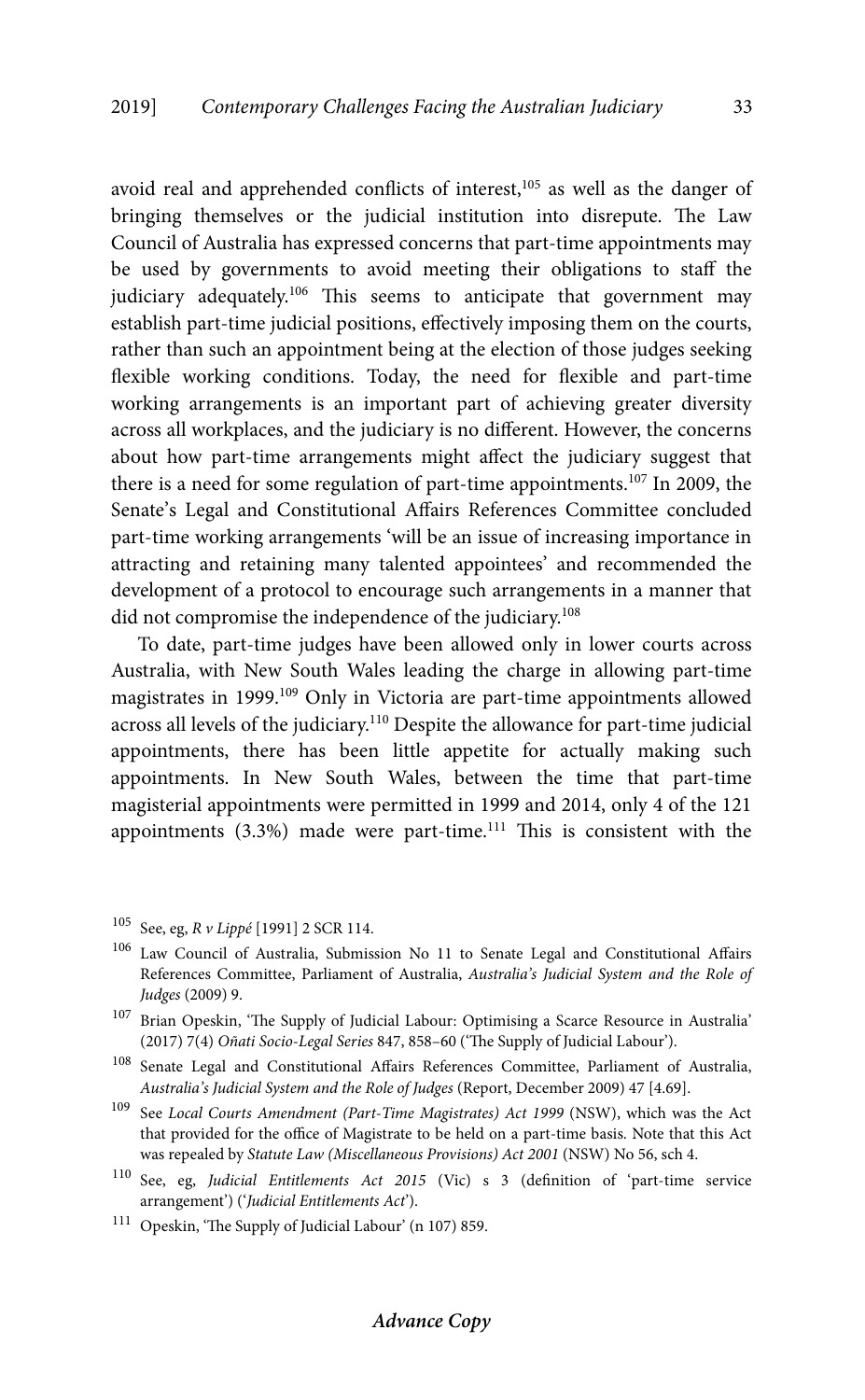national figure recorded by Mack and Roach Anleu over a decade ago of only eight part-time Magistrates out of  $242$  (3.3%).<sup>112</sup>

It is against this backdrop that we sought judicial views on the use of parttime judicial officers in their respective jurisdictions (Figure 5). In the survey, the responses to the proposition that the use of part-time judicial officers was a challenge showed that judicial opinions were mixed. Of the 142 respondents, more than a third (39%) of respondents were neutral about the proposition, with approximately a third (32%) agreeing and less than a third (29%) disagreeing.

Only one demographic variable — gender — was associated with different responses. Female respondents were slightly more likely to indicate that the use of part-time judges was a challenge in their jurisdiction, with almost half of male respondents indicating that they were neutral on the proposition. That the challenge of part-time appointments is more keenly felt by female judicial officers is perhaps explained by the largely gendered foundation that underpins the need for greater workplace flexibility.<sup>113</sup>

Only a small number of comments articulated substantive concerns around part-time appointments:

Fully tenured positions are critical to a robust and independent judiciary, as is stamina, focus and immersion in one's judicial task. I don't really see a role for part time judges.<sup>114</sup>

Most of the comments against part-time appointments focussed on the difficulty it would create for the administration of the court:

Difficulties in management. By way of example, dealing with matters that have to be adjourned. Also raises concerns about the ability to ensure (as far as practicable) independence through tenure.<sup>115</sup>

\*\*\*

This does not work as they never share the load of work claiming that they cannot hear lengthy cases due to not sitting full time.<sup>116</sup>

<sup>112</sup> Ibid.

<sup>113</sup> See, eg, the strategies of the Commonwealth Workplace Gender Equality Agency on workplace flexibility: 'Strategic Approach to Flexibility', *Workplace Gender Equality Agency, Australian Government* (Web Page, 2018) <https://www.wgea.gov.au/lead/strategicapproach-flexibility>, archived at <https://perma.cc/X3WS-MWU7>.

<sup>114</sup> Respondent (Female, 0–4 years' service, Federal, Supreme/Federal/Family, March 2016).

<sup>115</sup> Respondent (Male, 10–14 years' service, QLD, District/County/Federal Circuit, March 2016).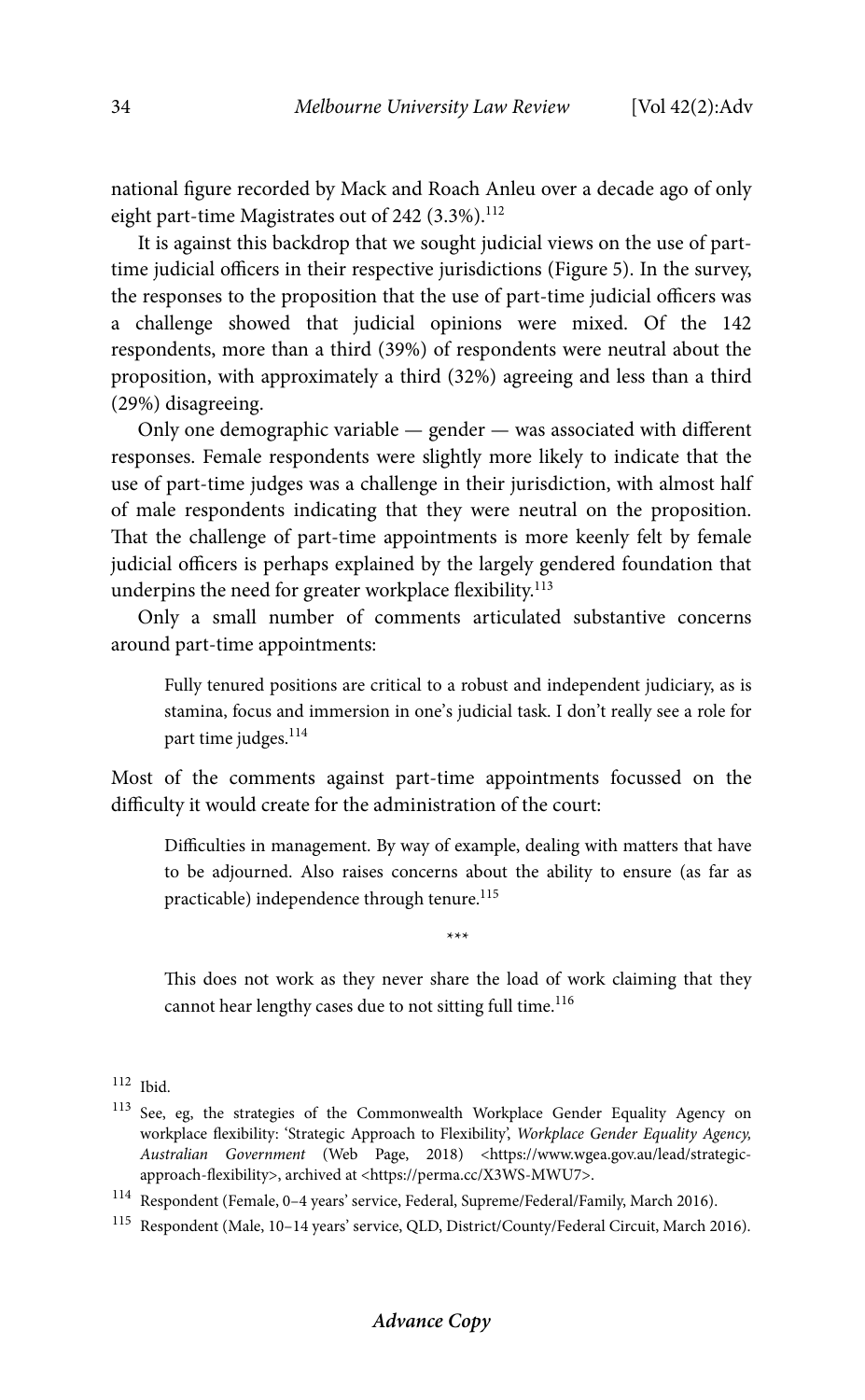\*\*\*

While ... flexibility is desirable for the judicial officer, managing listings and the allocation of cases becomes problematic. Fulfilling country commitments is also difficult when more and more judicial officers are seeking part time appointments.<sup>117</sup>

Other respondents supported the arguments in favour of part-time judicial appointments. For instance:

Yes! This would result in more experienced and worthy judicial officers staying on longer, or happy to fill in once they have retired. A flexible work place is a quality work place.<sup>118</sup>

\*\*\*

Scope for part time judicial officers would make judicial appointment more available to persons with primary responsibility for the care of family. It would also avoid the early and unnecessary retirement of some individuals.<sup>119</sup>

3 *Judicial Education* 

To qualify for appointment, a judge must be of standing in the legal profession for a specified number of years, and, therefore, must have achieved minimum standards of education and experience.<sup>120</sup> However, once appointed, there were traditionally no continuing educational requirements. Today, a number of national and state institutions provide continuing judicial education: the National Judicial College of Australia,<sup>121</sup> the Australasian Institute of Judicial Administration,<sup>122</sup> the Judicial Commission of NSW,<sup>123</sup>

- 116 Respondent (Female, 15–19 years' service, NSW, Magistrates/Local, March 2016).
- 117 Respondent (Female, 15–19 years' service, NSW, Magistrates/Local, March 2016).
- 118 Respondent (Female, 10–14 years' service, QLD, District/County/Federal Circuit, March 2016).
- $^{119}\,$  Respondent (Male, 5–9 years' service, QLD, Supreme/Federal/Family, March 2016).
- 120 For the qualifications required for the Victorian Supreme Court, see *Constitution Act 1975*  (Vic) s 75B; *Supreme Court Act 1986* (Vic) s 104. For the qualifications required for the Victorian Magistrates' Court, see *Magistrates' Court Act 1989* (Vic) s 7.
- 121 'About NCJA', *National Judicial College of Australia* (Web Page) <https://njca.com.au/aboutus/about-njca/>.
- 122 'About the Australian institute of Judicial Administration (AIJA)', *The Australian institute of Judicial Administration* (Web Page) <https://aija.org.au/about/>.<br><sup>123</sup> 'About us' *Iudicial Commission of New South*
- 123 'About us' *Judicial Commission of New South Wales* (Web Page) <https://www.judcom.nsw.gov.au/about-the-commission/>.

### **Advance Copy**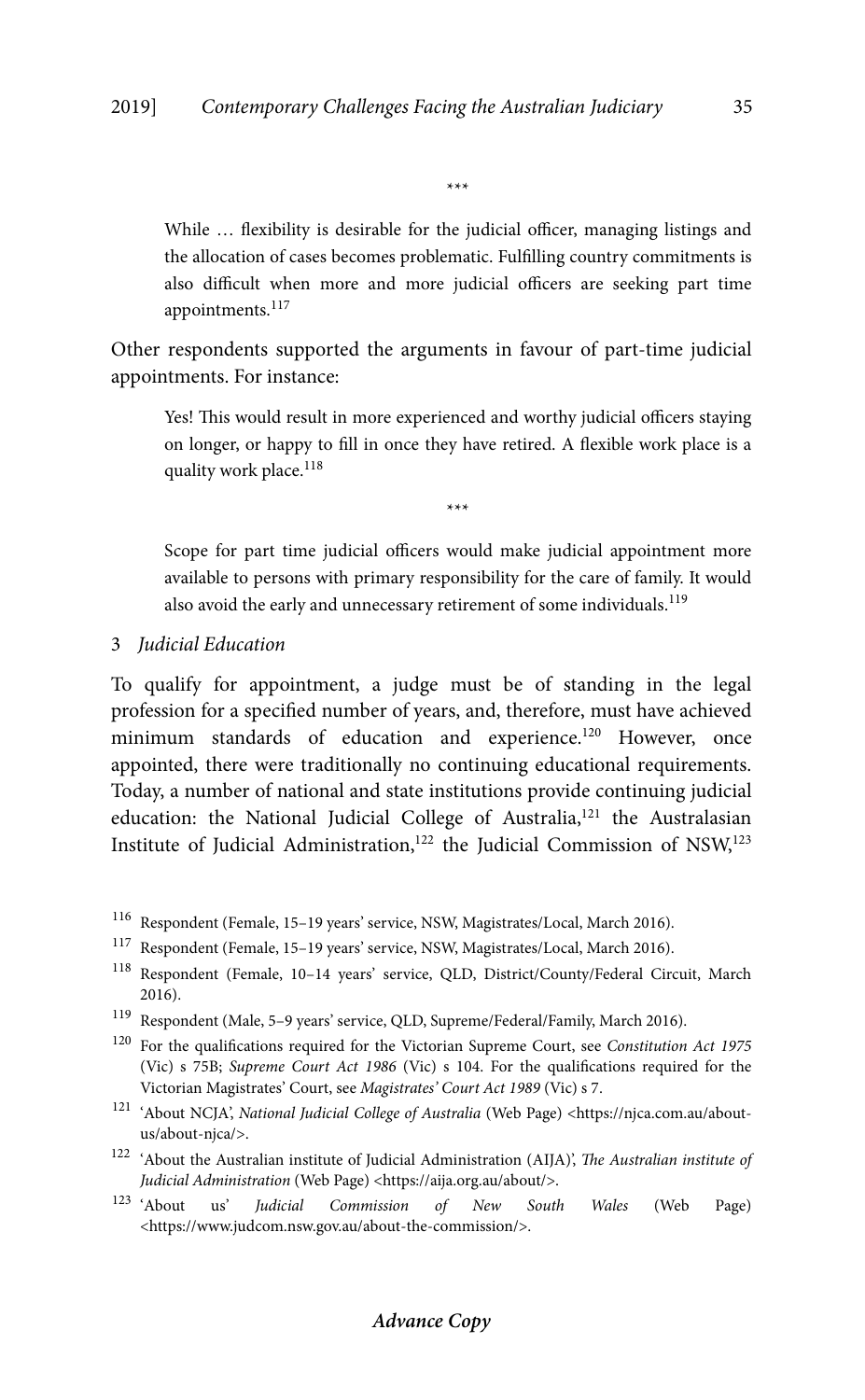the Judicial College of Victoria<sup>124</sup> and the Judicial Conference of Australia.<sup>125</sup> There is now a National Curriculum for Professional Development for Australian Judicial Officers (developed by the National Judicial College in  $2005$  in consultation with the courts and other judicial education bodies).<sup>126</sup> In 2006, a national standard (albeit still voluntary) for judicial education of five days per year per judicial officer was prepared by the National Judicial College, and endorsed by the Council of Chief Justices of Australia, chief justices, chief magistrates, and other judicial representative and education bodies.127 A 2010 review revealed that while only one jurisdiction had formally adopted the standard, 68% of judges met or exceeded the standard.<sup>128</sup>

It is against this backdrop that we sought judicial views on the education of judicial officers. In the survey, the responses to the proposition that the education of judicial officers was a challenge were overwhelmingly in agreement, with 54% of respondents agreeing or strongly agreeing with the proposition, 23% neutral and only 24% disagreeing or strongly disagreeing (Figure 5).

For some respondents, gains that have been made in recent years had meant judicial education was no longer a 'challenge', although it should be an ongoing commitment. One respondent indicated the question of judicial education 'no longer arouses passions, but was now "just part of the landscape".<sup>129</sup> Many of these comments came from those jurisdictions with established local judicial education institutions:

I think there is a strong system of judicial education in Australia and a positive approach to undertaking programs.<sup>130</sup>

- 124 'About us', *Judicial College of Victoria* (Web Page) <http://www.judicialcollege.vic.edu.au/about-us>.
- 125 'About Us', *Judicial Conference of Australia* (Web Page) <https://www.jca.asn.au/about-us/>.
- 126 Christopher Roper, *A Curriculum for Professional Development for Australian Judicial Officers* (Report, National Judicial College of Australia, January 2007). The history of the curriculum can be found in the report: at 61.

- 128 Christopher Roper, *Review of the National Standard for Professional Development for Australian Judicial Officers* (Report, National Judicial College of Australia, December 2010) 9.
- 129 Respondent (Female, 10–14 years' service, Vic, District/County/Federal Circuit, March 2016.)
- 130 Respondent (Female, 15–19 years' service, QLD, District/County/Federal Circuit, March 2016).

<sup>127</sup> Ibid 99–101.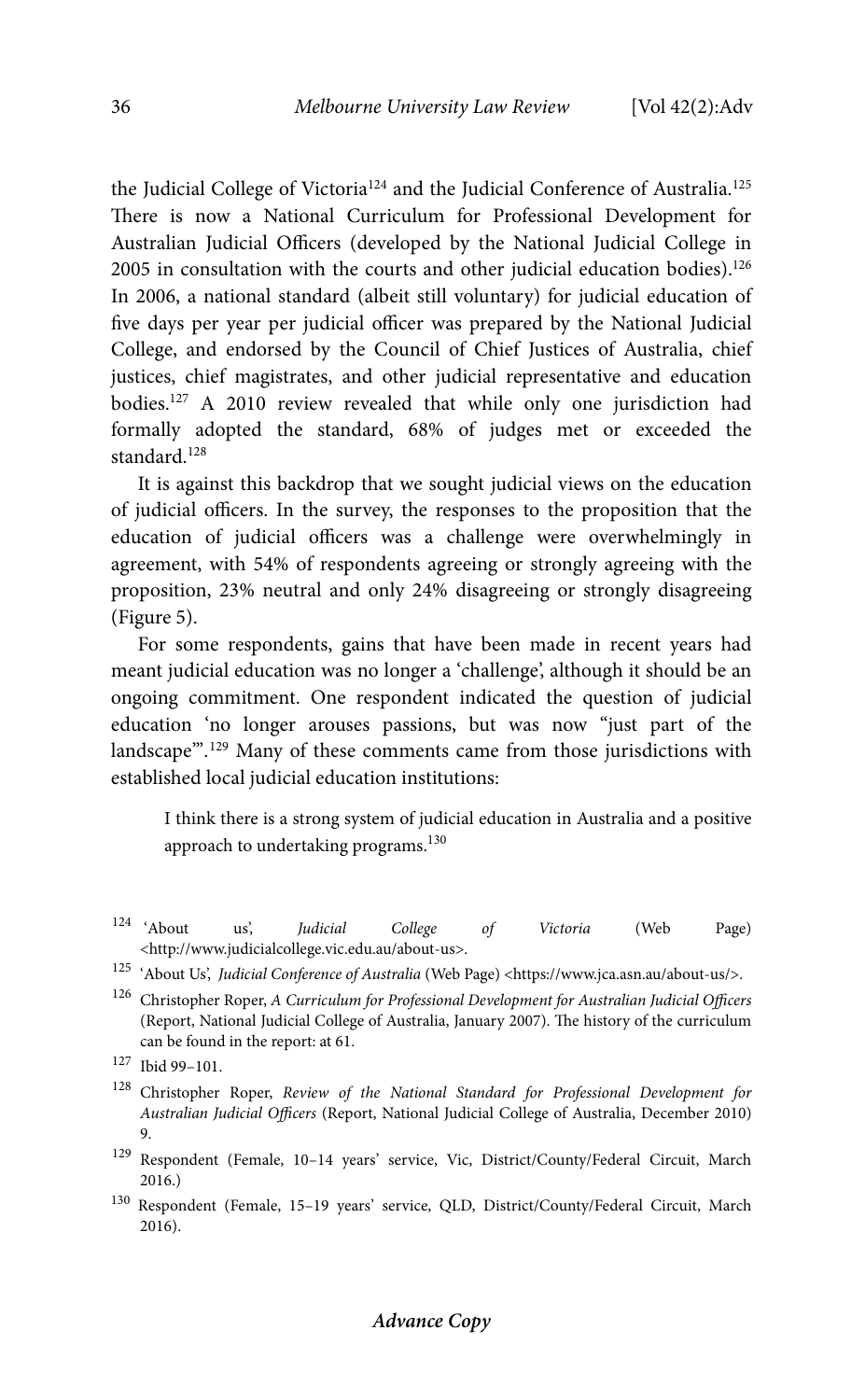\*\*\*

This issue has improved dramatically since I was appointed in 1994 with the advent of the NCJA and a much greater recognition of the need for on-going education of judicial officers in all aspects of their role. When I was first appointed, the focus was on the law — fascinating papers on Mareva injunctions and the like, but now issues such as court room conduct, personal stress, and input from other disciplines (psychology, sociology, criminology etc) are part of most education programmes.<sup>131</sup>

However, a number of responses indicated that some judicial officers appreciated the importance of structured and organised ongoing judicial education, which they saw as lacking in some jurisdictions:

I think education is done better in those jurisdictions with a Judicial College. I think in the other jurisdictions, education is more ad hoc. At leave time, it is often difficult to find conferences that are truly educational.<sup>132</sup>

Resourcing and time constraints were identified by a number of respondents as undermining judicial education:

Very little time made available for continuing education.<sup>133</sup>

\*\*\*

Funding of education is inadequate.<sup>134</sup>

\*\*\*

Magistrates get the short straw being required to pay for their own textbooks to keep up to date. It's an absolute disgrace.<sup>135</sup>

Others doubted the adequacy of what was being provided, which may be attributable to the lack of funding:

Judicial Education, with respect to magistrates, is very poorly resourced. In recent years, the Chief Magistrate has increased the number of days per year to four days; however magistrates themselves, unlike other jurisdictions, are expected to fund education themselves with minimal contribution from the

# **Advance Copy**

<sup>131</sup> Respondent (Male, 20–24 years' service, QLD, District/County/Federal Circuit, March 2016).

<sup>132</sup> Respondent (Female, 0–4 years' service, QLD, District/County/Federal Circuit, March 2016).

<sup>133</sup> Respondent (Male, 5–9 years' service, WA, District/County/Federal Circuit, March 2016).

<sup>134</sup> Respondent (Male, 0–4 years' service, WA, District/County/Federal Circuit, March 2016).

<sup>135</sup> Respondent (Female, 15–19 years' service, NSW, Magistrates/Local, March 2016).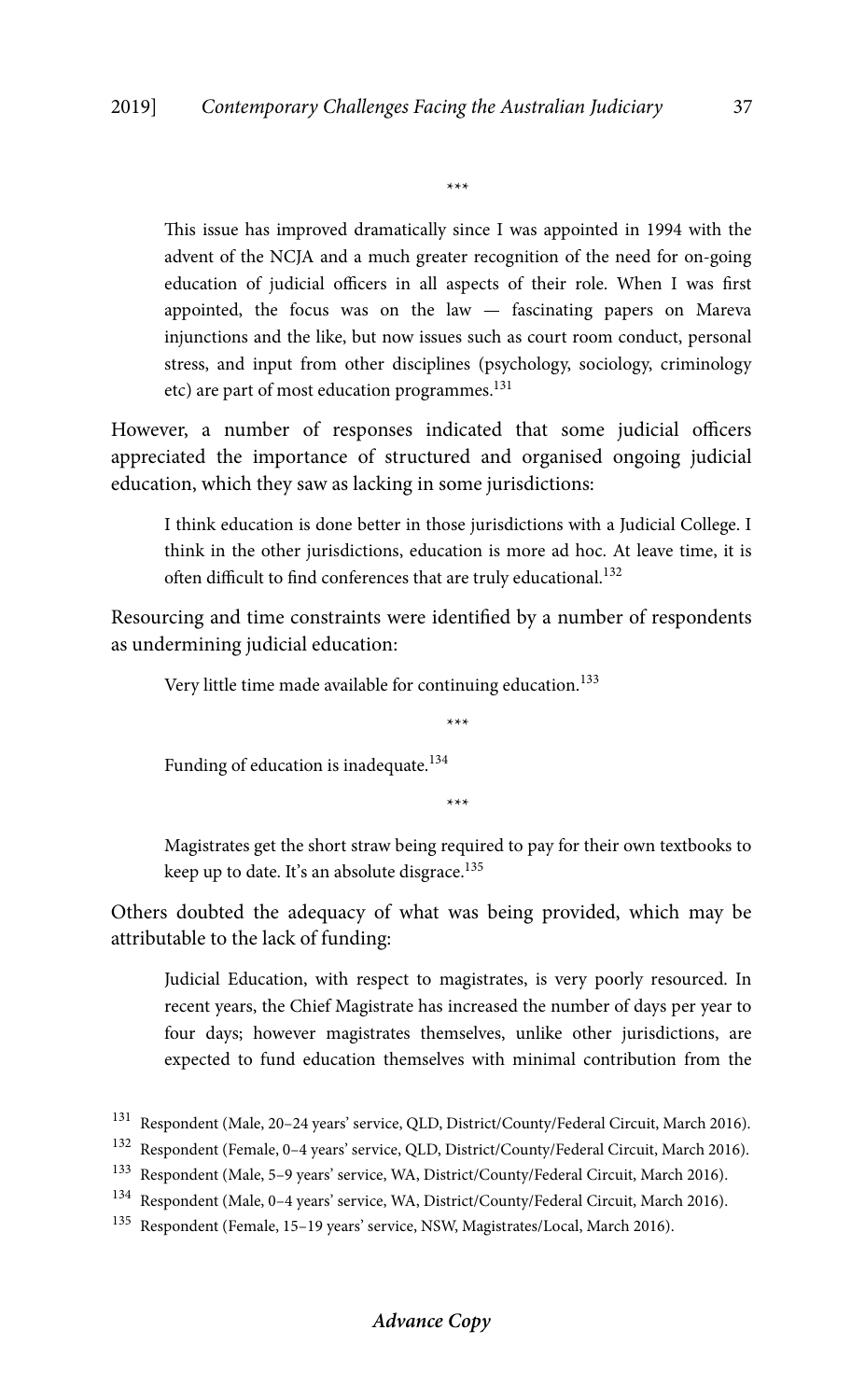Department of the Attorney-General. Consequently, CLE [Continuing Legal Education] consists mainly of magistrates doing presentations for the group, or a judge delivering a paper on an issue, or organisations who deliver services to offenders, or other court users, who want face time with magistrates presenting their programme or service. This does not engender fresh ideas, or new approaches or innovation.136

\*\*\*

While there is a large investment in judicial education in NSW, I doubt the efficiency with which judicial education is delivered and the usefulness of much of what is delivered. The main problems are: (a) judges and magistrates are not well-trained in delivery of adult education and (b) the approach taken is largely 'one size fits all'. Thus, much of the effort is either ill-directed or of very limited use to the recipients. Like much CPD [Continuing Professional Development] in the legal profession generally.<sup>137</sup>

Finally, one respondent expressed his concern about the voluntary nature of current judicial education standards:

The real problem has always been there, and that is, the small number of people who would most benefit from such programmes do not attend!<sup>138</sup>

#### 4 *Ethical Support for Judges*

The ethical standards of judicial officers have traditionally been perceived as a matter for individual judges to determine for themselves. The more contemporary approach has been to develop a set of standards that can guide judicial conduct, such as the *Guide to Judicial Conduct*, published for the Council of Chief Justices of Australia.139 Beyond these standards, judges are left to consider ethical dilemmas with little formal institutional support. As the judiciary, and the legal profession from which it is drawn, becomes larger and (albeit slowly) more diverse  $-$  in terms of gender, race, ethnicity, religion, sexuality, class, education, age and geographic region — it becomes less likely that there will be common understandings as to the way the judicial role should be performed.140 This may extend to shared, implicit ethical values

<sup>136</sup> Respondent (Female, 10–14 years' service, WA, Magistrates/Local, March 2016).

 $^{137}\,$  Respondent (Male, 20–24 years' service, NSW, Magistrates/Local, March 2016).

<sup>138</sup> Respondent (Male, 20–24 years' service, QLD, District/County/Federal Circuit, March 2016).

<sup>139</sup> *Guide to Judicial Conduct* (n 104).

<sup>140</sup> Mack and Roach Anleu, 'In-Court Judicial Behaviours' (n 11) 729.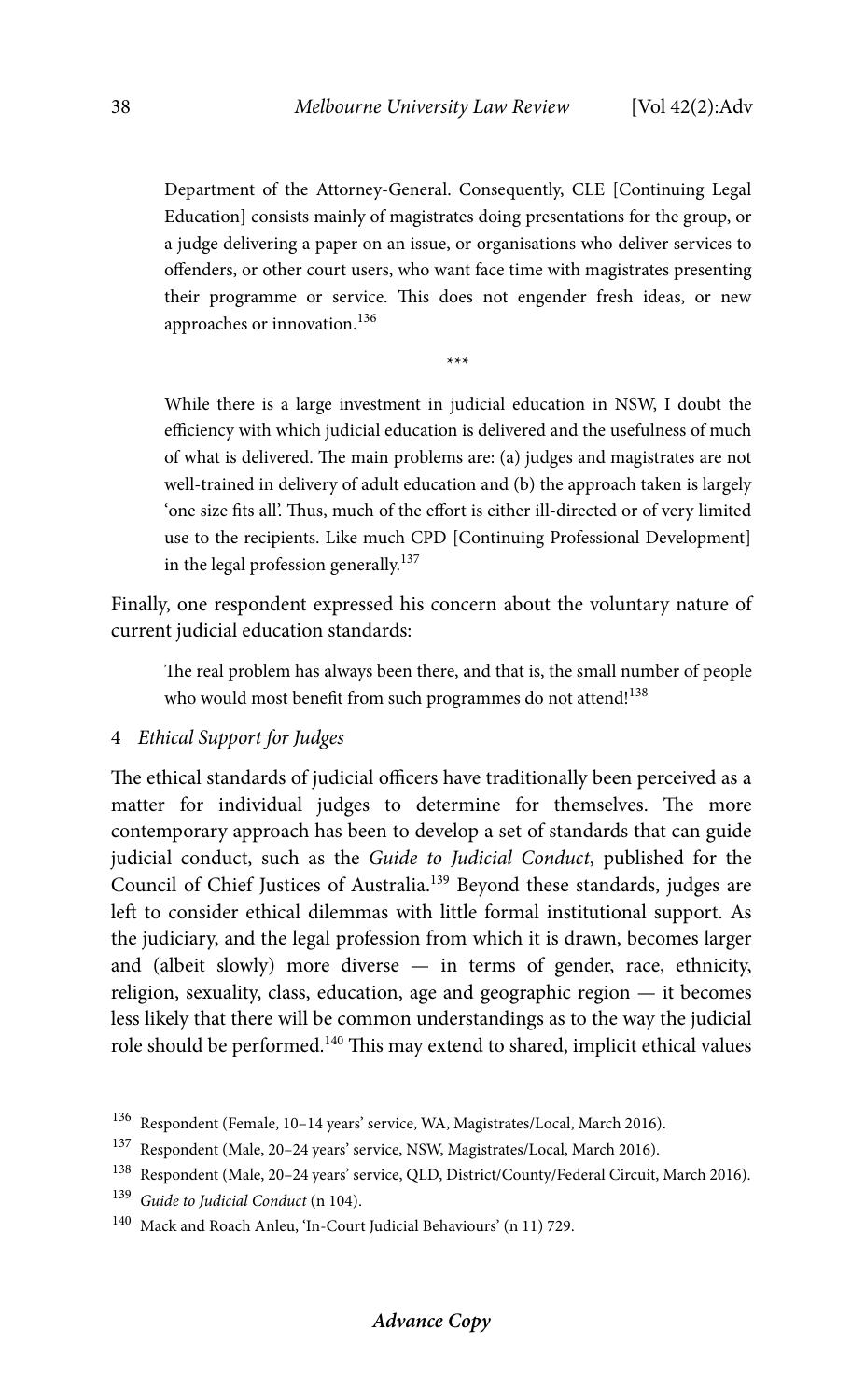to difficult dilemmas. Questions thus arise as to whether this traditional approach remains adequate.

The question relating to ethical support asked judicial officers to indicate the extent to which 'ethical support' was a challenge in their jurisdiction. There was a fairly balanced response, with 35% agreeing or strongly agreeing, 37% neutral and 28% disagreeing or strongly disagreeing. Only one demographic factor was correlated with different responses, namely, the level of court. Respondents from lower courts (Magistrates,  $n = 48$ ) or intermediate courts (District /County /Federal Circuit, n = 48) were more likely to see the lack of ethical support as a challenge when compared with respondents appointed to superior courts (Supreme /Federal/Family, n = 34).

Some comments described the 'traditional' model and indicated their high level of comfort with it:

Ethical support is informal, via discussions with other judges and head of jurisdiction, who are always helpful.<sup>141</sup>

\*\*\*

The collegiate nature of most judicial bodies is one of the great strengths.<sup>142</sup>

In addition to the informal support of colleagues and heads of jurisdiction, one respondent referred to the soft law ethical support for judges:

The AIJA Guide on behalf of the Council of Chief Justices of Australia, is an invaluable resource in this area, and I would consult it at least once a month.<sup>143</sup>

Some respondents revealed concerns about the management of ethical support at the senior level within the judiciary. It appeared that this was dependent on the individual filling the role of head of jurisdiction. For example:

I think it depends on your court. We have a Chief Judge who is very supportive and provides good counsel.<sup>144</sup>

One respondent noted possible consequences of a growing and more diverse judiciary on the traditional ethical advisory model. This respondent believed that growing diversity ought to be viewed as a positive development:

<sup>141</sup> Respondent (Male, 10–14 years' service, QLD, District/County/Federal, March 2016).

<sup>142</sup> Respondent (Male, 0–4 years' service, QLD, Supreme/Federal/Family, March 2016).

<sup>143</sup> Respondent (Male, 20–24 years' service, QLD, District/County/Federal, March 2016), discussing *Guide to Judicial Conduct* (n 104).

<sup>144</sup> Respondent (Female, 15–19 years' service, QLD, District/County/Federal, March 2016).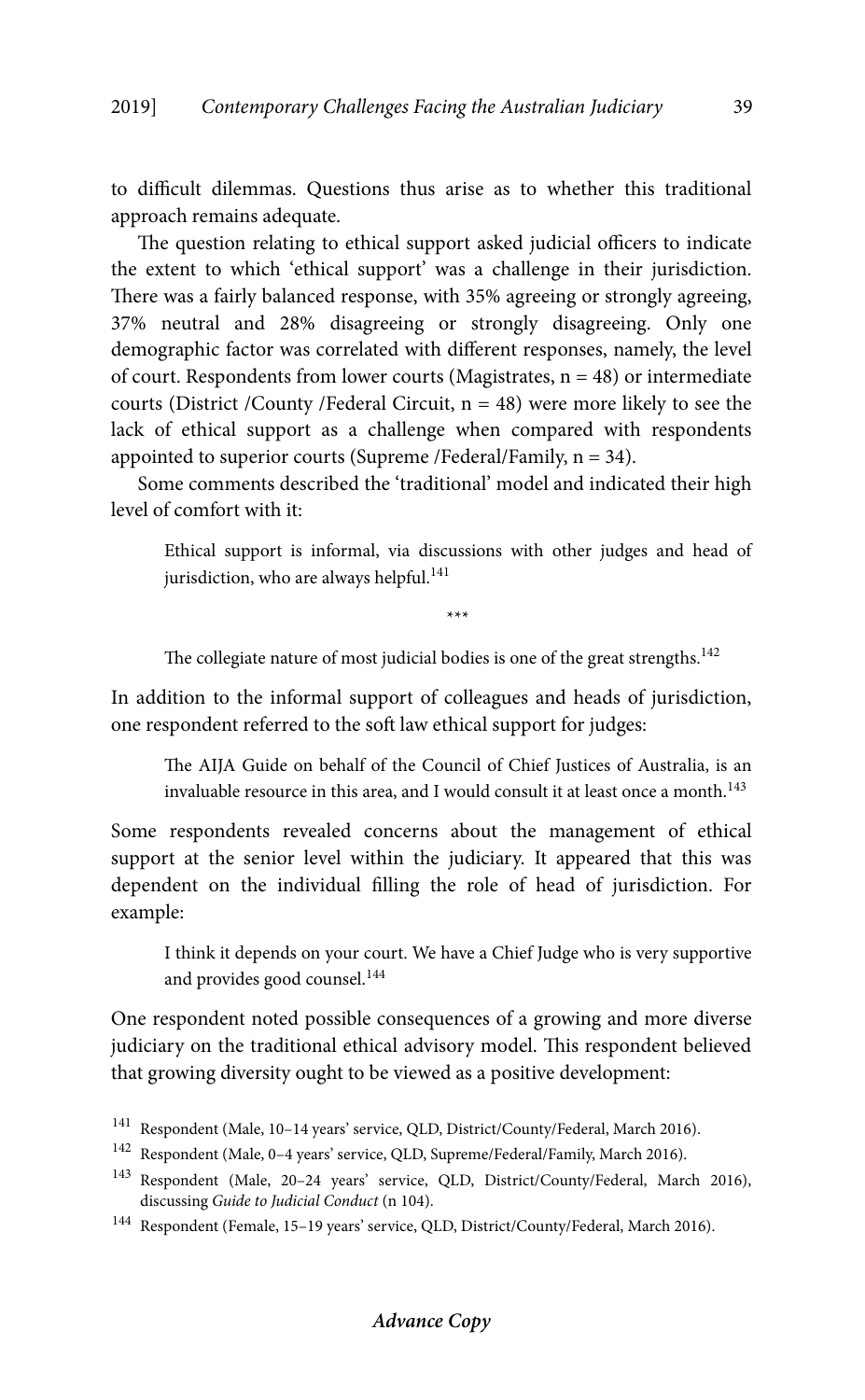This tends to come informally through colleagues, which works well — as it also does, for example, at the Bar, in my experience. But such practices depend on like minded people being able to confide in each other, which in turns means you need a sufficiently diverse and approachable judiciary for everyone to find their 'buddies'.<sup>145</sup>

Some respondents explained that they would like to see more formalised systems of ethical support in place. A number of respondents made comments to this effect, with suggestions for possible models:

I think a more structured mentoring system would help in this area. As a relatively new judge, whilst my court is extremely collegiate, it is nevertheless quite isolating and others give the impression of being very self-sufficient.<sup>146</sup>

\*\*\*

Each court should designate a retired judge who is available to assist in this regard.147

\*\*\*

There needs to be a federated group of judicial commissions, with one secretariat to provide guidance and, if needed, investigation and recommendation for removal applying to all judges and magistrates. The standards need to be consistent Australia-wide.<sup>148</sup>

Evidencing why some judges may feel reluctant to seek ethical support and counsel from colleagues, one respondent commented:

If you need ethical support you shouldn't be in the job.<sup>149</sup>

5 *Judicial Workload, Staffing and Support* 

There is an increasing trend to measure the productivity of courts by reference to various metrics. Since 1995, the Productivity Commission's annual *Report on Government Services* has contained a chapter on the work of the courts.150 This provides annual statistics on the budget and staffing of

# **Advance Copy**

 $^{145}\,$  Respondent (Female, 0–4 years' service, Federal, Supreme/Federal/Family, March 2016).

<sup>146</sup> Respondent (Female, 0–4 years' service, QLD, District Court/County/Federal, March 2016).

<sup>147</sup> Respondent (Male, 5–9 years' service, WA, District/County/Federal Circuit, March 2016).

<sup>148</sup> Respondent (Male, 10–14 years' service, Federal, Supreme/Federal/Family, March 2016).

<sup>149</sup> Respondent (Female, 15–19 years' service, NSW, Magistrates/Local, March 2016).

<sup>150</sup> Opeskin, 'The State of the Judicature' (n 24) 491.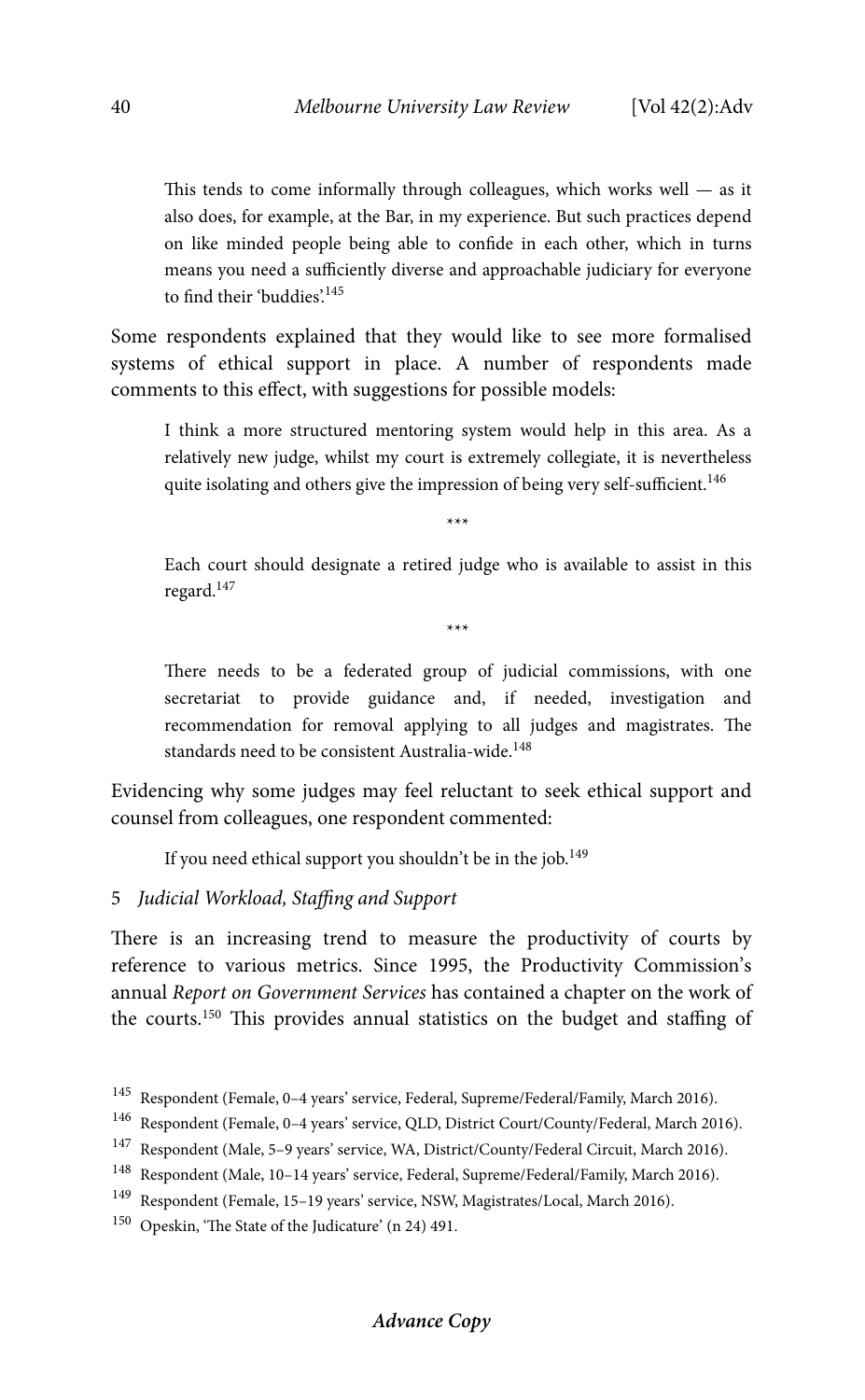courts across the federation, as well as their annual caseloads, including cases lodged and finalised. It also contains an assessment of the 'key performance indicators', which includes judicial numbers (relative to population), backlogs and clearance of cases. These indicators have been subject to robust criticism by academics and members of the judiciary.151 Indeed, in relation to judicial workload, we probably have our most developed sense of the judiciary's views. Former New South Wales Chief Justice James Spigelman has said 'the most important aspects of the work of the courts are qualitative and cannot be measured'.152 Opeskin has observed that the Productivity Commission 'has not yet found a suitable indicator of the quality of courts for its annual review of government services'.<sup>153</sup>

Mack and Roach Anleu's 2007 judicial survey revealed a number of aspects of working conditions that judicial officers identified as a cause of dissatisfaction, including policies and administration, control over amount of work, scope for improving the court system, court facilities, and availability of adequate support.<sup>154</sup> In that research, many judges were also reported as regarding the volume of work as a source of stress.155 Wallace, Mack and Roach Anleu have also conducted significant studies into the more specific question of judicial workload allocation — including allocating cases to lists or cases to judicial officers  $-$  across Australia.<sup>156</sup> They argue that the task of judicial workload allocation requires a delicate balancing of competing principles relating to efficiency, fairness, impartiality and independence, which will often contain implicit evaluation of judicial performance.<sup>157</sup> The proper funding of courts in Australia is fundamental to addressing concerns over judicial workload, staffing and support. In Australia, it is the executive

- 154 Mack and Roach Anleu, 'The National Survey' (n 6) 17–18.
- 155 Ibid 18–19.

156 Kathy Mack, Anne Wallace and Sharyn Roach Anleu, *Judicial Workload: Time, Tasks and Work Organisation* (Australian Institute of Judicial Administration, 2012) ('*Judicial Workload*').

<sup>157</sup> For published studies from this research, see Wallace, Mack and Roach Anleu, 'Work Allocation' (n 11); Anne Wallace, Sharyn Roach Anleu and Kathy Mack, 'Evaluating Judicial Performance for Caseload Allocation' (2015) 41(2) *Monash University Law Review* 445 ('Evaluating Judicial Performance').

<sup>151</sup> See, eg, James Spigelman, 'Measuring Court Performance' (2006) 16(2) *Journal of Judicial Administration* 69; Roach Anleu and Mack, 'Judicial Performance' (n 11).

<sup>152</sup> Spigelman (n 151) 70.

<sup>153</sup> Opeskin, 'The Supply of Judicial Labour' (n 107) 864.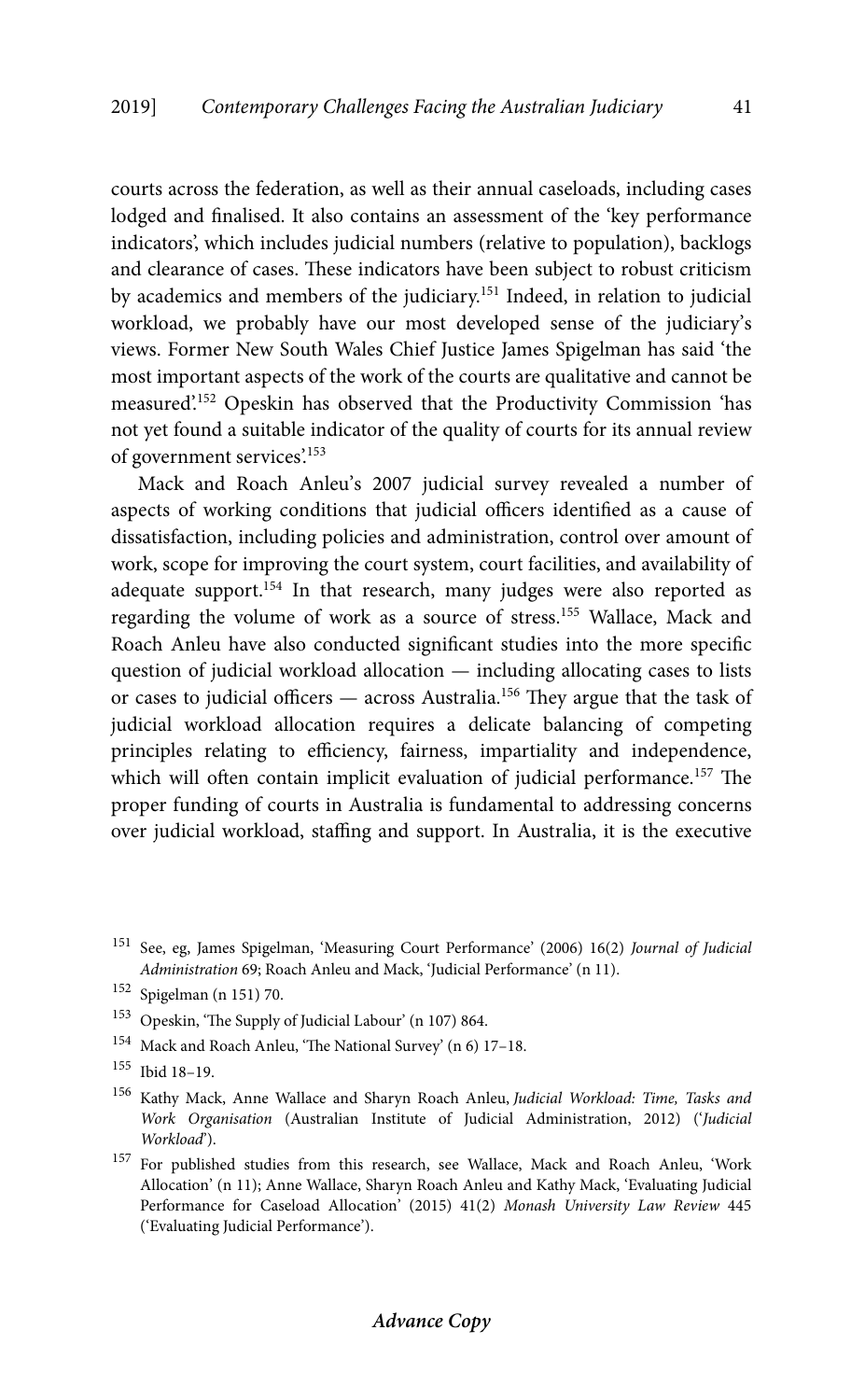and the legislature who have the final say over judicial funding levels.<sup>158</sup> As former Chief Justice of the High Court Robert French pointed out, profound issues are at stake when court funding is considered, and '[i]t is difficult because it must respect the independence of the judicial branch and because it requires judgments about needs and efficiency where criteria to guide such judgments are difficult to define with precision.'159

Wayne Martin, the Chief Justice of Western Australia, warned that the effect of reduced or stable judicial numbers and freezes on the employment of support staff in the face of rising demand is the creation of 'delays [which compound] the losses suffered by victims and [corrupt] the judicial process'.160 As Sir Gerard Brennan has explained:

[T]he courts are not an Executive agency … The courts cannot trim their judicial functions. They are bound to hear and determine cases brought within their jurisdiction. If they were constrained to cancel sittings or to decline to hear the cases that they are bound to entertain, the rule of law would be immediately imperilled. This would not be merely a problem of increasing the backlog; it would be a problem of failing to provide the dispute-resolving mechanism that is the precondition of the rule of law.<sup>161</sup>

In the survey, respondents were asked in two separate questions about the extent to which they agreed that 'workload' and 'staffing and support' were a challenge in their jurisdiction. The responses were overwhelmingly in agreement, with 77% of respondents agreeing or strongly agreeing that workload posed a challenge, and 73% agreeing or strongly agreeing that staffing and support also did so (Figure 5).

Only one demographic factor was correlated with different responses, namely the level of court. Respondents from superior courts

160 Nicola Berkovic, 'Fewer Judges Equals More Delays: Martin', *The Australian* (Canberra, 19 May 2014) 2. See generally Sean Fewster, 'SA Chief Justice Chris Kourakis Says Retiring Judges Will Not Be Replaced Due to Funding Cuts', *The Advertiser* (online, 25 June 2013) <https://www.adelaidenow.com.au/news/south-australia/newsstory/675fd2aa0301b3ffcf795bbaa2979986>, archived at <https://perma.cc/NC9C-LNQW>;

Sean Parnell, 'Chief Justice Takes on Abbott Over Cuts', *The Australian* (Canberra, 21 February 2014) 5.

<sup>158</sup> See, eg, *Judicial Entitlements Act* (n 110), which establishes a 'Judicial Entitlements Panel' responsible for presenting the Victorian Attorney-General with advisory opinions on the question of judicial entitlements. See also *Remuneration Tribunal Act 1973* (Cth).

<sup>159</sup> Chief Justice RS French, 'Boundary Conditions: The Funding of Courts within a Constitutional Framework' (Speech, Australian Court Administrators' Group Conference, 15 May 2009) 1.

<sup>161</sup> Sir Gerard Brennan, 'The State of the Judicature' (1998) 72 *Australian Law Journal* 33, 35.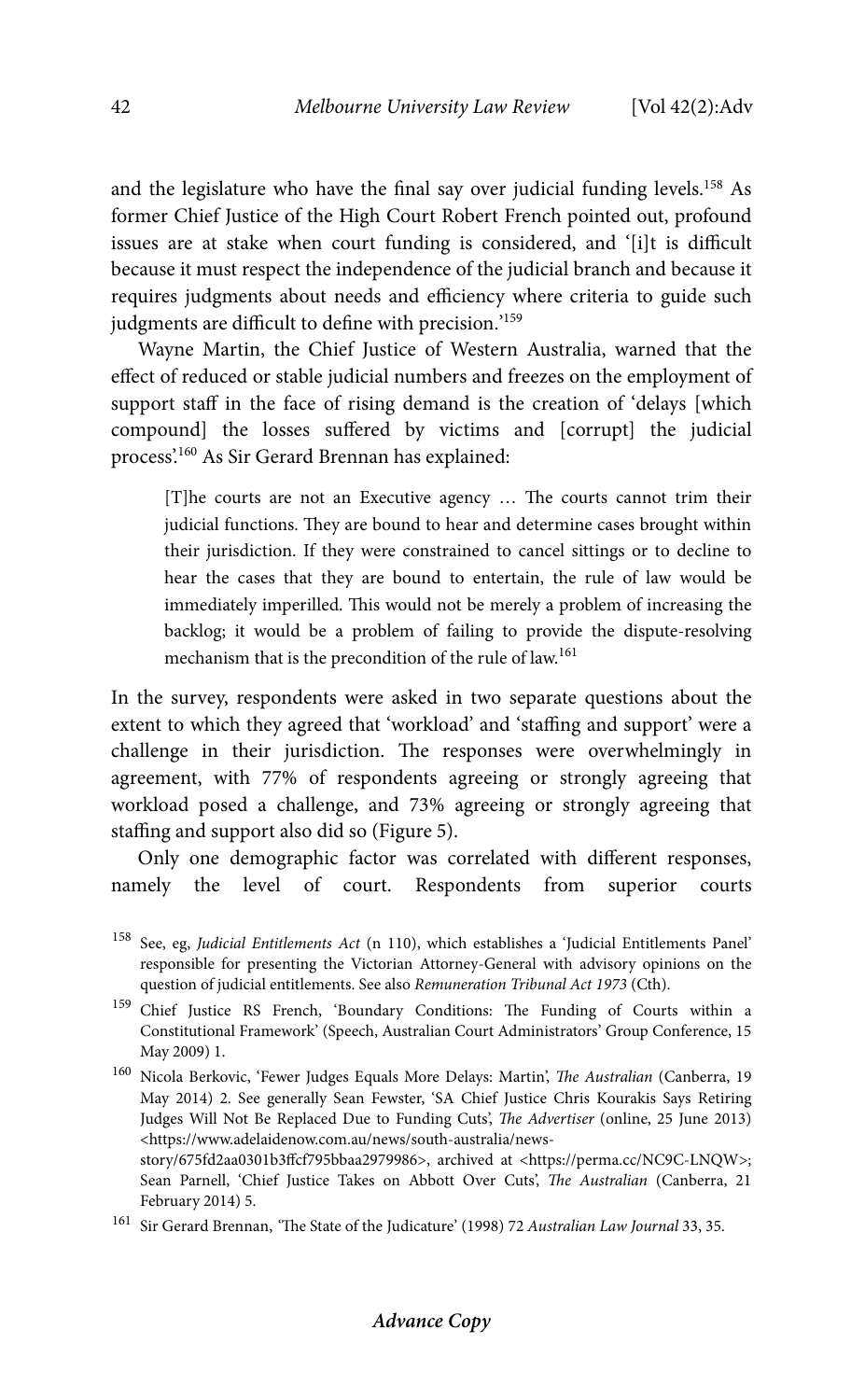(Supreme/Federal/Family, n = 34) and lower courts (Magistrates/Local,  $n = 48$ ) were more likely to see workload as a challenge (82% and 87%) respectively agreed or strongly agreed with this proposition), compared to the intermediate courts (District/County/Federal Circuit, n = 48) (60%).

Only a small number of comments reflected the position that judges' workloads were not a challenge. For instance, one respondent commented:

Judges work hard, but so they should — it is an important public office, and a privilege. The workload is manageable, and our court is well resourced. However, it is another reason why judges shouldn't work on too late in life — it is demanding.162

Another indicated that they thought the current processes for distributing workload, at the least, were fair:

Those judges who are responsible for overseeing listing of matters make a conscious effort to be fair in the spread of matters amongst the judges.<sup>163</sup>

Some comments in relation to workload revealed high levels of stress and concerns over judicial health:

It is recognised across the board that caseloads are high (and higher than in the past), there is a pressure to keep taking more work to keep up with demand, and a resultant feeling [that] the work is unremitting and judges have no control over their lives.<sup>164</sup>

\*\*\*

Cutbacks on judicial appointments affecting mental health and quality of life for judicial officers.<sup>165</sup>

Some respondents expressed concern with the workload (and presumably stress) of working in areas beyond their expertise:

I would like to see the option of judges being able to work only in the areas in which they have had experience (eg, crime only).<sup>166</sup>

<sup>162</sup> Respondent (Female, 0–4 years' service, Federal, Supreme/Federal/Family, March 2016).

<sup>163</sup> Respondent (Female, 15–19 years' service, QLD, Supreme/Federal/Family, March 2016).

<sup>164</sup> Respondent (Female, 10–14 years' service, VIC, District/County/Federal Circuit, March 2016).

<sup>165</sup> Respondent (Female, 15–19 years' service, NSW, Magistrates/Local, March 2016).

<sup>166</sup> Respondent (Female, 10–14 years' service, QLD, District/County/Federal Circuit, March 2016).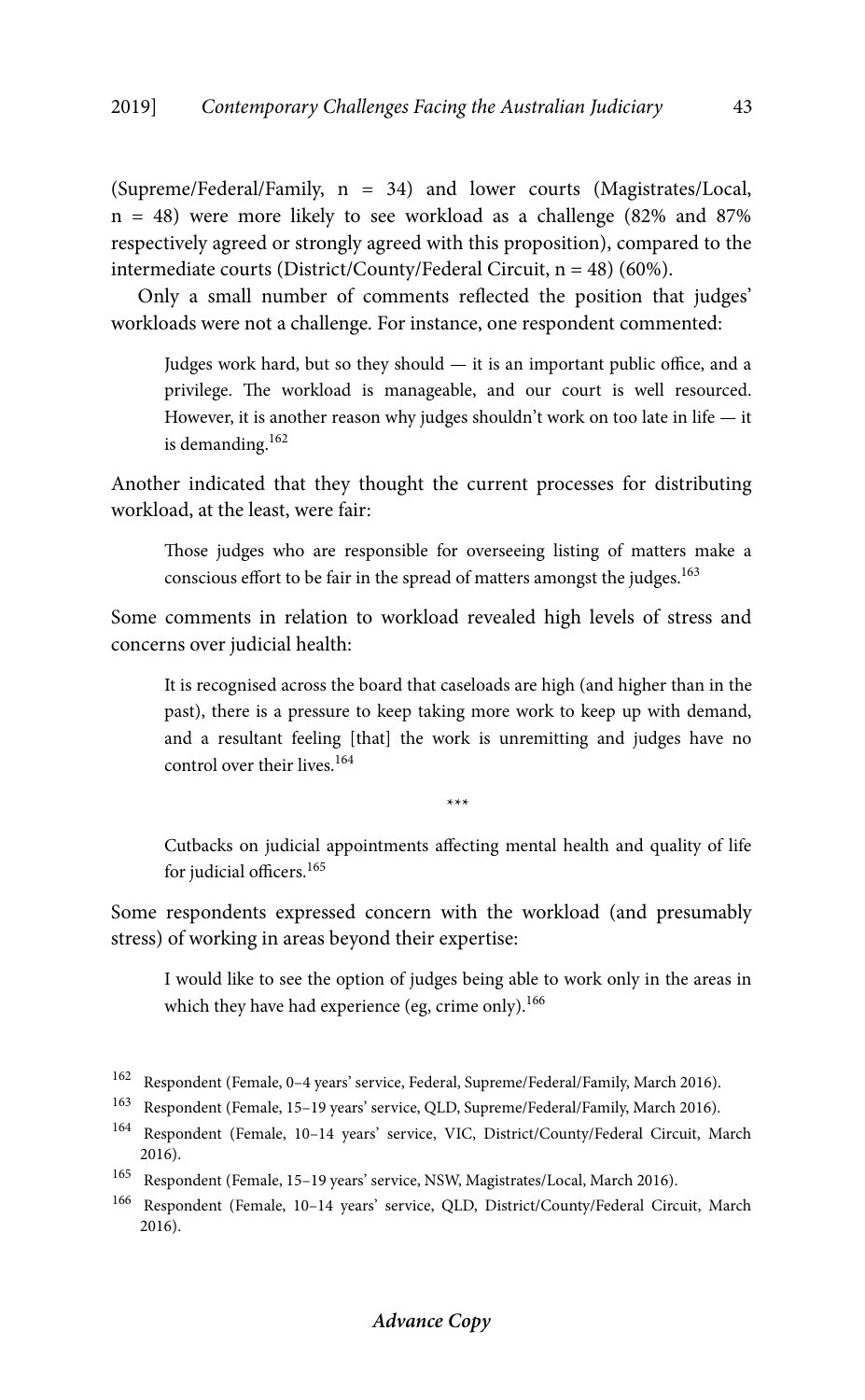Other respondents who were concerned about workload indicated the variety of factors that had contributed to it, including a lack of adequate resources, the introduction of new performance measures and the changing nature of legal practice:

Courts expect too much from judges. Bodies such as the Productivity Commission, which produce statistics purporting to assess judicial 'productivity' as if judges were making widgets rather than engaging in a difficult process of evaluating a number of different factual and legal propositions, nevertheless agitate heads of jurisdiction (who should know better) to demand faster 'turn around' from judges so their court 'looks' better. They impose immense stress in what is an already stressful environment.<sup>167</sup>

Presently and hitherto the solution to increasing workloads appears to have been to exact greater efficiency from judicial officers but 'transacting' more matters in a shorter time per matter. This damages the integrity of the proper and fair consideration of each case on an individual basis and inherently the quality of justice administered.<sup>168</sup>

\*\*\*

There is an ever-increasing quantity of work combined with increasing complexity and frequently changing legislation with ever-reducing support.<sup>169</sup>

\*\*\*

\*\*\*

As mediation and other alternative dispute resolution [methods] continue to impact, the residue of hearings are more complex and need more reflection and writing time.<sup>170</sup>

Others expressed their understanding that workloads differed depending on a variety of factors, particularly experience, level of court and type of work:

I think this depends on the area in which you are working and the length of time on the bench. As a new judge, the load is undoubtedly greater as you develop systems to ensure you stay on top of reserve decisions.<sup>171</sup>

<sup>167</sup> Respondent (Female, 10–14 years' service, NSW, Supreme/Federal/Family, March 2016).

<sup>168</sup> Respondent (Male, 5–9 years' service, VIC, Magistrates/Local, March 2016).

<sup>169</sup> Respondent (Male, 25 + years' service, WA, Magistrates/Local, March 2016).

<sup>170</sup> Respondent (Male, 10–14 years' service, Federal, Supreme/Federal/Family, March 2016).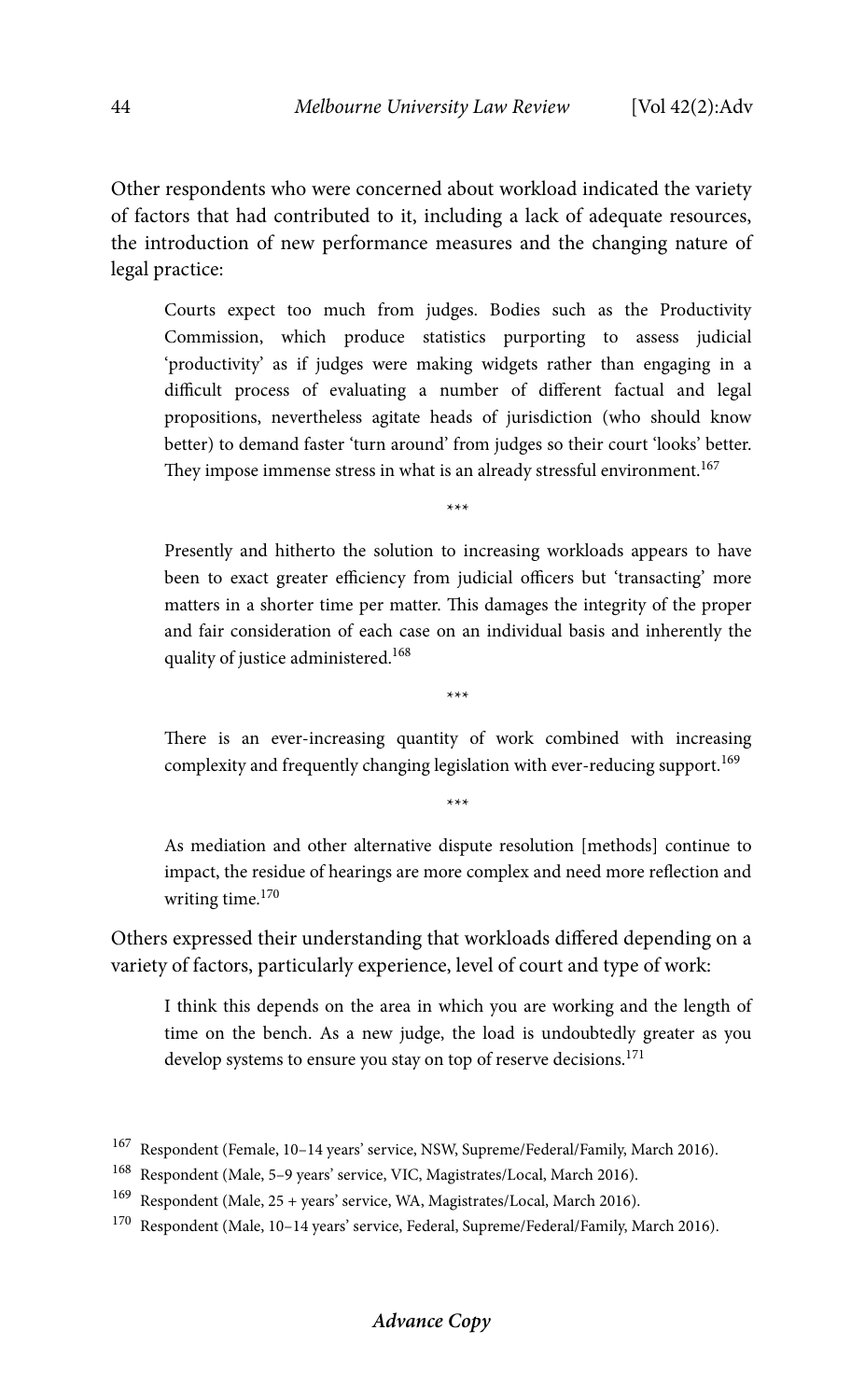This is an enormous challenge. Magistrates have no control, or indeed input into how their courts function, unless based in a country location where there is some measure of control/influence. Over time volume has significantly increased, the jurisdiction of magistrates has increased significantly. Magistrates do not have their own staff, are now expected to do data entry which was the work of the Judicial Support Officer (Associate) without recognition of the impact on the role of the judicial officer and justice. $172$ 

\*\*\*

Respondents took an opportunity in their comments to elaborate on the exact nature of the staffing and support challenges facing their jurisdiction. Chief among these were inadequacy of IT support:

We are very badly resourced. For example, this week I am in a court which has no audio visual link and so I have to swap courts to conduct the court case requiring that link. Also this week the prime exhibits in my trial are DVDs. I have just discovered the jury are in a room without the ability to watch them.<sup>173</sup>

\*\*\*

This is generally good but as I sit in a regional court, it inevitably follows that we do not have the same level of technical support available to a Brisbane judge.<sup>174</sup>

\*\*\*

The staffing for the judges directly is adequate, but we should have better technological assistance (e,g, we are not provided with smart phones or with iPads). Court resources more generally are a problem. My court has one person providing free ADR [Alternative Disupte Resolution] services to the whole of the State, doing a job which is done by multiple people in other jurisdictions. It took much effort to get minor funding for creating and then extending e-search facilities and we still can't get e-filing. These are just examples.<sup>175</sup>

Another concern identified was the level of support for judges who are subject to online trolling or attack:

<sup>&</sup>lt;sup>171</sup> Respondent (Female, 0–4 years' service, QLD, District/County/Federal Circuit, March 2016).

<sup>172</sup> Respondent (Female, 10–14 years' service, WA, Magistrates/Local, March 2016).

<sup>173</sup> Respondent (Female, 5–9 years' service, NSW, District/County/Federal Circuit, March 2016).

<sup>174</sup> Respondent (Male, 20–24 years' service, QLD, District/County/Federal Circuit, March 2016).

 $^{175}\,$  Respondent (Male, 10–14 years' service, QLD, District/County/Federal Circuit, March 2016).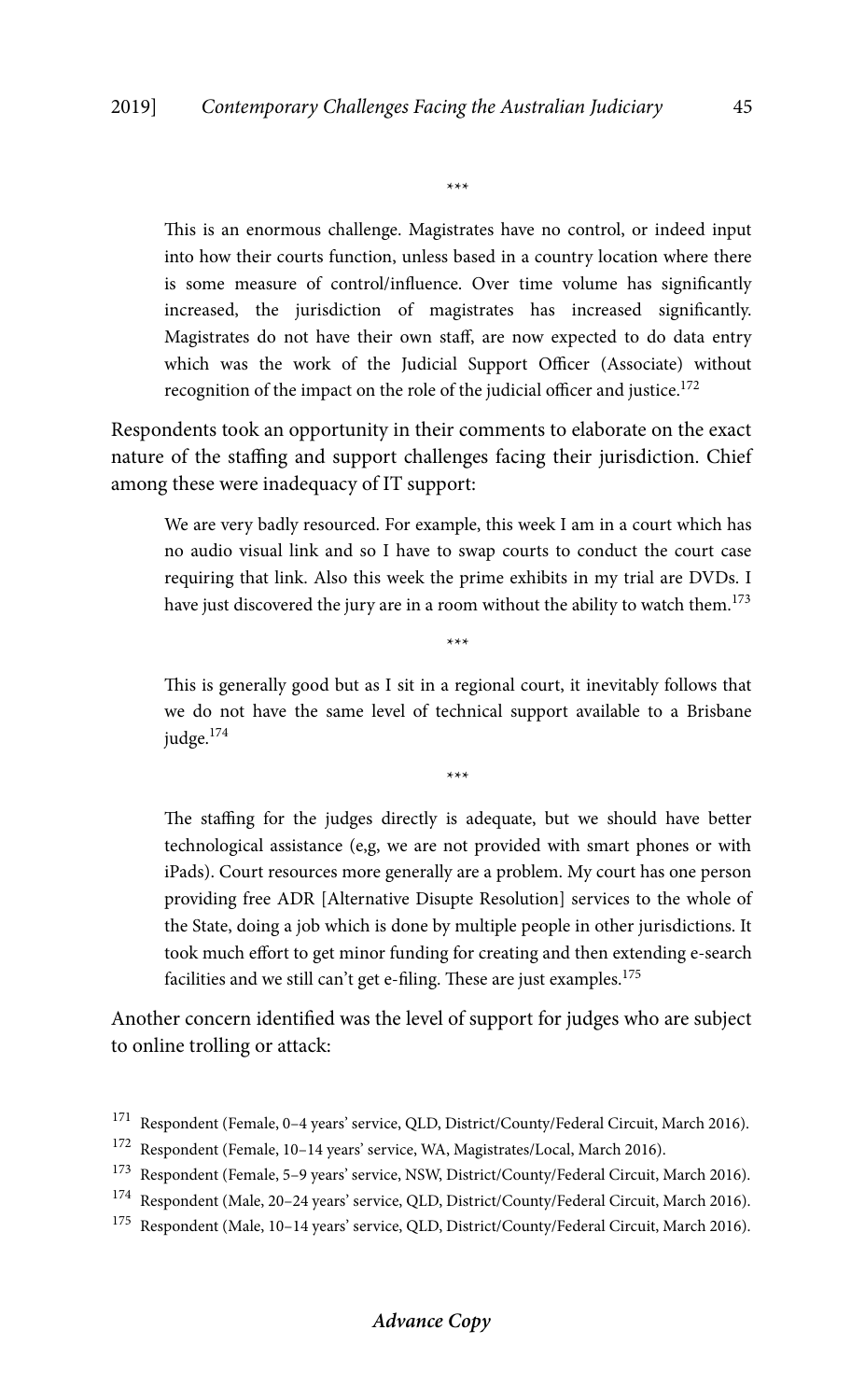There is no support for judges who are threatened, trolled, or the subject of sustained attack.<sup>176</sup>

Others expressed their views about the lack (and reduction) of staff support, a comment made particularly often by respondents working in the lower courts:

The move to get rid of tipstaves worries me. As a criminal trial judge regularly on circuit, my tipstaves' role is very important.<sup>177</sup>

\*\*\*

Cuts to public sector employees mean the courts are dealing with more cases, more outcomes need to be processed, courts are sitting for longer periods of time and there are less court staff available to process the work generated by the court. There are simply some tasks such as entering offenders into good behaviour bonds, issuing warrants for remand prisoners by way of example which cannot, under any circumstance, be postponed to another day.<sup>178</sup>

> Registry staff [are] more than decimated under previous government, not rectified or likely to be.<sup>179</sup>

> > \*\*\*

\*\*\*

There is no support at all for magistrates. We type our own judgments, we do our own research and generally have the privilege of paying for the latter also. $180$ 

Other concerns were that judicial officers do not have sufficient autonomy over the hiring and supervision of support staff:

The court staff are employed by the department rather than the court and there are too few of them.181

<sup>176</sup> Respondent (Demographic data not provided, March 2016).

- $^{178}\,$  Respondent (Female, 15–19 years' service, NSW, Magistrates/Local, March 2016).
- 179 Respondent (Female, 15–19 years' service, QLD, Supreme/Federal/Family, March 2016).
- 180 Respondent (Female, 15–19 years' service, NSW, Magistrates/Local, March 2016).
- 181 Respondent (Female, 15–19 years' service, QLD, Supreme/Federal/Family, March 2016).

# **Advance Copy**

<sup>177</sup> Respondent (Female, 10–14 years' service, VIC, District/County/Federal Circuit, March 2016).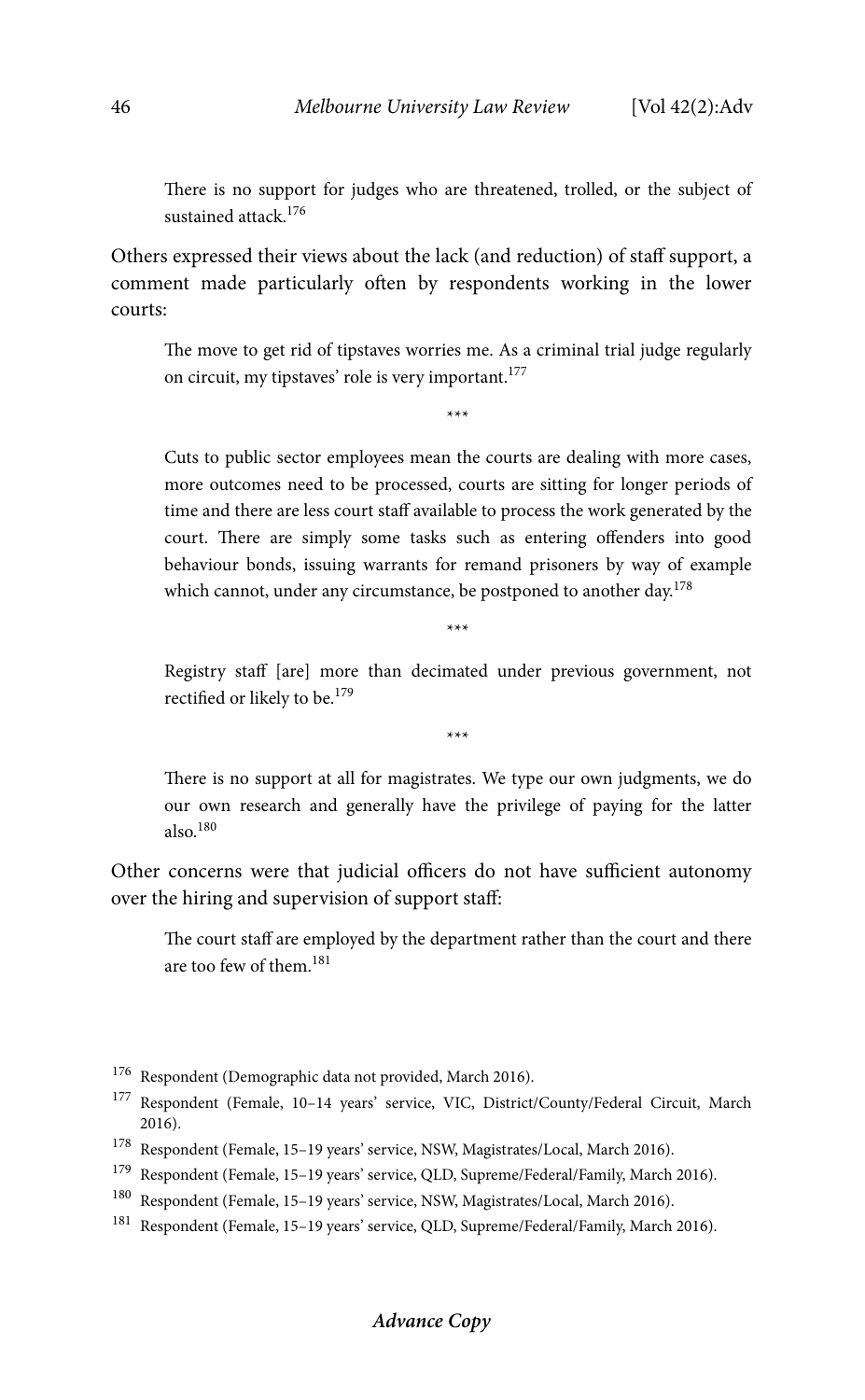As with workload, many respondents identified their concerns with staffing and support as directly attributable to funding cuts and productivity expectations:

Staffing is constantly being reduced in order to meet the ludicrous and arbitrary 'productivity' percentage which has no place in the delivery of justice in a democracy.182

## 6 *Judicial Remuneration and Access to Pensions*

Judicial remuneration and pension arrangements have been the cause of ongoing tensions between the judiciary and the executive, and adequacy of remuneration can cut to the heart of judicial independence.<sup>183</sup> For example, there was a successful challenge to the federal attempt to charge state judges a surcharge on their pensions,<sup>184</sup> and an unsuccessful challenge by federal magistrates (now federal circuit judges) to their contributory superannuation scheme.185 At the federal level, there is a constitutional guarantee that remuneration will not be reduced during a judge's tenure under s 72 of the *Constitution*. But the *Constitution* is otherwise silent about the quantum of remuneration or how it is determined. Across Australia, remuneration is generally set by independent tribunals, such as the Commonwealth's Remuneration Tribunal, subject to disallowance by the Parliament.<sup>186</sup> In a broader sense, the sufficiency of remuneration may also adversely affect the administration of justice by its impact upon the attraction and retention of high quality candidates for appointment to the bench.

In their 2007 survey of judicial officers, Mack and Roach Anleu reported high levels of satisfaction with the rate of salary and benefits (69.4% and 76.3% respectively).187 However, just under one third of judges (30.9%) agreed that '[c]onsidering all the factors associated with my work, my remuneration

<sup>184</sup> *Austin v Commonwealth* (2003) 215 CLR 185.

#### **Advance Copy**

<sup>182</sup> Respondent (Male, 5–9 years' service, Federal, Supreme/Federal/Family, March 2016).

<sup>183</sup> See George Winterton, *Judicial Remuneration in Australia* (Australian Institute of Judicial Administration, 1995) 19–31.

<sup>185</sup> *Baker v Commonwealth* (2012) 206 FCR 229.

<sup>186</sup> See Australian Government, 'About Us', *Remuneration Tribunal* (Web Page) <www.remtribunal.gov.au/about-us>, archived at <https://perma.cc/HHQ3-RAMS>. See further, Brian Opeskin, 'The High Cost of Judges: Reconsidering Judicial Pensions and Retirement in an Ageing Population (2011) 39(1) *Federal Law Review* 33, 40–3 ('The High Cost of Judges').

 $^{187}\,$  Mack and Roach Anleu, 'The National Survey of Australian Judges' (n 6) 18.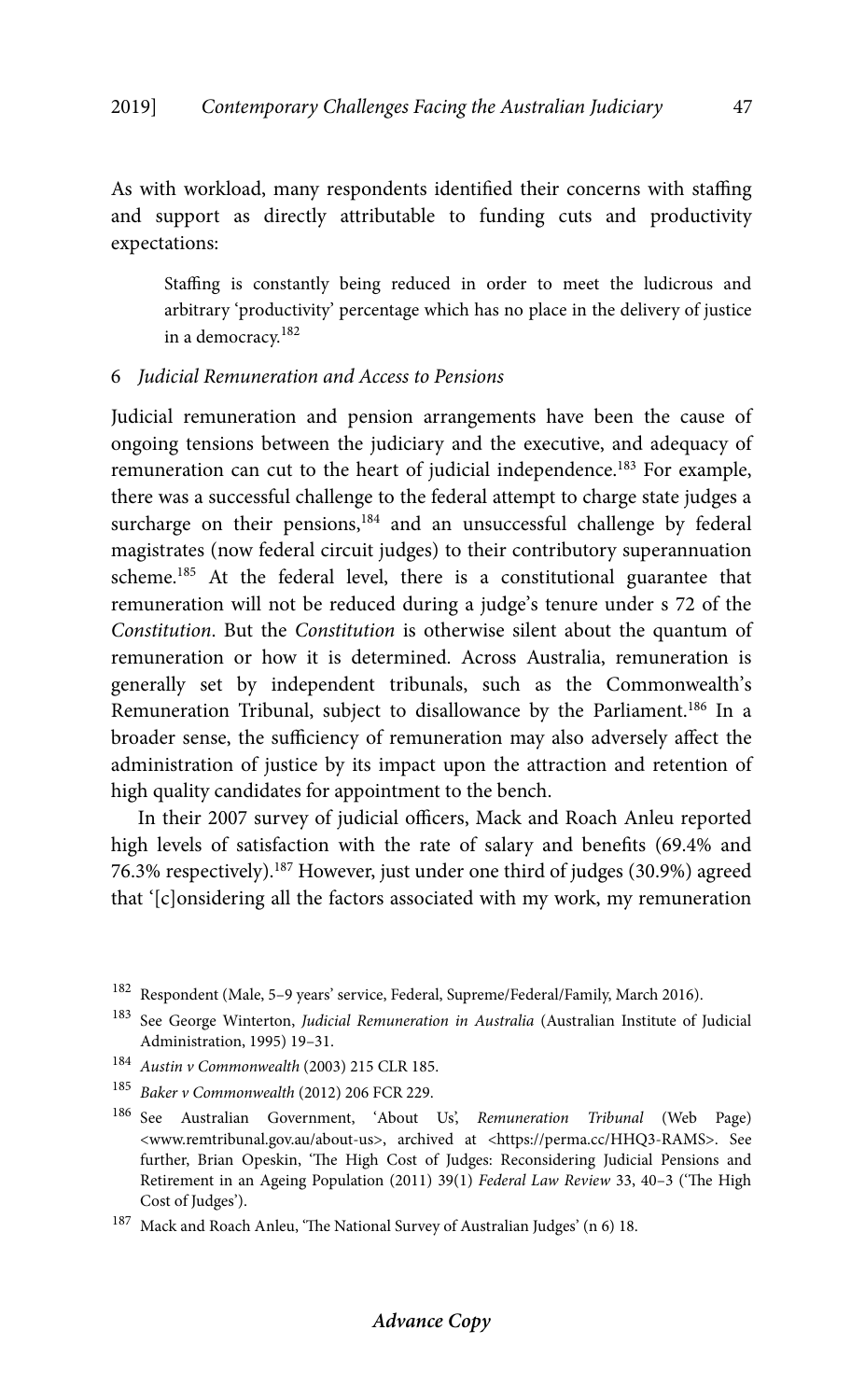is low'.188 One third (33.6%) were neutral and just over one third (35.6%) disagreed with the statement.<sup>189</sup>

With the exception of many lower courts and Tasmania, which operate contribution-based superannuation schemes, the general pension scheme that operates in Australia is a non-contributory, non-capped entitlement.<sup>190</sup> Subject to certain conditions related to age and prior service, the judicial pension is generally set at 60% of the current judicial salary.191 If a judge dies in office or retirement before his or her spouse, the spouse retains an entitlement to a percentage of the judicial pension.<sup>192</sup> While judicial pensions are generally considered one of the most significant attractions of judicial office, the current scheme is not without its critics. For instance, Opeskin has warned that, at a time of population ageing, the resulting increase in the government's unfunded liability for the current judicial pension system poses a significant strain on resources and ultimately the system itself.<sup>193</sup>

The survey asked respondents whether they thought 'judicial remuneration and pensions' were challenges in their jurisdiction. There was little disagreement with this proposition (only 19% of respondents disagreed or strongly disagreed), with 49% of respondents agreeing or strongly agreeing and 32% neutral (Figure 5).

Only one demographic factor was correlated with different responses, namely the level of court. Judicial officers working in the lower courts (Magistrates/Local,  $n = 48$ ) were significantly more likely to see judicial remuneration and pensions as a challenge (71% of respondents agreed or strongly agreed with this proposition). In contrast, respondents from the intermediate courts (District/County/Federal Circuit, n = 48) appeared less concerned (42% of respondents agreed or strongly agreed with this proposition); and superior courts (Supreme/Federal/Family, n = 34) even less (26% of respondents agreed or strongly agreed with this proposition). This reflects the current arrangements in which magistrates are not given the same pension entitlements as other judicial officers, and was evident again in the commentary provided by respondents.

193 Ibid 33–4.

<sup>188</sup> Ibid.

<sup>189</sup> Ibid.

<sup>190</sup> Opeskin, 'The High Cost of Judges' (n 186) 43, 45–6.

 $191$  See, eg, Judges' Pensions Act 1968 (Cth) ss 6(1), 6A; Constitution Act 1975 (Vic) s 83; County Court Act 1958 (Vic) ss 14, 17B.

<sup>192</sup> Opeskin, 'The High Cost of Judges' (n 186) 46–7.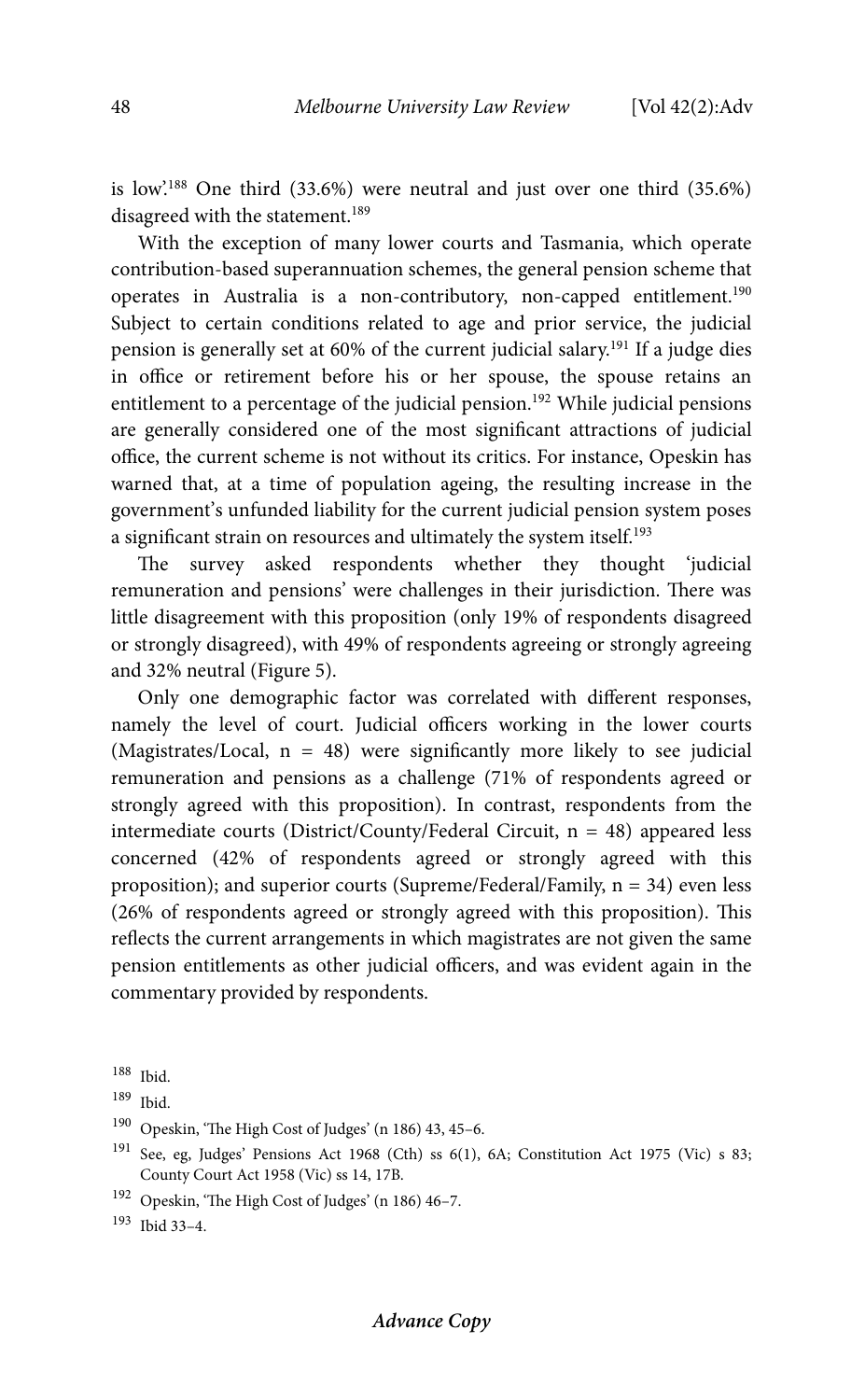A number of judges expressed their satisfaction with the current levels of remuneration and the pension scheme featured prominently in this consideration. For instance:

[There is a] [v]ery good public sector salary and regular review.<sup>194</sup>]

\*\*\*

Judges focus too much on their remuneration and benefits and not enough on their responsibilities. When one of the world's most generous pensions is taken into account, we are very well looked after.<sup>195</sup>

Others, however, were very concerned about the current remuneration and pension arrangements, with a particular eye to the need to attract appropriate candidates:

It's absurd that Judges do not even receive CPI [Consumer Price Index] increases over a two-year period.<sup>196</sup>

\*\*\*

Pension rules are complex and arbitrary.<sup>197</sup>

\*\*\*

Our remuneration is linked to decisions of the federal tribunal. Those determinations of late have made judicial remuneration less attractive to those leading practitioners who would make the best appointees. Further, our 'entitlements', including travel allowances, are not linked to the federal determinations or to anything, have not been reviewed in more than a decade, are very low and there is no plan for review.<sup>198</sup>

One respondent expressed their concern over remuneration as explicitly tied to their workload:

<sup>&</sup>lt;sup>194</sup> Respondent (Male, 5–9 years' service, NSW, District/County/Federal Circuit, March 2016).

<sup>195</sup> Respondent (Male, 5–9 years' service, Federal, Supreme/Federal/Family, March 2016).

<sup>196</sup> Respondent (Male, 5–9 years' service, WA, District/County/Federal Circuit, March 2016).

<sup>&</sup>lt;sup>197</sup> Respondent (Female, 0-4 years' service, VIC, District/County/Federal Circuit, March 2016).

<sup>198</sup> Respondent (Male, 10–14 years' service, Qld, District/County/Federal Circuit, March 2016).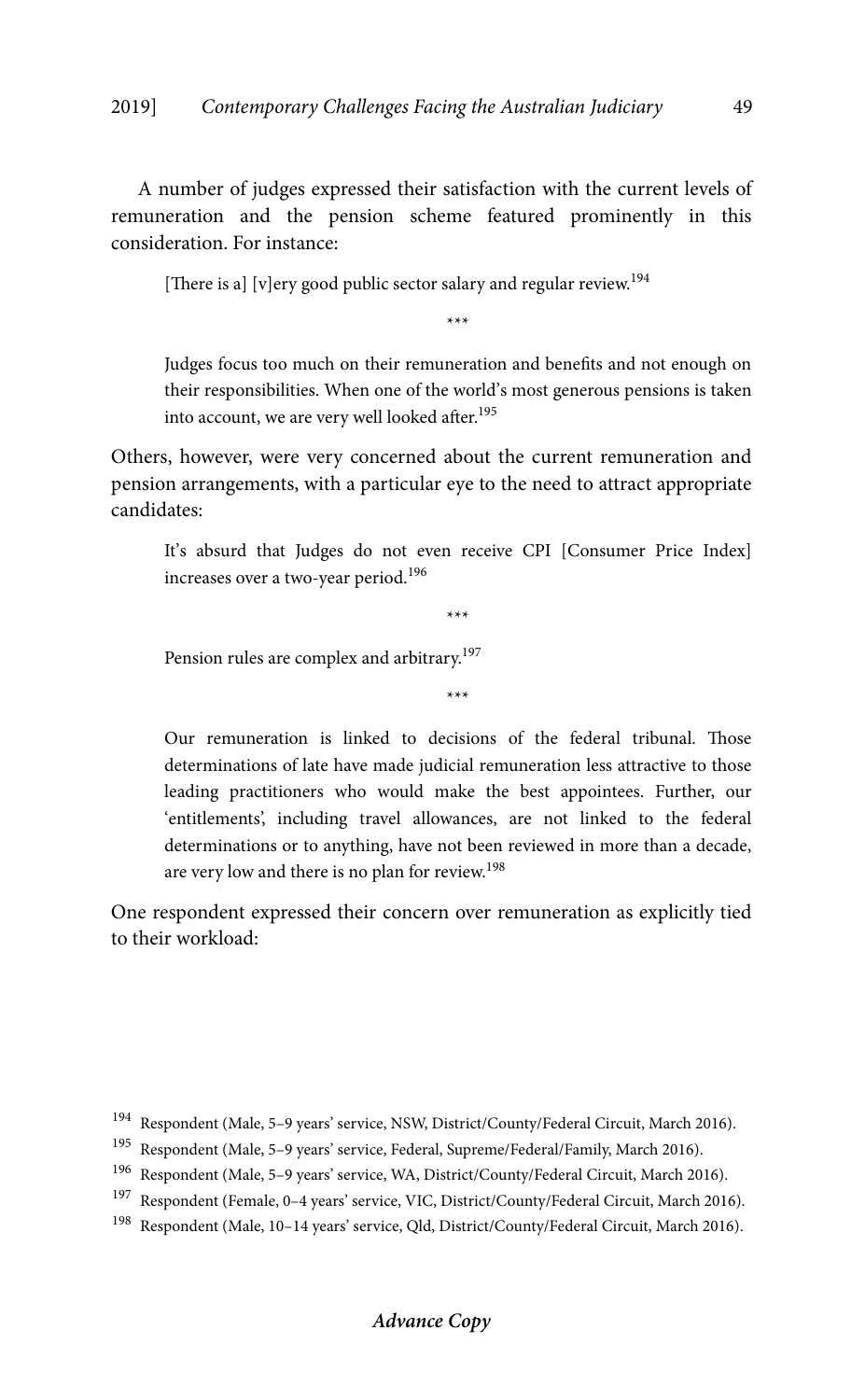[I am] generally happy [that] remuneration is tied to federal increases, but [in] a general sense, the increase in workload and complexity means remuneration should be higher.<sup>199</sup>

There were also other concerns expressed regarding the disparity of remuneration and pensions across jurisdictions within the federation:

There is dissatisfaction with those Victorian provisions which affect us adversely, comparative to interstate counterparts: minimum retirement age is 65, not 60, and pension is suspended if a practicing certificate is taken out. $200$ 

\*\*\*

The Div 293 tax<sup>201</sup> only applies to Northern Territory supreme court judges  $-$ Federal Circut judges and supreme court judges from other states are exempt.202

There was some dissatisfaction about the current processes for setting remuneration and, interestingly, this spanned jurisdictions that used government and tribunal mechanisms. For instance:

This process should be independent of government and not determined by political expediency. There is no effective mechanism to support, advance or advocate for proper conditions and remuneration for Victorian judicial officers, particularly magistrates.203

\*\*\*

Too much time is taken up in the federal sphere making submissions to the Remuneration Tribunal.204

There was specific concern around the move in some jurisdictions to a contributory superannuation scheme in lieu of the traditional pension entitlement:

- 199 Respondent (Female, 10–14 years' service, VIC, District/County/Federal Circuit, March 2016).
- 200 Respondent (Female, 10–14 years' service, VIC, District/County/Federal Circuit, March 2016).
- 201 The Division 293 tax on superannuation contributions (introduced from the 2012/13 financial year) applies to individuals earning over \$250,000: *Income Tax Assessment Act 1997*  (Cth) div 293.
- $^{202}\,$  Respondent (Male, 0–4 years' service, NT, Supreme/Federal/Family, March 2016).
- 203 Respondent (Female, 15–19 years' service, VIC, Magistrates/Local, March 2016).
- 204 Respondent (Female, 15–19 years' service, Federal, Supreme/Federal/Family, March 2016).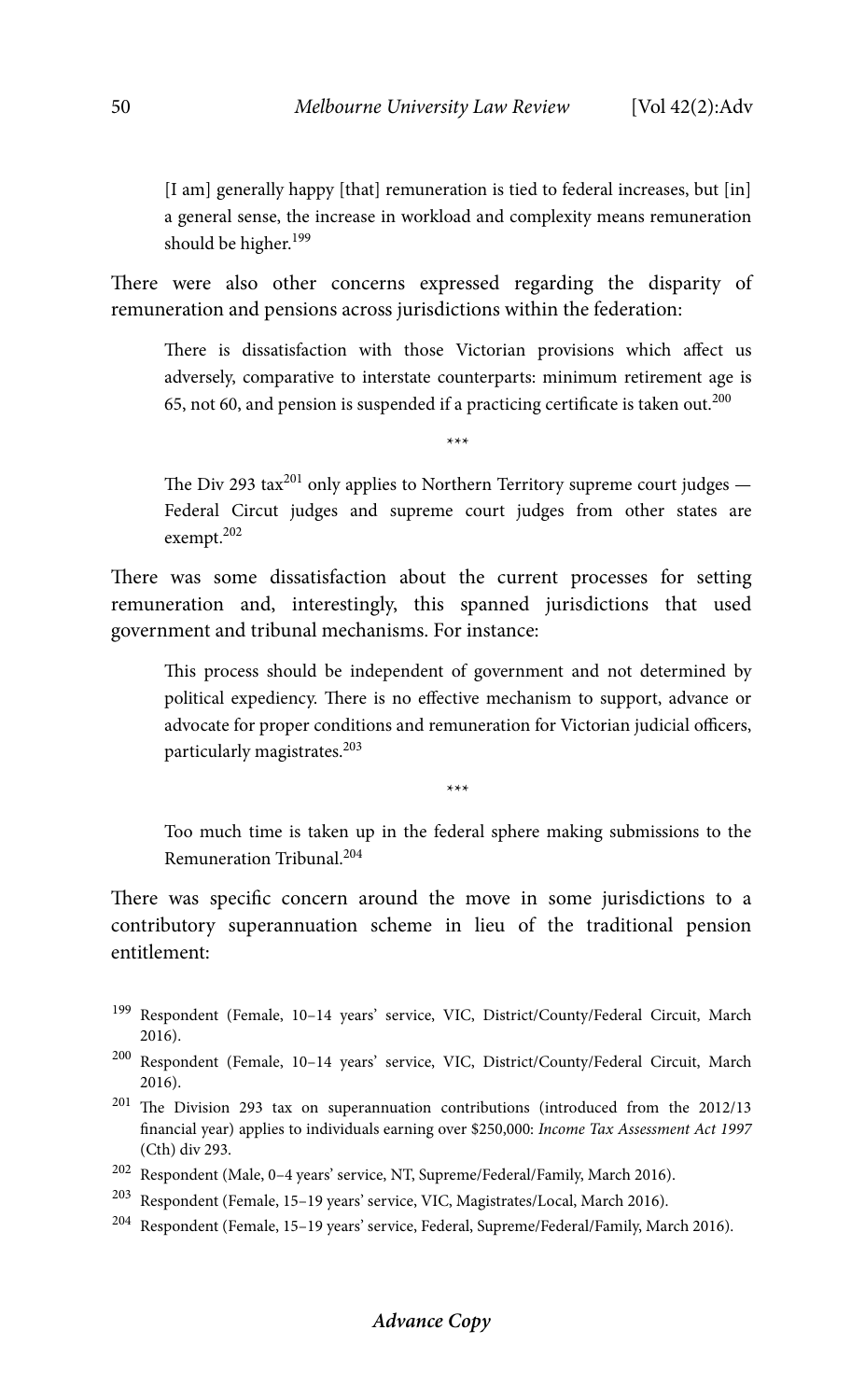The position of magistrates having no access to either a pension or at least support for medical retirement is critical.<sup>205</sup>

In contrast, another respondent was in favour of a broader move to the contributory model:

In my view, it would be better to pay people a larger salary from which they make savings into superfunds like everyone else in the community. The salary package would also be far more transparent.<sup>206</sup>

Some suggestions for reform were made to improve the current pension scheme, particularly in light of concerns around the ageing of judicial retirees:

Given longevity of judges, pension should in fairness not commence until 15 years of service or attaining 65 or more.<sup>207</sup>

# 7 *Mandatory Retirement and Capacity Testing*

It is only a short distance from the topic of remuneration and pensions to that of judicial retirement. Indeed, financial considerations are made particularly acute by the fact that, in all Australian jurisdictions, judicial officers are subject to a mandatory retirement age. This is constitutionally entrenched for members of the federal judiciary following the 1977 amendment by referendum of s 72 of the *Constitution*. 208 The introduction of mandatory retirement from judicial office at the federal level followed the earlier imposition of age limits upon the length of judicial service in the supreme courts of all states, with New South Wales being the first to do so in 1918.209

At the federal level, the mandatory judicial retirement age is set at 70 years, but s 72 expressly empowers Parliament to prescribe a lower maximum age for federal judicial officers other than High Court judges. Seventy years is also the age limit for state and territory judicial officers with just a few

 $^{205}\,$  Respondent (Male, 5–9 years' service, NSW, Magistrates/Local, March 2016).

<sup>206</sup> Respondent (Male, 20–24 years' service, NSW, Magistrates/Local, March 2016).

<sup>207</sup> Respondent (Male, 10–14 years' service, Federal, Supreme/Federal/Family, March 2016).

<sup>&</sup>lt;sup>208</sup> Before that amendment, s 72 had been interpreted by a majority of the High Court as providing for life tenure: *Waterside Workers' Federation of Australia v JW Alexander Ltd*  (1918) 25 CLR 434, 434 (Griffith CJ, Barton, Isaacs, Powers and Rich JJ) ('*Waterside Workers'*).

<sup>209</sup> *Judges Retirement Act 1918* (NSW). See generally Tony Cuneen, 'A Creature of Momentary Panic' (Winter 2010) *Bar News* 74, 83 (for an account of the enactment as motivated by 'a variety of political imperatives and personal agendas and … the product of a unique time').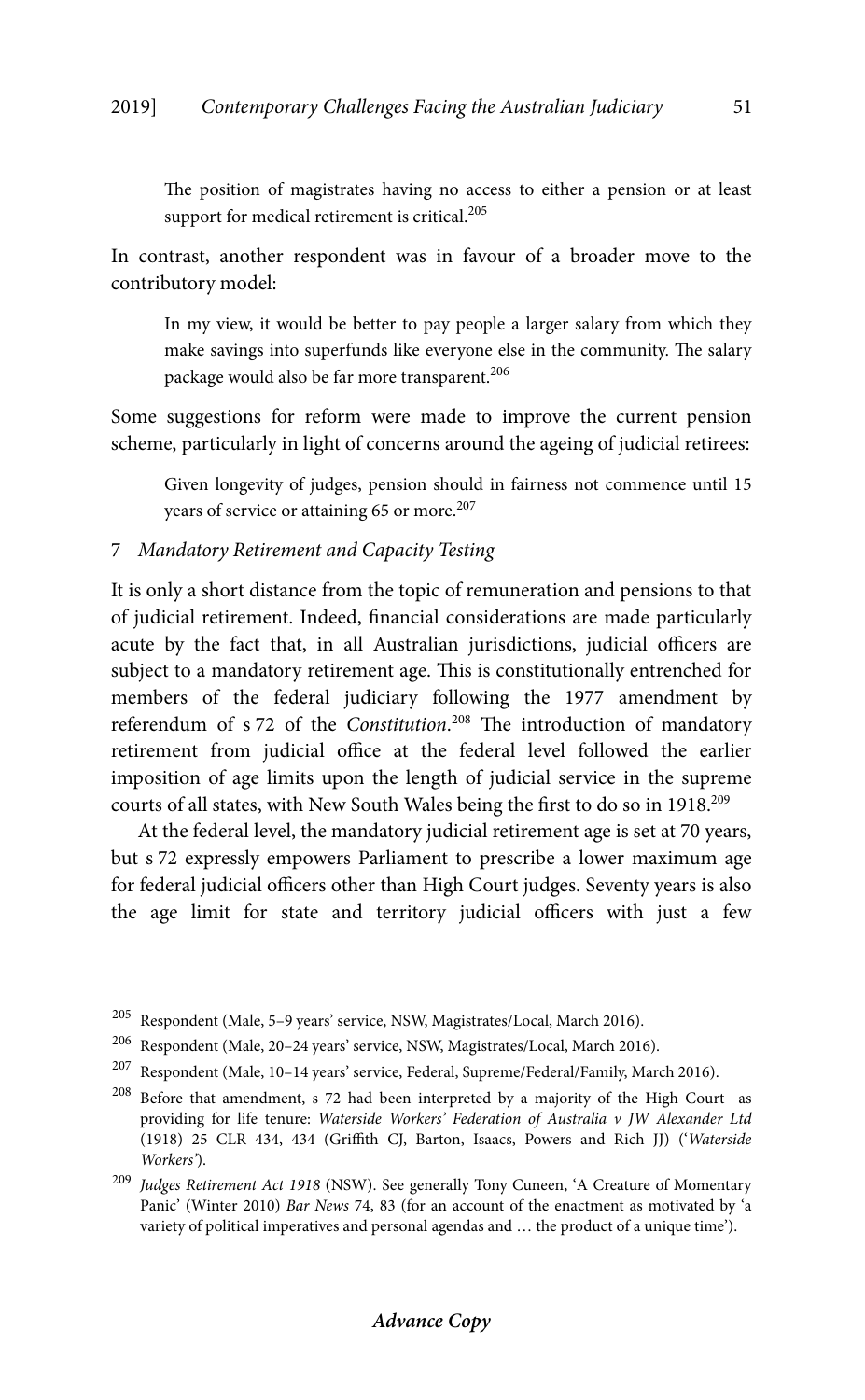exceptions.210 The mandatory retirement age in New South Wales and Tasmania for all judicial officers is set two years higher at age  $72$ <sup>211</sup> and the mandatory retirement age for magistrates in Western Australia and the Australian Capital Territory is 65 years.<sup>212</sup> The appropriateness of the current age limits has been questioned, particularly in light of medical advancements that have greatly increased life expectancy, with some arguing that the age of 70 years is too low.213 At the federal level, any upward change to that limit would require a constitutional referendum.214

Arguments have been made in favour of, and against, the use of judicial age limits. In 1976, a report of the Senate Standing Committee on Constitutional and Legal Affairs examined the judicial retirement age.<sup>215</sup> It argued that mandatory judicial retirement would maintain vigorous and dynamic courts, provide greater opportunity for younger, able legal practitioners to serve on the bench, and reduce the likelihood that judges who lack capacity would continue in office.<sup>216</sup> It also saw mandatory retirement as consistent with a growing acceptance of a mandatory retirement age across the world.<sup>217</sup> To these have been added the social

- 210 See, eg, *Constitution* s 72; *Supreme Court Act 1933* (ACT) s 4(3); *Supreme Court Act 1979* (NT) s 38; *District Court of Queensland Act 1967* (Qld) s 14(1); *Supreme Court of Queensland Act 1991* (Qld) s 21(1); *Magistrates Act 1991* (Qld) s 42(d); *Supreme Court Act 1935* (SA) s 13A(1); *District Court Act 1991* (SA) s 16(1); *Magistrates Act 1983* (SA) s 9(1)(c); *Constitution Act 1975* (Vic) s 77(3); *County Court Act 1958* (Vic) ss 8(3), 14(1)(b), (1)(c); *Magistrates' Court Act 1989* (Vic) s 12(a); *District Court of Western Australia Act 1969* (WA) s 16; *Judges' Retirement Act 1937* (WA) s 3.
- <sup>211</sup> *Judicial Officers Act 1986* (NSW) ss 44(1), (3); *Magistrates Court Act 1987* (Tas) s 9(4)(a); *Supreme Court Act 1887* (Tas) s 6A(1). It should be noted that transitional provisions preserving a judicial age limit of 72 for judicial officers in the Supreme Court and County Court of Victoria are now spent and all presently serving judicial officers in that state must retire at 70 years: *Constitution Act 1975* (Vic) s 77(4); *County Court Act 1958* (Vic) s 14(1).
- <sup>212</sup> *Magistrates Court Act 1930* (ACT) s 7D(1); *Magistrates Court Act 2004* (WA) sch 1 cl  $11(1)(a)$ .
- 213 See, eg, Alysia Blackham, 'Judges and Retirement Ages' (2016) 39(3) *Melbourne University Law Review* 738, 778.
- 214 *Waterside Workers'* (n 208) 486–7 (Powers J).
- 215 Senate Standing Committee on Constitutional and Legal Affairs, Parliament of Australia, *Report on Retiring Age for Commonwealth Judges* (Report, October 1976).
- 216 Ibid 11–13.
- 217 Ibid. See also Brian Opeskin, 'Models of Judicial Tenure: Reconsidering Life Limits, Age Limits and Term Limits for Judges' (2015) 35(4) *Oxford Journal of Legal Studies* 627, 639–40 ('Models of Judicial Tenure'). Opeskin explains that '[t]he issue became a live one from the mid-1970s as the Australian parliament began to create new federal courts, invest them with jurisdiction and appoint judges to hear and determine the new matters': at 639.

# **Advance Copy**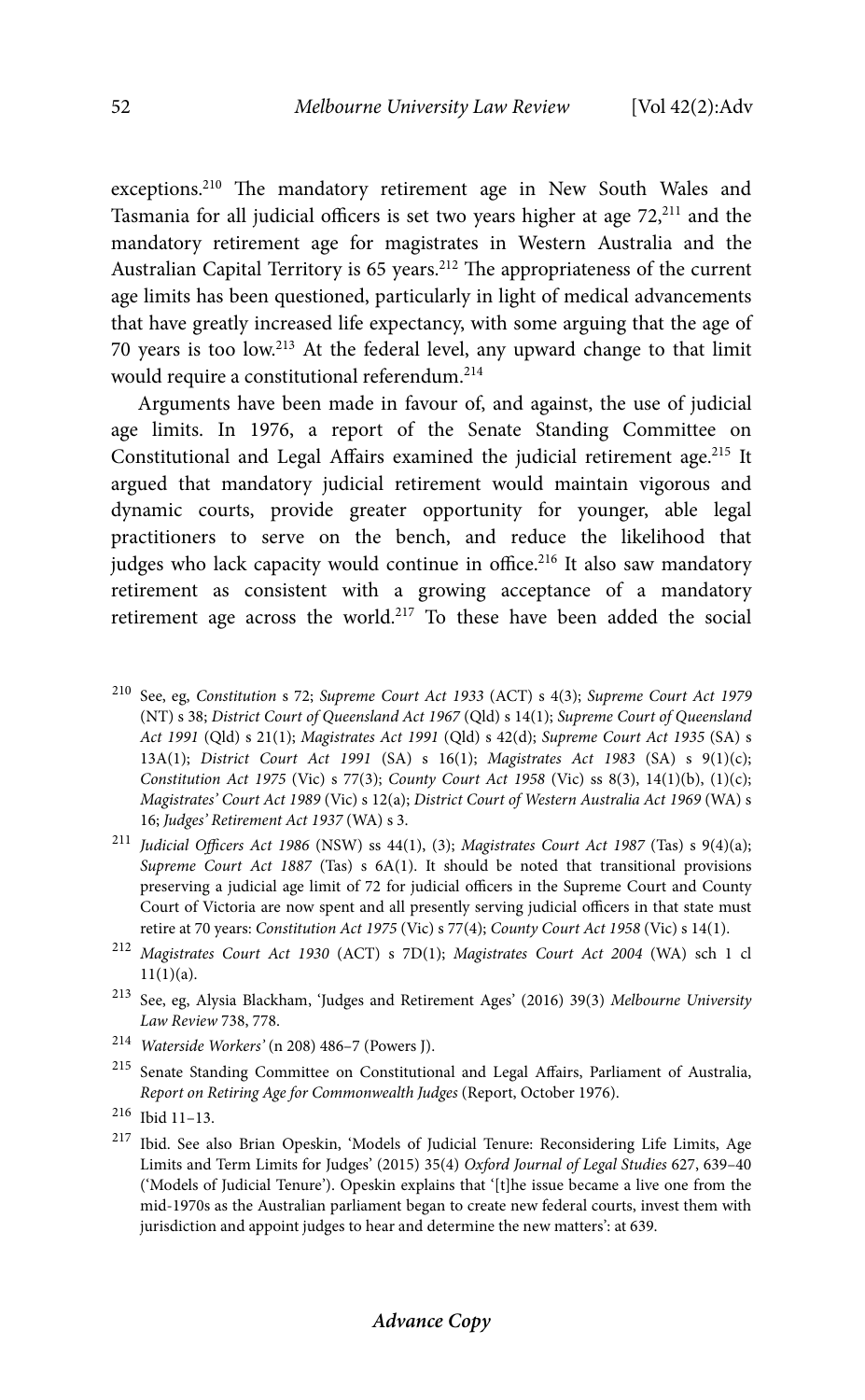benefits that can be gained from retired judges applying their experience in other roles, including acting as royal commissioners.<sup>218</sup> However, some have argued that mandatory retirement ages are 'an arbitrary, discriminatory and outdated feature of Australian constitutional law'219 that results in the premature loss of judicial talent.<sup>220</sup>

More recent reviews, while accepting the limitations and problems associated with mandatory age limits, have considered them nonetheless necessary. In 2012, the United Kingdom's House of Lords Select Committee on the Constitution acknowledged that 'age is undoubtedly a blunt tool by which to assess whether someone is no longer fully capable of performing their job' but was resigned to its use because 'the principle of judicial independence necessarily makes it very difficult to force a judge to retire on the grounds of declining capacity to act.<sup>221</sup>

Judicial officers were asked to 'indicate whether or not you think there should be a mandatory retirement age for judicial officers'. Those who answered 'Yes' were then asked to 'indicate at what age retirement from the judiciary should be mandated'. Of the 135 respondents, only 9% ( $n = 12$ ) gave 'No' as their answer, reflecting overwhelming support amongst the judiciary for the current system of age limits determining judicial service in all Australian jurisdictions.

There were 120 responses to the follow up question asking for an indication of the age at which retirement should be mandated (Figure 6). Excluding the ages of 60, 65, 78 and 80, which each had a very small number of adherents, there were three ages that received substantial support for mandatory retirement. These were 70 years (42%), 72 years (17%) and 75 years (25%). A small number of respondents (7%) indicated age ranges, such as 70–72 or 70–75 years, which are indicated in Figure 6 as 'Other Range'.

<sup>218</sup> Blackham (n 213) 771.

<sup>219</sup> Ibid 784. See also Australian Law Reform Commission, *Access All Ages: Older Workers and Commonwealth Laws* (Report No 120, March 2013) 100–01 [4.97]–[4.103]; Opeskin, 'Models of Judicial Tenure' (n 217) 635.

<sup>220</sup> See Blackham (n 213) 772–3; Sir Louis Blom-Cooper, 'The Age of Judicial Responsibility: The Retirement and Resignation of Appellate Court Judges' in Shimon Shetreet and Christopher Forsyth (eds), *The Culture of Judicial Independence: Conceptual Foundations and Practical Challenges* (Martinus Nijhoff, 2012) 339, 340–41.

<sup>221</sup> Select Committee on the Constitution, *Judicial Appointments* (House of Lords Paper No 272, Session 2010–12) 59 [191].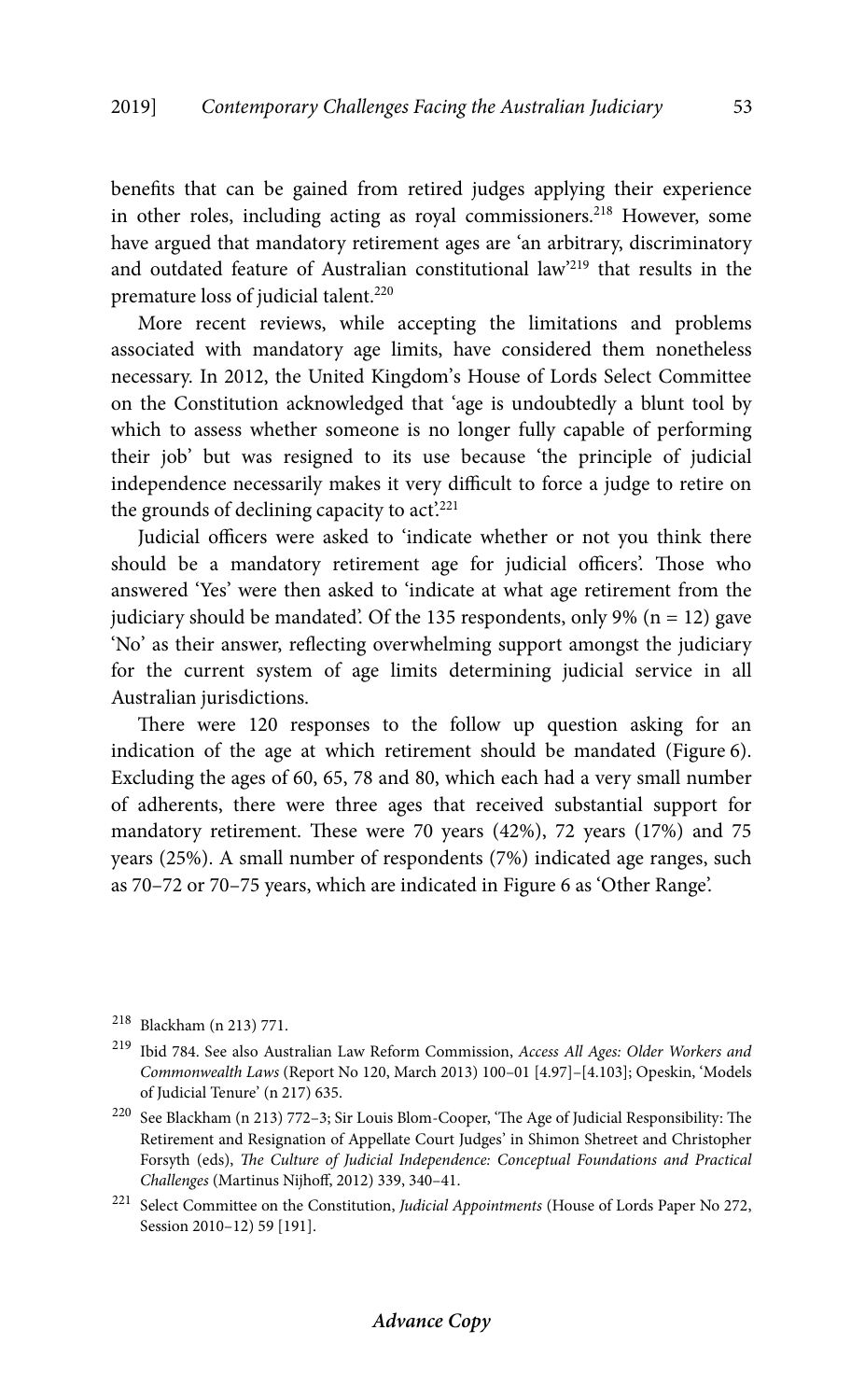

#### *Figure 6: Age of Mandatory Retirement*

As New South Wales and Tasmania currently have an age limit of 72 years, one might have expected this to be apparent in a decomposition by jurisdiction. Interestingly, of the 32 respondents from New South Wales, only eight favoured the existing age limit, while nine favoured 70 years and 13 favoured 75 years. Only three judicial officers from Tasmania responded to this question, two favouring that state's existing retirement age limit of 72 years and one preferring 75 years.

Few respondents commented on this question explaining their view of the appropriate age limit, but a sample includes the following:

I think 70 works well. The legal profession is cumulative in terms of knowledge and experience and I think many people do their best work in their 50s and 60s.222

\*\*\*

I believe 70 is about right. I would make an exception for the High Court of 75.223

\*\*\*

Around 70 is acceptable as long as service for at least 10 years is also a criterion (eg, to receive a full pension). $224$ 

- 222 Respondent (Female, 0–4 years' service, Federal, Supreme/Federal/Family, March 2016).
- 223 Respondent (Female, 15–19 years' service, Federal, Supreme/Federal/Family, March 2016).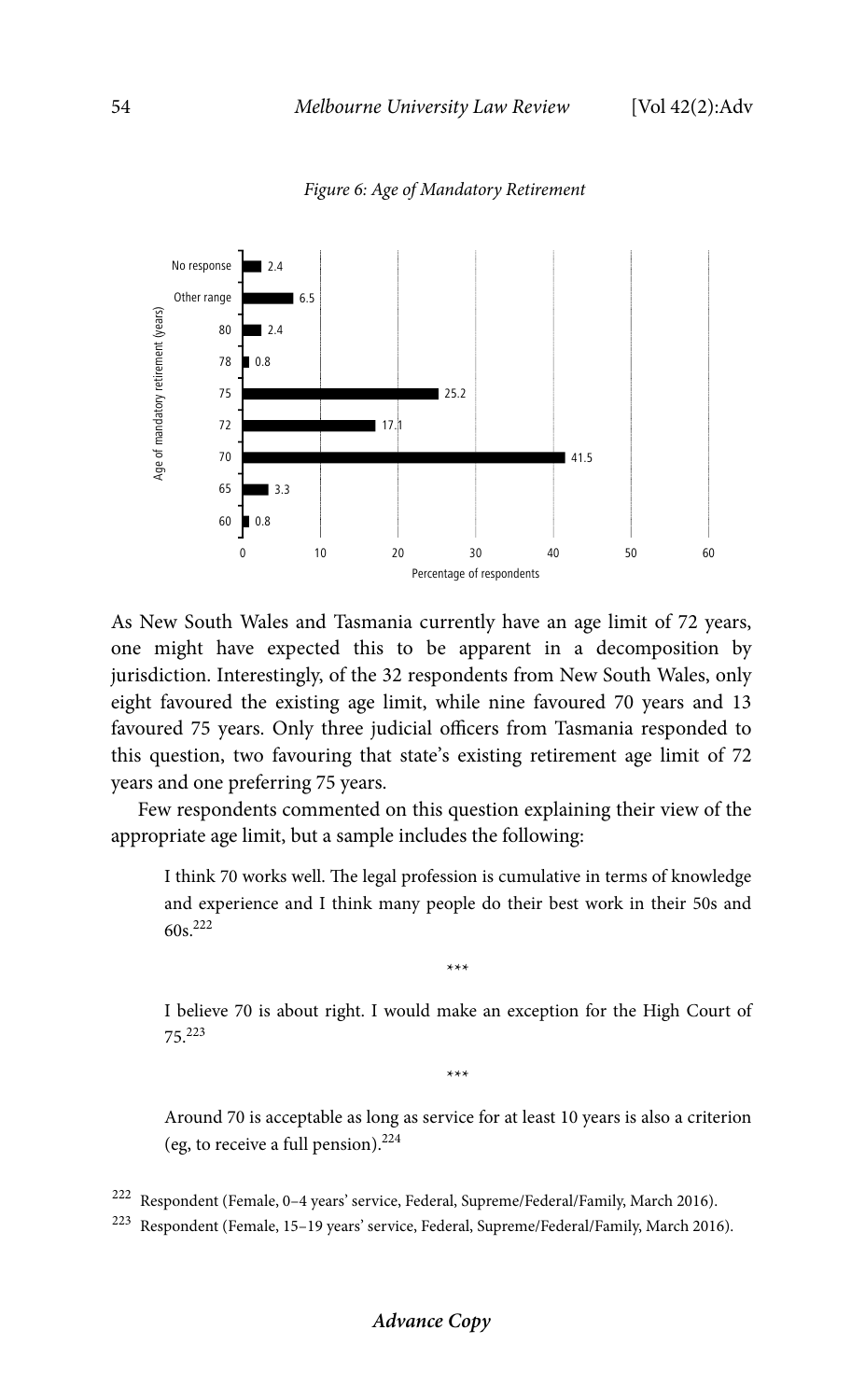Eighty, but subject to earlier declaration of incapacity.225

One comment addressed the question of retirement age by reference to different types of appointment, pointing out the need for two age limits upon judicial service, namely 72 years for permanent judicial officers and 75 years for acting appointments.226 This comment highlighted an issue that was the subject of a separate survey question.

\*\*\*

Respondents were asked to indicate 'the extent to which you agree that post-retirement age limits on the use of acting judicial officers are appropriate' (Figure 5). The response was largely positive and indicates that a majority either agreed or strongly agreed with existing arrangements (64%), or were neutral (18%). Some 19% had concerns about the appropriateness of the post-retirement age limits.

The main thrust of the comments on the question of age limits for acting judges focused on capacity. For instance:

There are some judges who need to retire early while others are forced to retire when they are still perfectly capable. A good, experienced, competent judge is a really valuable asset and, as long as appropriate capacity checks are in place, I don't see the need for an age limit. People are far more healthy and vigorous than in the past, so expecting a person to be less able at a particular age is not necessarily a reliable indicator. In the community, generally, people are expected to work longer, the age pension is expected to be lifted to 70 years, which although not totally on all fours with my argument, there is no reason why people's increased capacity to work to a later stage should not be reflected among judges.<sup>227</sup>

One respondent noted that capacity problems could be easier to manage in the context of an acting appointment:

<sup>224</sup> Respondent (Female, 10–14 years' service, NSW, Supreme/Federal/Family, March 2016).

<sup>225</sup> Respondent (Male, 0–4 years' service, NSW, Supreme/Federal/Family, March 2016).

<sup>226</sup> Respondent (Female, 25+ years' service, NSW, District/County/Federal Circuit, March 2016).

<sup>227</sup> Respondent (Female, 10–14 years' service, VIC, District/County/Federal Circuit, March 2016).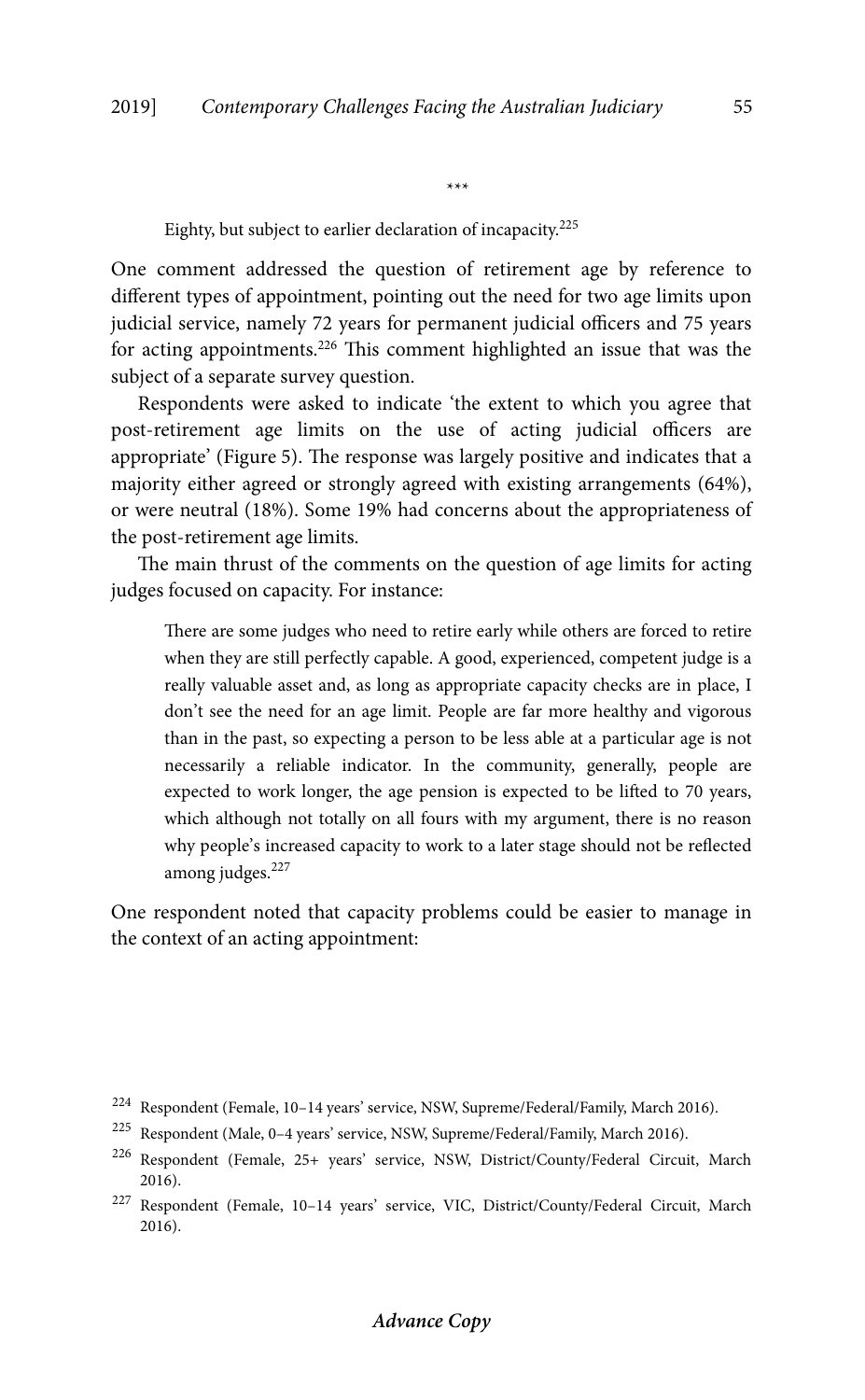As the positions are acting only, there can be more discretion and an easier termination if a person is no longer acute enough to fill the role.<sup>228</sup>

Judicial officers were also asked to 'indicate the extent to which you agree it would be appropriate for judicial officers to be asked to undergo capacity checks at the request of a Head of Jurisdiction or a relevant body constituted by judges' (Figure 5). Of the 135 respondents, just 12% expressed any form of disagreement, while 11% were neutral on the question. Those in agreement constituted 77% of respondents, with 56% selecting 'agree' and 21% selecting 'strongly agree'.

Comments in favour indicated that, although rare, the problem of judicial officers serving while at less than full capacity was not a theoretical one and a better response system was required. The more pointed comments included the following:

This is a very vexed issue and would require extraordinary sensitivity and safeguards, but the reality is that every Head of Jurisdiction would say that most of their 'pastoral' time with members of their court is taken up with a small number and the rest just get on with the job. I think that there is much more understanding of depression and other debilitating health issues and certainly my experience is that if the individual asks for help it will be given generously and without judgment. The problem is the judicial officer who has problems (which are reflected adversely in her work) and they are not prepared to seek help. It is then that I think that the Head of Jurisdiction (perhaps after consulting senior colleagues) should have the capacity to compel such tests.<sup>229</sup>

Although comparatively rare, senile judges present real problems. The existence of a formalised structure would make it easier to deal with.<sup>230</sup>

\*\*\*

Several responses emphasised the importance that any such power of request be accompanied by 'safeguards'<sup>231</sup> or 'a proper and fair procedure'.<sup>232</sup>

- 230 Respondent (Male, 5–9 years' service, Federal, Supreme/Federal/Family, March 2016).
- 231 Respondent (Male, 10–14 years' service, QLD, Magistrates/Local, March 2016).

<sup>228</sup> Respondent (Female, 15–19 years' service, QLD, District/County/Federal Circuit, March 2016).

 $^{229}\,$  Respondent (Male, 20–24 years' service, QLD, District/County/Federal Circuit, March 2016).

<sup>232</sup> Respondent (Female, 10–14 years' service, VIC, District/County/Federal Circuit, March 2016).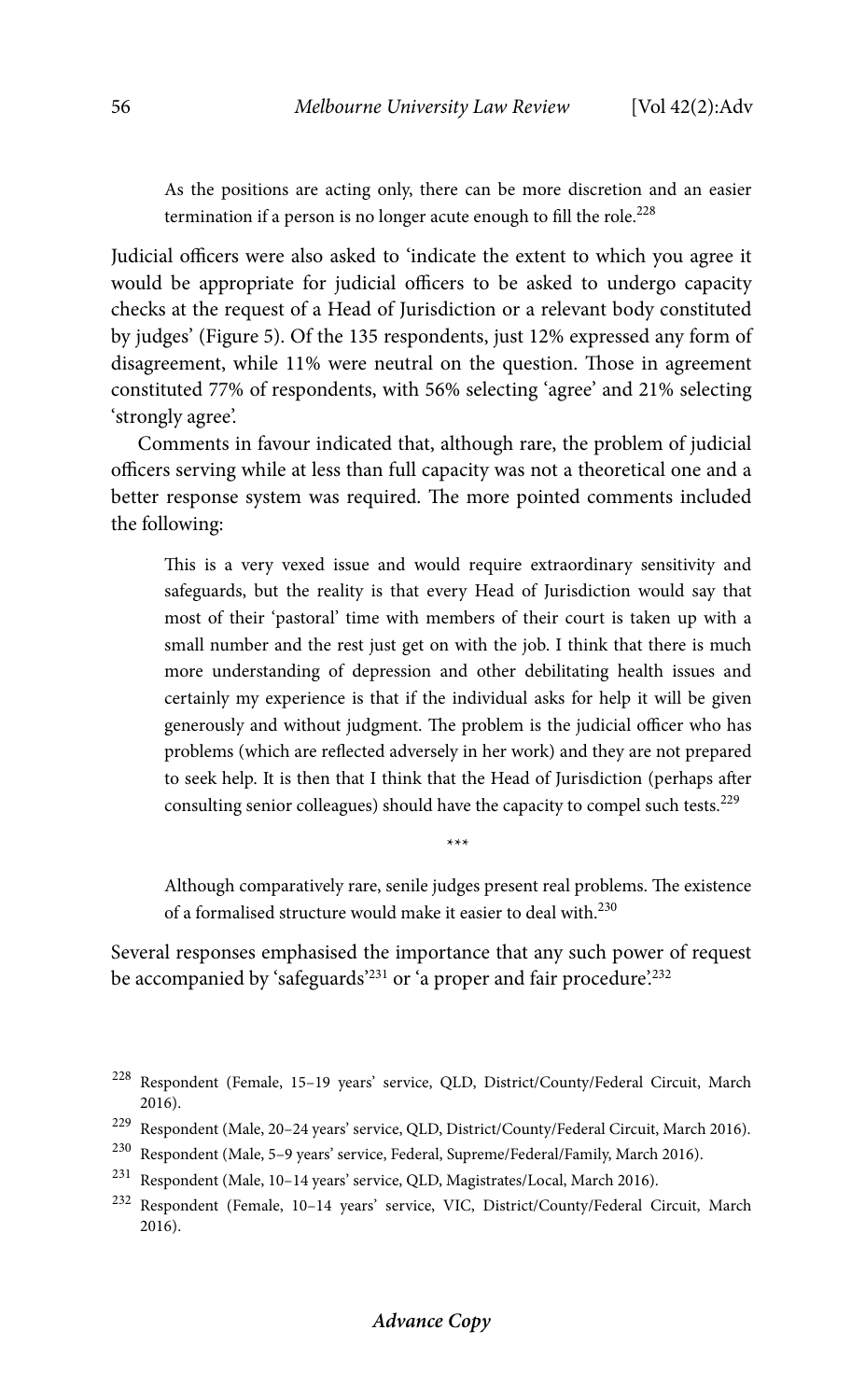## C *Discussion*

In the work cycle of a judge, 50% or more respondents identified education of judicial officers, workload, and staffing and support services as current challenges in their jurisdiction. The issue of judicial remuneration and pensions was very near to inclusion in this list, with 49% of respondents agreeing or strongly agreeing that it was a current challenge.

It might have been expected that workload, staffing and support services would be identified as such. These issues, implicating as they do the resourcing of the judicial arm, have been identified in other research as matters of concern for judicial officers.<sup>233</sup> Despite the persistence of these results, there is no indication that these concerns are being systematically addressed. What our survey responses indicate is that, from the judicial perspective, the failures of support often manifest themselves in prosaic ways similar to those shared in other government departments and business; for instance, a lack of adequate IT support or insufficient direct control over support staff. The survey also provides a revealing inside perspective on the stress that workload and under-resourcing causes. This ranged from the additional stress that Productivity Commission reporting has caused for the judiciary, to the stresses and mental health issues flowing from unmanageable workloads, to the inadequate resourcing of support services to judges who might suffer harassment. The significance of jurisdiction and court level also provided some guidance in relation to this issue. The challenge of workloads in the superior and lower courts suggests that these areas warrant particular attention. This likely reflects the 'churn' factor of a large volume of smaller matters in the lower courts — in the superior courts, the burden of lengthy judgment writing is perhaps the factor at work.

The significant concern among respondents that education of judicial officers remains a challenge for the judiciary is, on the one hand, somewhat surprising given the recent advancements in the provision of continuing education to judicial officers.234 On the other hand, it reflects a growing consensus around the importance of judicial education, and a more critical

<sup>233</sup> Mack, Wallace and Roach Anleu, *Judicial Workload* (n 156) 30–1. See also Wallace, Roach Anleu and Mack, 'Evaluating Judicial Performance' (n 157) 452–4.

<sup>234</sup> See, eg, *Courts Legislation Amendment (Judicial Education and Other Matters) Act 2007* (Vic) s 1(a); Justice Allsop, 'Continuing Judicial Education: The Australian Experience' (2013) 21(3) *Legal Education Digest* 18.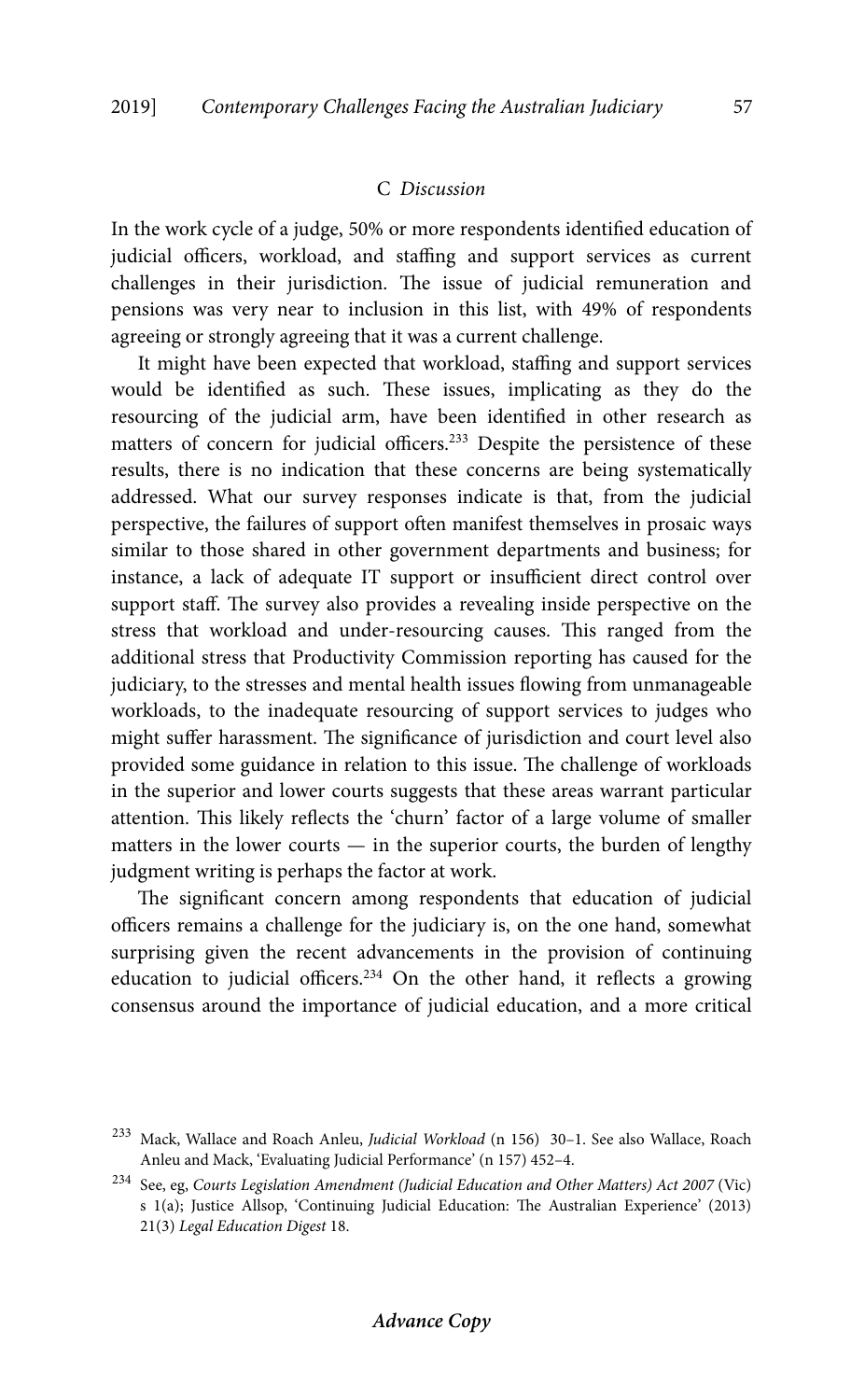perspective on the adequacy of the efforts to achieve it to date.235 The comments reveal criticisms of the availability of education programs, the resources that support them, and their quality. The variability of education between the different jurisdictions was also a matter for comment that might suggest further investigation of ways to support education opportunities across jurisdictions is warranted.

The divided response to whether the use of temporary judicial officers is a challenge reflects an ongoing division amongst the judiciary about such appointments, with some openly expressing concern, and others happily accepting temporary appointment after retirement (often adding to the disquiet of others). Judges are actively attempting to address this division and unresolved tension; for instance, the Judicial Conference of Australia commissioned a report into the practice.<sup>236</sup> It demonstrates the complex nature of such appointments, which deliver significant benefits for the efficient administration of justice while simultaneously raising real concerns about the independence of the judiciary.

The high proportion of neutral responses to the question of 'whether parttime appointments represent a challenge' perhaps reflect the underdeveloped use of part-time judges, even in those jurisdictions that permit them, and the prohibition on part-time appointments at the higher levels, so that judicial officers have not had sufficient experience of these appointments to have formed a view. The otherwise mixed responses are likely to reflect the fact that, in the judicial sphere, it is not yet clear whether the arguments in favour of part-time and flexible working arrangements outweigh the perceived costs. The correlation of gender with greater concern regarding part-time appointments is likely explained by the largely gendered foundation that underpins the need for greater workplace flexibility.<sup>237</sup>

The question of whether sufficient ethical support is being provided is one in which the individual judicial perspective is particularly pertinent. The responses reveal that it is considered a challenge, at least for a significant percentage of judges (35%). The introduction of new ethical support systems — including consideration of more formalised support — should not require the agreement of a majority of judges before its introduction, and the data provide an important contribution in this area to prompt further

<sup>235</sup> Justice James Douglas, 'Judicial Education for Judges' (Speech, International Bar Associaton's Judges' Forum and the Academic and Professional Development Committee, 20 October 2014) 6.

<sup>236</sup> Appleby et al (n 92)*.*

<sup>237</sup> See above n 113 and accompanying text.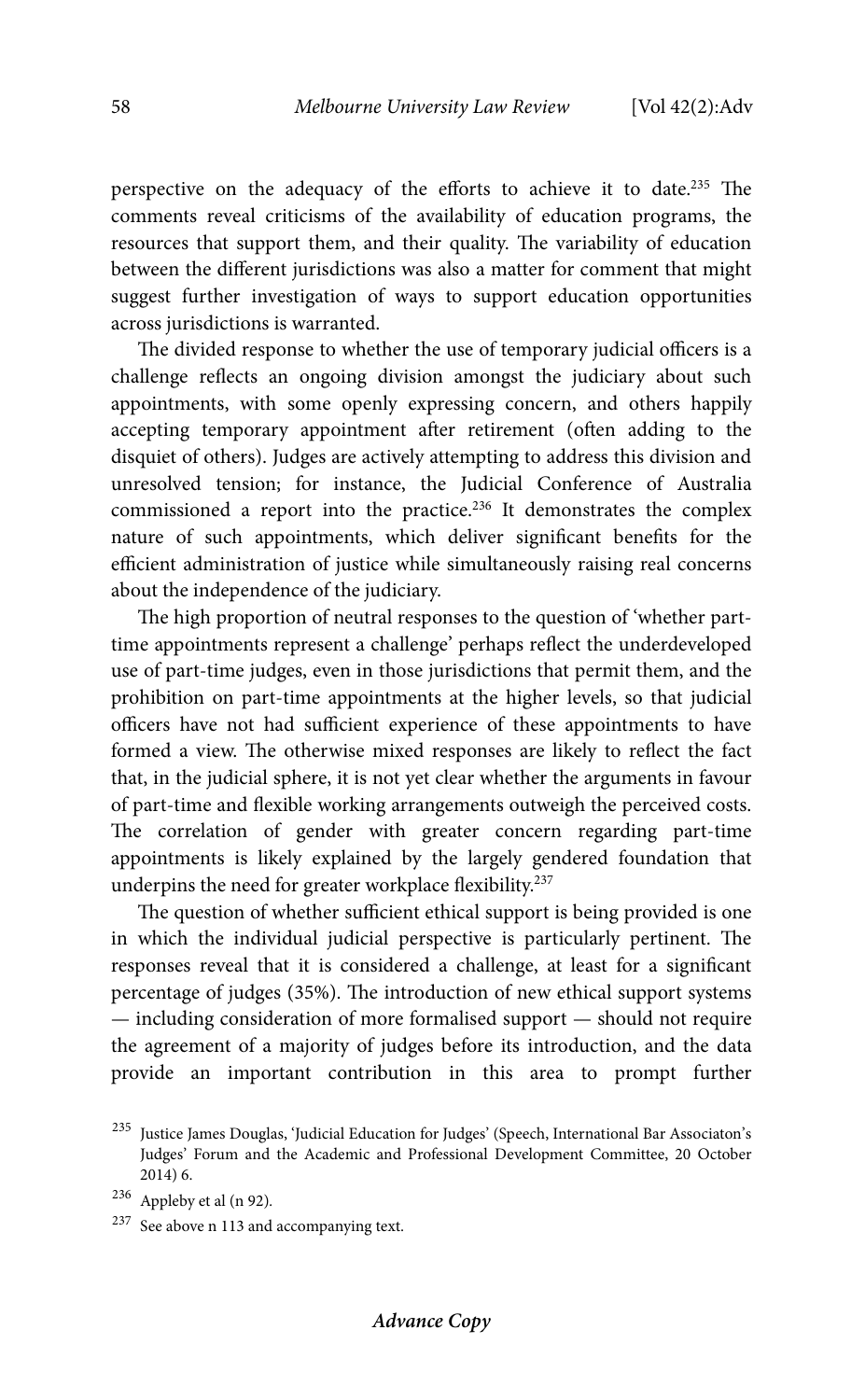consideration of how to better formalise and institutionalise reform. The suggestions of the judges themselves as to how this might be achieved provides jurisdictions with a solid starting point.

The responses to the question of judicial retirement ages represented a significant intervention in this issue. While there was no clear consensus on the most appropriate age for retirement, the responses support the proposition that there is little disquiet amongst the judiciary about the prospect of capacity testing for older judicial officers. This is a highly significant finding, challenging assumptions often made by those outside the judiciary about the extent to which certain proposals for judicial accountability will be tolerated as compatible with the principle of judicial independence.<sup>238</sup>

Finally, in relation to remuneration, it is unsurprising that a number of judges found judicial remuneration a challenge. In this dimension, judges are perhaps self-interested, but their concerns should not be so simply dismissed. If governments take seriously the stated objective of attracting the most qualified individuals to the job (although this represents only one of many objectives underpinning judicial remuneration), a number of comments reveal that the current levels of remuneration may not be achieving this.

#### VI COMPLAINTS, DISCIPLINE AND REMOVAL

# A *Context*

Overall, the Australian judiciary is dedicated, competent, and acts with high levels of integrity. Nevertheless, there are occasions where judicial officers fail to meet the standards expected of them, either as a consequence of misconduct or incapacity. In those instances, their conduct warrants a measured, transparent and appropriate response. Regulation of judicial conduct has proved to be quite sensitive, with the major concern being the challenge of crafting a system that provides accountability without derogating from judicial independence. The first legislative reform occurred in 1986 in

<sup>238</sup> See, eg, Blackham (n 213) ) 747.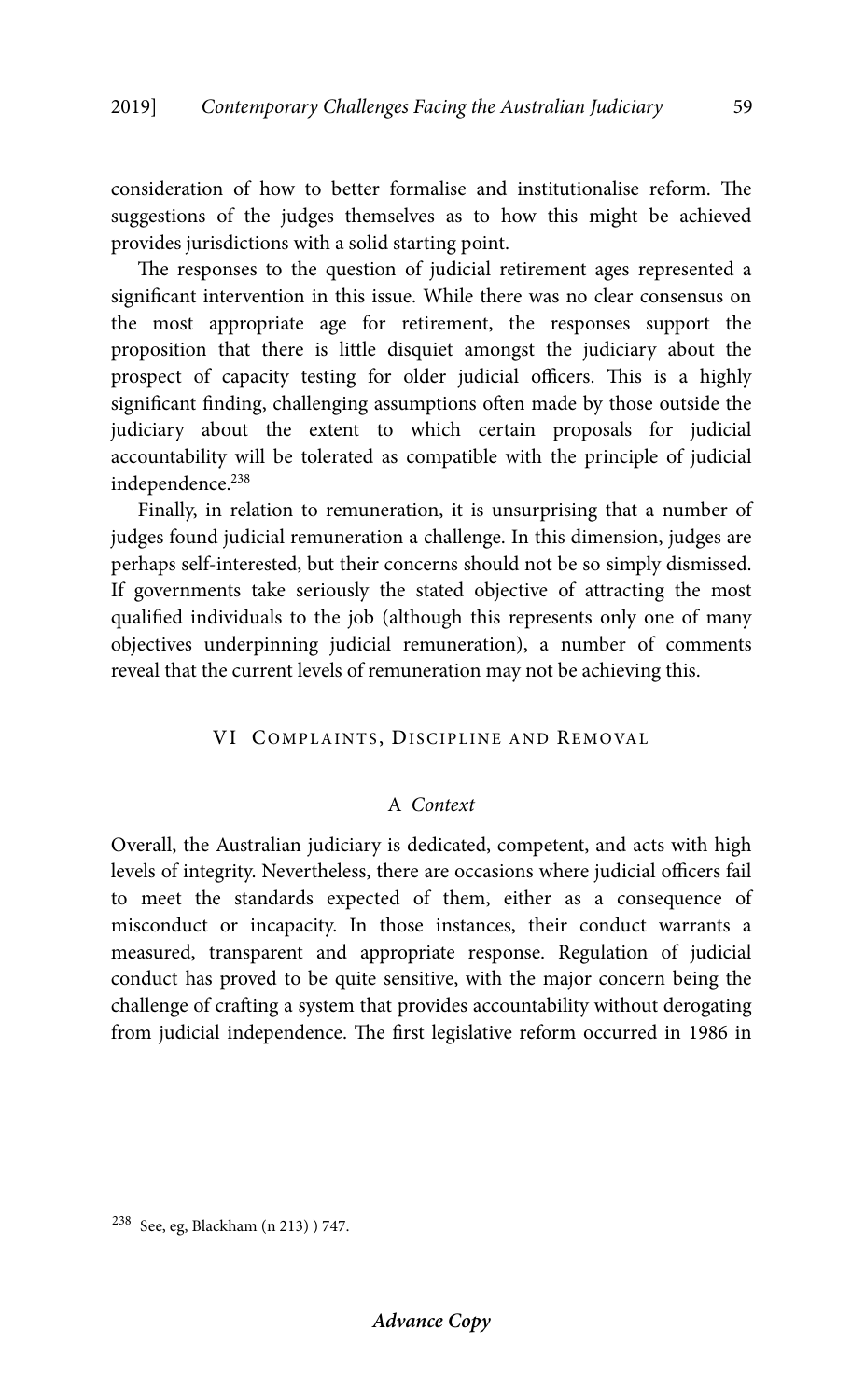New South Wales,<sup>239</sup> and was followed by a long hiatus before a number of jurisdictions introduced reforms this century.<sup>240</sup>

As a result, regulation in this area is in a period of transition. Traditionally, concerns about judicial conduct are managed in six key ways. The first is by selecting judicial officers of appropriate character, who are less likely to cause difficulties during their tenure. The second is through the appeal process. While this process primarily considers matters of professional judgment, it can also raise conduct issues.<sup>241</sup> For example, a misogynistic comment may be both misdirection to a jury leading to an appealable error, and a conduct issue.<sup>242</sup> The third is through the transparency of open court procedures, which expose a judge to public scrutiny. The fourth is through the adoption and promulgation of standards of judicial conduct. Fifth, there is an informal role for fellow judges (in particular the Heads of Jurisdiction) in counselling offending judges and assisting them in remedying inappropriate behaviour. Finally, there is the 'nuclear option' of removal of a judge from office in cases of serious misconduct or incapacity.

Naturally, the removal option is rarely employed, and in almost all Australian jurisdictions it requires the involvement of Parliament. For example, the *Constitution* provides that federal judges 'shall not be removed except by the Governor-General in Council, on an address from both Houses of the Parliament in the same session, praying for such removal on the ground of proved misbehaviour or incapacity'.243

In several of the jurisdictions that have introduced judicial complaints and disciplinary reforms, little more has been achieved than the codification of the traditional approach.<sup>244</sup> Typically they provide some (mostly administrative) power to the Heads of Jurisdiction to provide a limited response to misconduct. For instance, under the federal system, Commonwealth legislation provides:

- <sup>239</sup> *Judicial Officers Act 1986* (NSW).
- 240 Courts *Legislation Amendment (Judicial Complaints) Act 2012* (Cth); *Judicial Conduct Commissioner Act 2015* (SA); *Judicial Commission of Victoria Act 2016* (Vic); *Magistrates Court Act 2004* (WA).
- $^{241}\,$  Appleby and Le Mire (n 16) 7–8.
- 242 Transcript of Proceedings, *R v Johns* (Supreme Court of South Australia, SCCRM/91/452, Bollen J, 26 August 1992) 12–13, quoted in *Question of Law (No 1 of 1993)* (1993) 59 SASR 214, 219 (King CJ), 232–3 (Perry J), 237 (Duggan J). The Court of Criminal Appeal found that the direction 'was apt to convey the impression that consent might be induced by force': at 234 (Perry J, Duggan J agreeing at 238, King CJ dissenting at 222).
- <sup>243</sup> *Constitution* s 72(ii).

<sup>244</sup> See, eg, *Judicial Officers Act 1986* (NSW) s 41.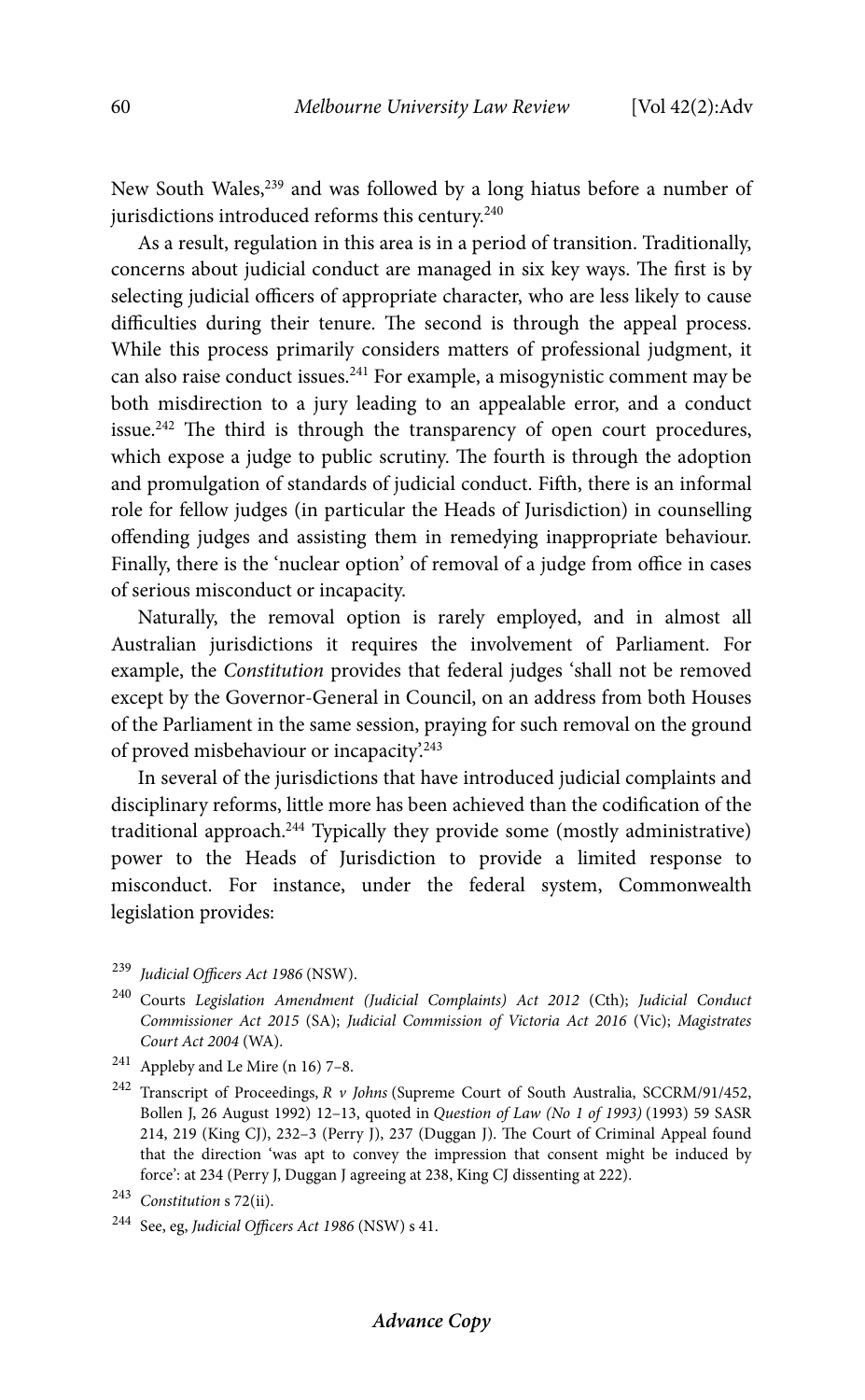The [Head of Jurisdiction] may take any measures that the [Head of Jurisdiction] believes are reasonably necessary to maintain public confidence in the Court, including, but not limited to, temporarily restricting another [judicial officer] to non-sitting duties.<sup>245</sup>

This suggests the Head of Jurisdiction has the power to speak to the judge involved and, where necessary, use their administrative powers to try to resolve the issue. In New South Wales, the Judicial Commission has the power to refer complaints to Heads of Jurisdiction if 'it does not justify the attention of the Conduct Division',<sup>246</sup> but the heads of jurisdiction have even more limited power than is provided by the federal legislation.<sup>247</sup> South Australia and Western Australia also rely on the Head of Jurisdiction to manage complaints short of those, which (if established) could warrant removal.<sup>248</sup> An additional procedure in the *Magistrates Court Act 2004* (WA) allows the Attorney-General to suspend magistrates where they have demonstrated a physical or mental incapacity or engaged in misconduct.<sup>249</sup>

The approaches that tend towards codification of the traditional system can be contrasted with more comprehensive formal responses, such as those in place in England and Wales.<sup>250</sup> The most recent effort in Victoria appears to move towards this by incorporating lay voices in the disciplinary system, creating a system for compulsory medical testing in situations where there are concerns about capacity, and providing support for Heads of Jurisdiction faced with misconduct problems.251

<sup>246</sup> *Judicial Officers Act 1986* (NSW) s 21(2).

<sup>245</sup> *Family Law Act 1975* (Cth) s 21B(1A)(d); *Federal Court of Australia Act 1976* (Cth) s 15(1AA)(d); *Federal Magistrates Act 1999* (Cth) s 12(3)(d).

 $247$  Ibid ss 21(2)–(3).

<sup>248</sup> *Judicial Conduct Commissioner Act 2015* (SA) s 18; Department of the Attorney-General (WA), Protocol for Complaints against Judicial Officers in Western Australian Courts (27 August 2007) 3–5 [9]–[17].

<sup>249</sup> *Magistrates Court Act 2004* (WA) sch 1 cls 13–14.

<sup>250</sup> Graham Gee, 'Judicial Policy in England and Wales: A New Regulatory Space' in Richard Devlin and Adam Dodek (eds), *Regulating Judges: Beyond Independence and Accountability*  (Edward Elgar, 2016) 145, 149–53.

<sup>251</sup> *Judicial Commission of Victoria Act 2016* (Vic).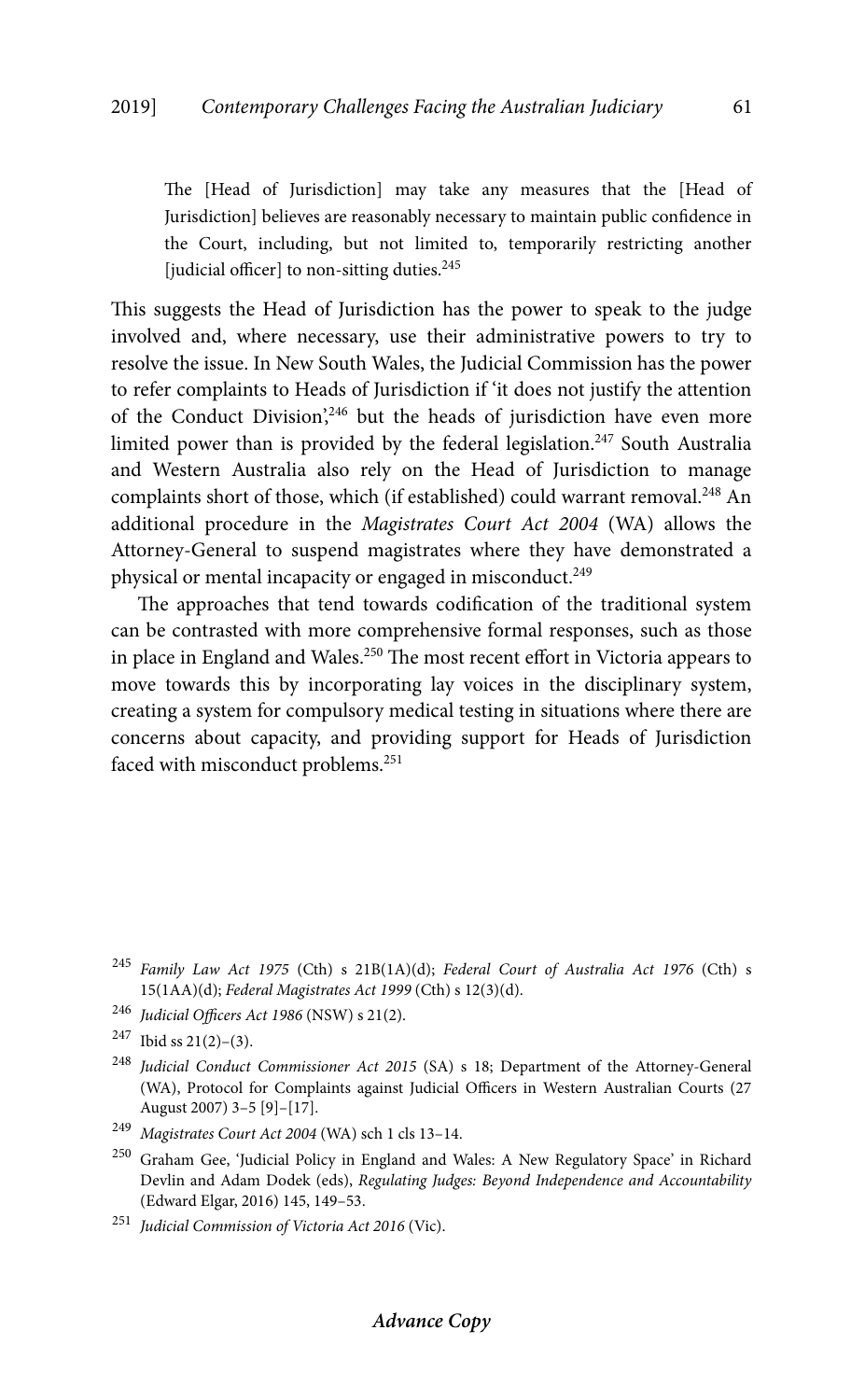# B *Survey Data*

This patchwork of regulation across Australia provided the backdrop for a series of six survey questions about complaints, discipline and removal. The distribution of responses is illustrated in Figure 7.





# 1 *Management and Investigation of Complaints*

The first question asked judicial officers to indicate the extent to which they agreed that 'management and investigation of complaints' was a challenge in their jurisdiction (Figure 7). The most frequent response was neutral (49%), while 35% agreed or strongly agreed that that the complaints processes constituted a challenge; 17% disagreed or strongly disagreed.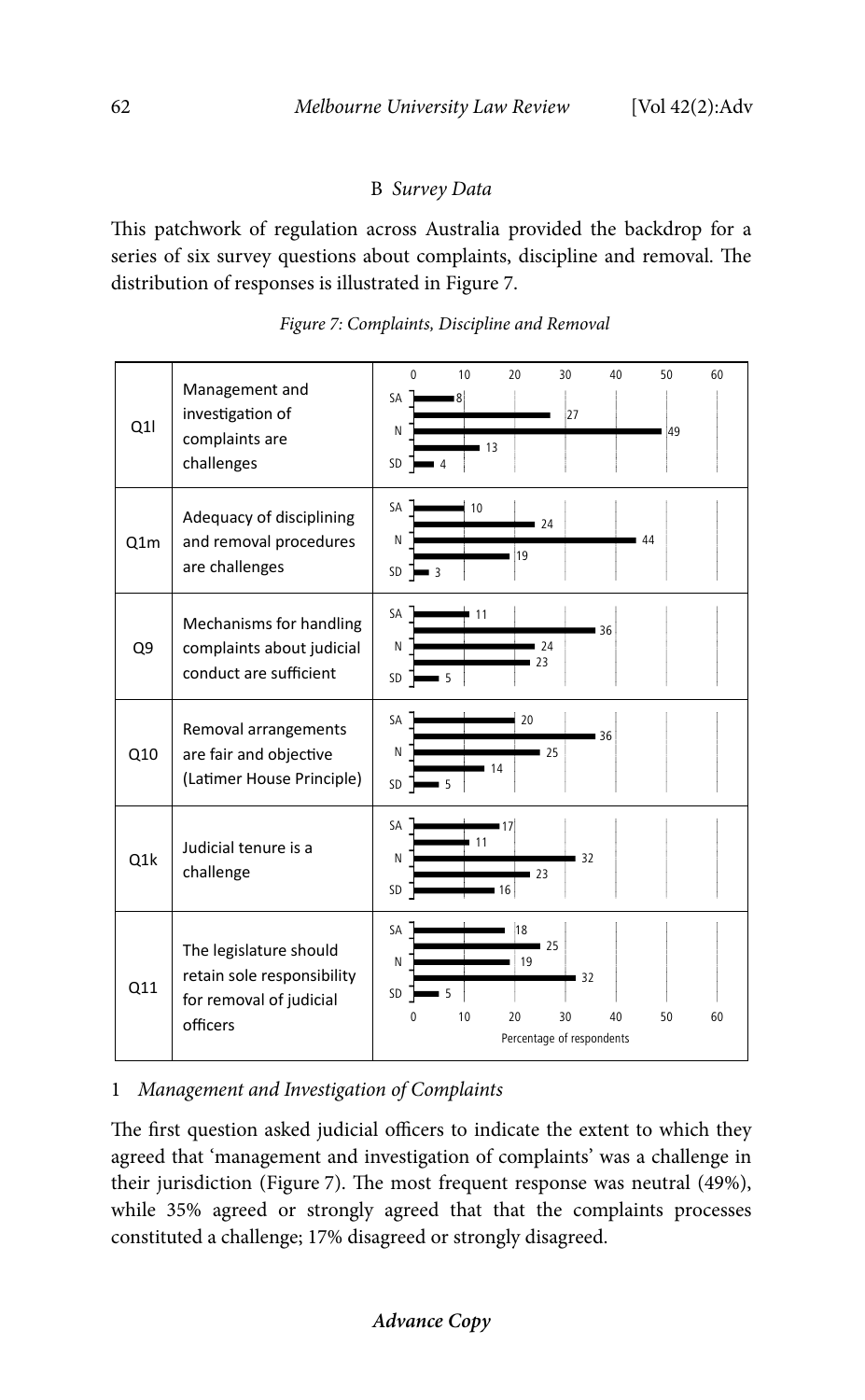The respondents' comments reflected the transition in arrangements in several jurisdictions. Some explained that Victorian judicial officers were waiting to see how the new institutional approaches would work out. A number of comments from New South Wales expressed satisfaction with the judicial commission model operating there:

[The] New South Wales system is OK. Except that it could be more efficient.<sup>252</sup> \*\*\*

I am quite satisfied with the role of the Judicial Commission in NSW and believe there should be a constitutionally acceptable complaints process available to the public for every court. Judicial office should not confer immunity from investigation of complaints if undertaken in an acceptable way.253

\*\*\*

The Judicial Commission is set up to handle such challenges and does so admirably.254

In other jurisdictions, there was a high level of satisfaction expressed with the traditional system, with a wariness of judicial commissions:

The internal process is thorough and, I think, fair. I support the theory of a Judicial Commission, but beware (a) the bureaucracy and (b) effectiveness being impaired by dealing with the mad and sad.<sup>255</sup>

Others were more critical of the traditional system:

In 21 years, I have had very little reason to complain, so I am not qualified to comment. As far as complaints about judicial behaviour in court (and of course the major problem of delay in giving judgment), my opinion is that the inhouse method is out of date. That is not in any way to reflect on any Head of Jurisdiction in my time, but the reality is the lawyer writing to the chief judge about a judgment that is a year old, must feel at least a tiny bit of concern that

252 Respondent (Demographic data omitted, March 2016).

<sup>253</sup> Respondent (Female, 0–4 years' service, Federal, District/County/Federal Circuit, March 2016).

<sup>254</sup> Respondent (Male, 10–14 years' service, NSW, Magistrates/Local, March 2016).

<sup>255</sup> Respondent (Male, 5–9 years' service, Federal, Supreme/Federal/Family, March 2016).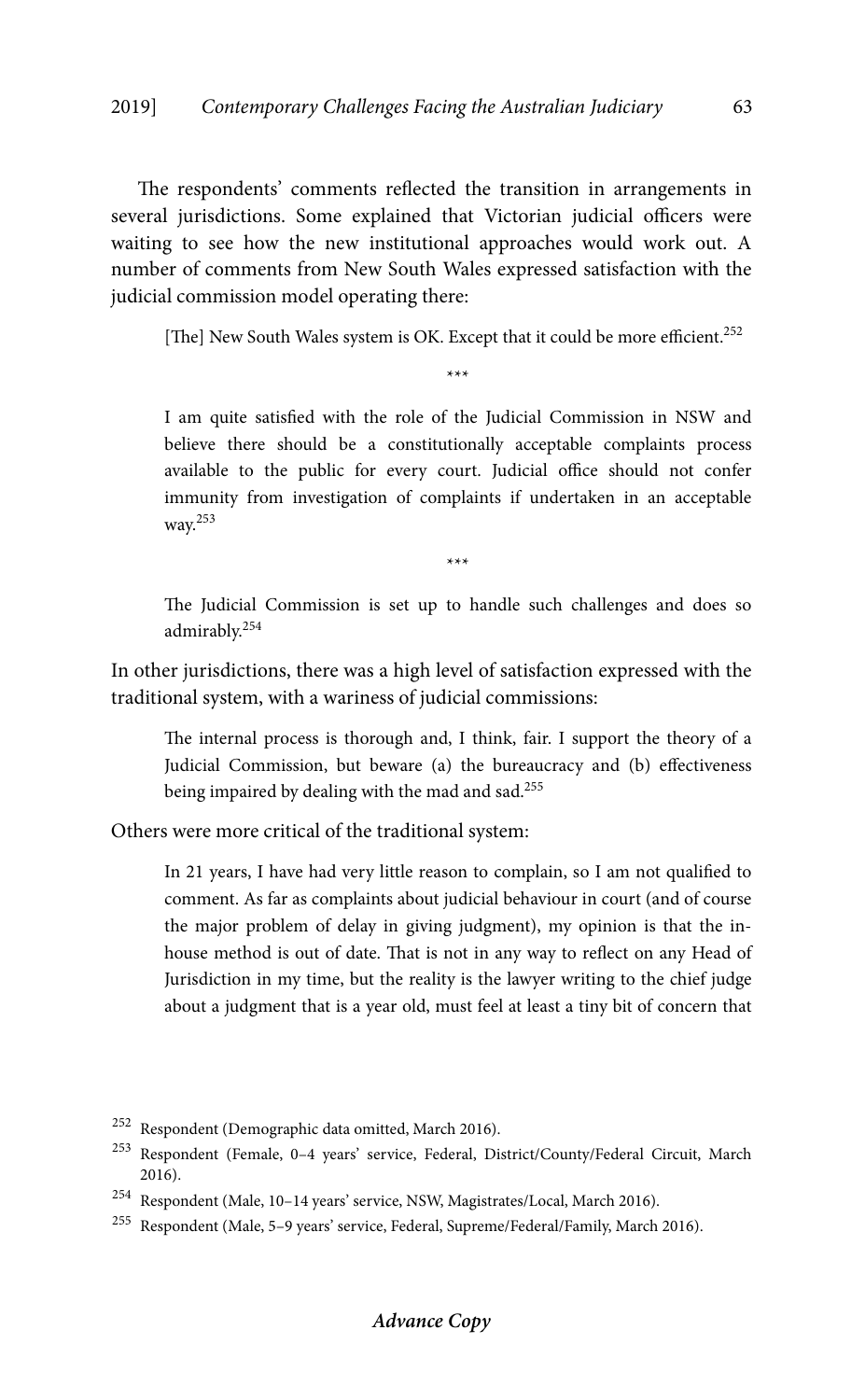his or her complaint may affect the ultimate outcome. The New South Wales Judicial Commission system seems to work well so that is what I favour.<sup>256</sup>

\*\*\*

The existing system is entirely unsatisfactory. There is no established process and no independent oversight of the Head of Jurisdiction's handling of a complaint, should there be a difference of opinion between the magistrate and Head of Jurisdiction. Magistrates have been moved from one location to another, involving very significant disruption to family life, with no avenue for review, where there has been a disagreement with Head of Jurisdiction. In Western Auastralia, relocation can be up to 3,000 kms, having a significant impact on employment of a partner and schooling for children etc. Fear of being directed to move to a country or other location, which would disrupt the magistrate's family life, operates to constrain magistrates from raising issues regarding the operation of the court.257

#### 2 *Discipline and Removal Procedures*

The next question focussed on the follow-up to complaints or other instances of misconduct or incapacity. Judicial officers were asked to indicate the extent to which they agreed that 'adequacy of disciplining and removal procedures' was a challenge in their jurisdiction (Figure 7). While 44% of respondents were neutral, 34% agreed or strongly agreed and 22% disagreed or strongly disagreed.

The data indicate that only gender was correlated with different responses. Female respondents were more likely to indicate that disciplinary and removal procedures were challenges: 37% of female respondents agreed or strongly agreed with this statement, in contrast to 24% of male respondents. Correspondingly, 29% of male respondents disagreed or strongly disagreed in comparison to 11% of female respondents.

Several comments reflected dissatisfaction with the existing arrangements, with typical comments pointing out the difficulties associated with managing poor performance and proceeding to removal:

There needs to be a moderate reassessment of how to manage or remove judicial officers who are clearly bad appointments.<sup>258</sup>

<sup>256</sup> Respondent (Male, 20–24 years' service, District/County/Federal Circuit, March 2016).

 $^{257}\,$  Respondent (Female, 10–14 years' service, WA, Magistrates/Local, March 2016).

<sup>258</sup> Respondent (Female, 10–14 years' service, QLD, District/County/Federal Circuit, March 2016).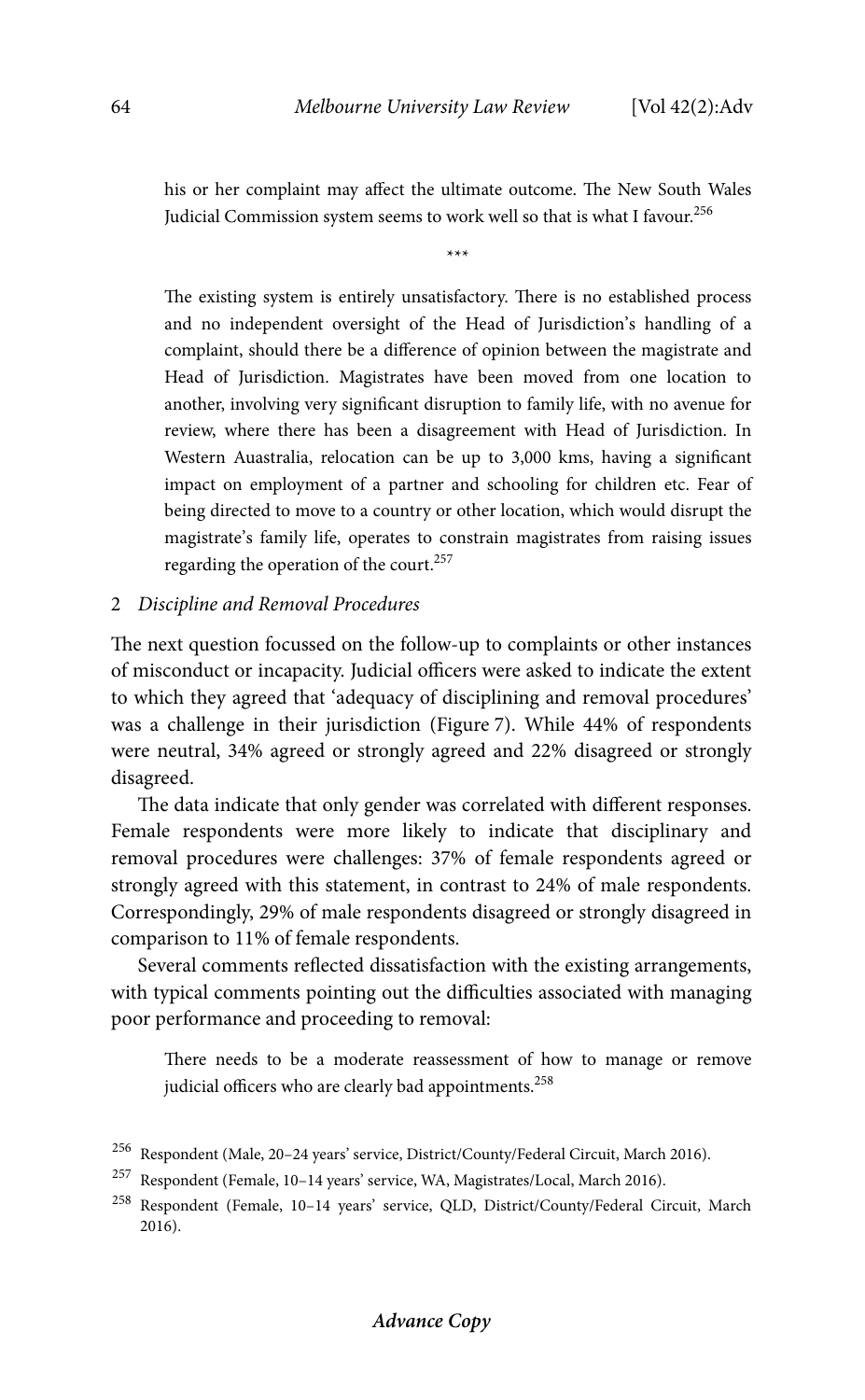\*\*\*

Peer group pressure is a strong disincentive to misbehaviour but a bad appointee can stay for a long time and have a negative effect on other judges and the public.<sup>259</sup>

\*\*\*

Some process is needed to ensure judges keep up to date with their work.<sup>260</sup>

Others put forward options for reform:

It is very hard (and appropriately so) to remove judicial officers. In my view, appointments should be made independently through a Judicial Appointments Commission, as in the UK. Perhaps disciplinary procedures and removals should also be conducted in the same way. So, for example, the NSW Judicial Commission might be given the power to remove, rather than merely to recommend removal by Parliament.<sup>261</sup>

Judicial independence is required. Removal only after the five most senior judges of the court vote by majority to remove the investigated judge and then such removal approved by a majority vote of both houses of Parliament.<sup>262</sup>

\*\*\*

But not everyone was convinced that enhanced discipline and removal processes are the answer:

It is a mistake to think that there is a way of 'disciplining' a judge other than removal in accordance with the traditional parliamentary process. Anything else fundamentally undermines judicial independence, which is by definition individual and fundamental.263

3 *Complaints Handling* 

The next question asked respondents to focus specifically on the 'extent to which you agree that the current mechanisms for handling complaints about judicial conduct are sufficient in your jurisdiction' (Figure 7). Some 47% indicated their agreement; 24% were neutral and 28% either disagreed or

<sup>&</sup>lt;sup>259</sup> Respondent (Female, 15–19 years' service, QLD, Supreme/Federal/Family, March 2016).<br><sup>260</sup> Respondent (Male, 5–9 years' service, Federal, Supreme/Federal/Family, March 2016).

<sup>260</sup> Respondent (Male, 5–9 years' service, Federal, Supreme/Federal/Family, March 2016).

<sup>261</sup> Respondent (Male, 20–24 years' service, NSW, Magistrates/Local, March 2016).

<sup>262</sup> Respondent (Male, 5–9 years' service, WA, District/County/Federal Circuit, March 2016).

<sup>263</sup> Respondent (Male, 0–4 years' service, QLD, Supreme/Federal/Family, March 2016).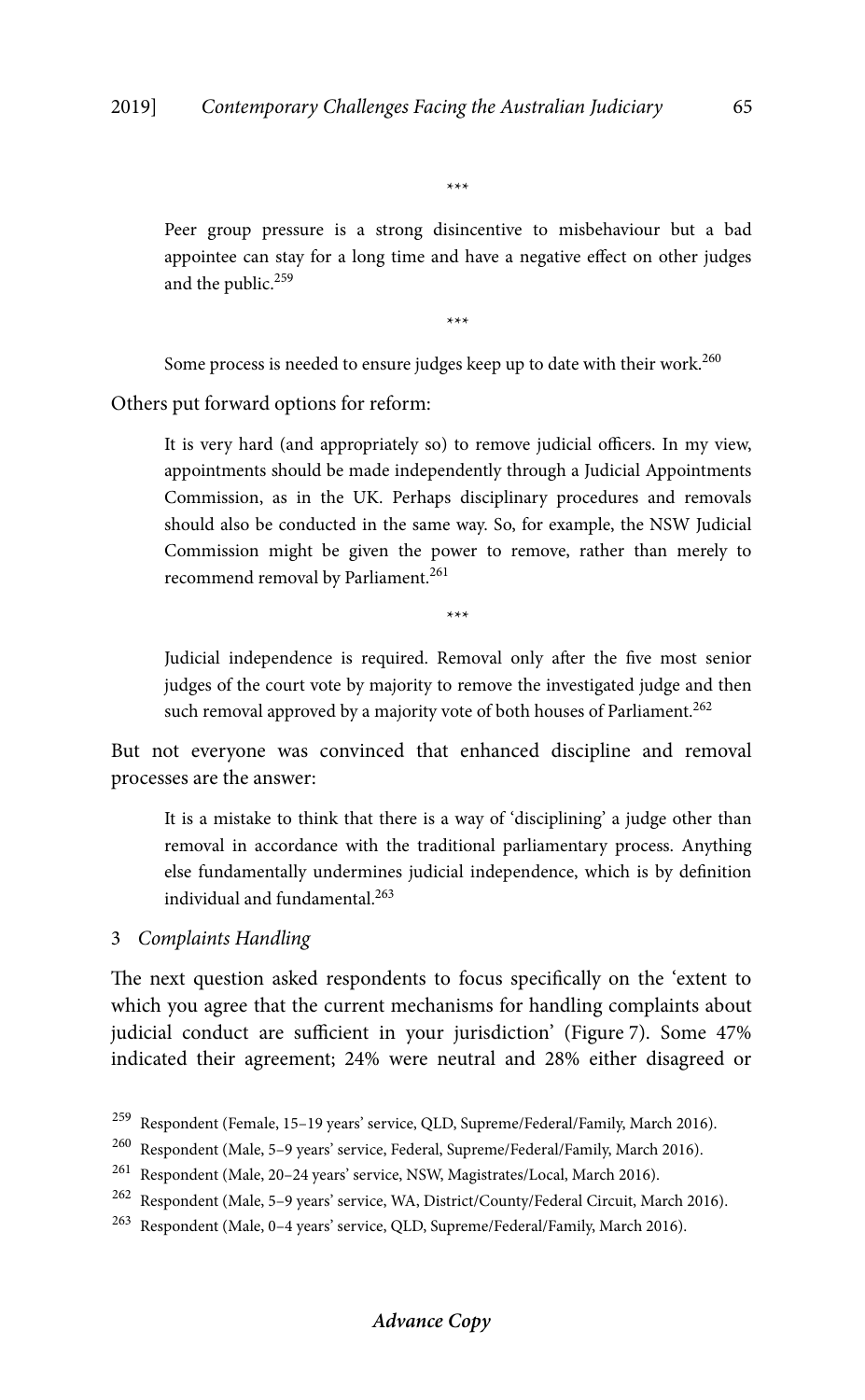strongly disagreed that current practices were sufficient. No demographic variables were correlated with the different responses.

There were fewer comments in response to this question. One respondent provided a strong critique of the uncertainty associated with the traditional approach:

There are no formal mechanisms currently, and informal mechanisms are inadequate and not transparent. There are not even customs and conventions, which can set a norm. If an individual Head of Jurisdiction wanted to ignore past practice or to introduce changes, they are free to do so. There is no enforceable mechanism to compel a judge to engage with a complaint process, if they choose not to or do not accept or respect the informal authority of the Head of Jurisdiction. There is no guarantee of consistency of practice. There is nothing that can give a member of the public who complains, any sense of a fair and transparent process for dealing with complaints. That is ironic, given the role of the courts and judges as impartial, transparent and accountable arbiters of disputes.264

# 4 *Best Practice Removal Procedures*

The next question drew on principles contained in the Commonwealth Latimer House Principles to seek views on the fairness of those same removal mechanisms.<sup>265</sup> Principle VII(b) relevantly states:

In addition to providing proper procedures for the removal of judges on grounds of incapacity or misbehaviour that are required to support the principle of independence of the judiciary, any disciplinary procedures should be fairly and objectively administered. Disciplinary proceedings which might lead to the removal of a judicial officer should include appropriate safeguards to ensure fairness.266

Participants were asked to indicate the extent to which they agree that 'the current arrangements for removing judicial officers in their jurisdiction satisfy the Bingham Report's invocation of this principle as "best practice"'

<sup>264</sup> Respondent (Female, 10–14 years' service, VIC, District/County/Federal Circuit, March 2016).

<sup>265</sup> See Commonwealth Secretariat, *Commonwealth Principles on the Accountability of and the Relationship between the Three Branches of Government* (Report, 17–20 October 2005) 401. These principles are intended to set out the 'an effective framework for the implementation by governments, parliaments and judiciaries of the Commonwealth's fundamental values': at 401.

<sup>266</sup> Ibid 404.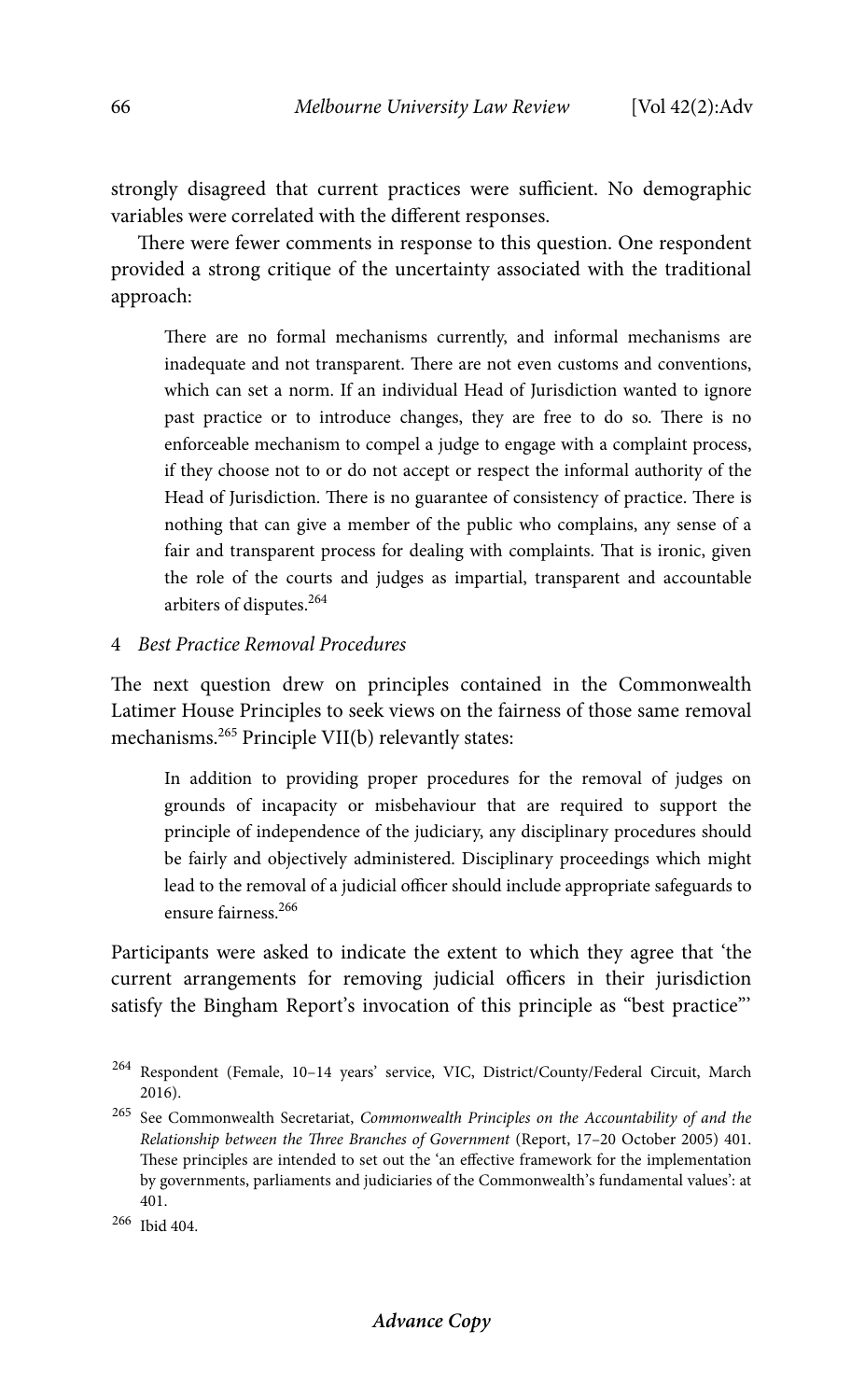(Figure 7). This was the first of the questions relevant to complaints, discipline and removal where there was a majority view. A majority of respondents (56%) indicated that they agreed or strongly agreed that their jurisdiction was compliant with the Bingham Report's best practice; 25% were neutral and 19% disagreed or strongly disagreed.

## 5 *Judicial Tenure*

The next question asked respondents to reflect on the topic at a more general level by indicating whether they agreed that 'judicial tenure' was a challenge in their jurisdiction (Figure 7). This question allowed respondents to consider judicial tenure broadly, and also provided the opportunity to use the comments facility to reveal the ways in which they understood the topic beyond the understandings that may be assumed by outsiders.

In sum, judicial opinions were mixed, although there was some consensus against this proposition. Of the 142 respondents, 28% agreed or strongly agreed that judicial tenure is a challenge, 32% indicated neutrality and 39% either disagreed or strongly disagreed.

Only one demographic factor  $-$  level of court  $-$  was correlated with different responses. Respondents from superior courts (the Supreme, Federal and Family Courts) were more likely not to see judicial tenure as a challenge (59%) when compared with those respondents appointed to either the lower courts (Magistrates, Local, 27%) or the intermediate courts (District, County, Federal Circuit, 40%). The lower courts were most concerned with judicial tenure, with 46% indicating they believed this to be a challenge (compared with 25% in the intermediate courts and 12% in the superior courts).

The comments supported the current protections for judicial tenure:

Courts and governments are often at odds, and judicial tenure is important to ensure judicial independence.<sup>267</sup>

One respondent expressed concern about the ability of governments to undermine tenure protections through removal mechanisms:

Tenure is fundamental to independence, but also linked to issues such as pensions and disability/retirement entitlements. Tenure is a meaningless

<sup>267</sup> Respondent (Female, 10–14 years' service, VIC, District/County/Federal Circuit, March 2016).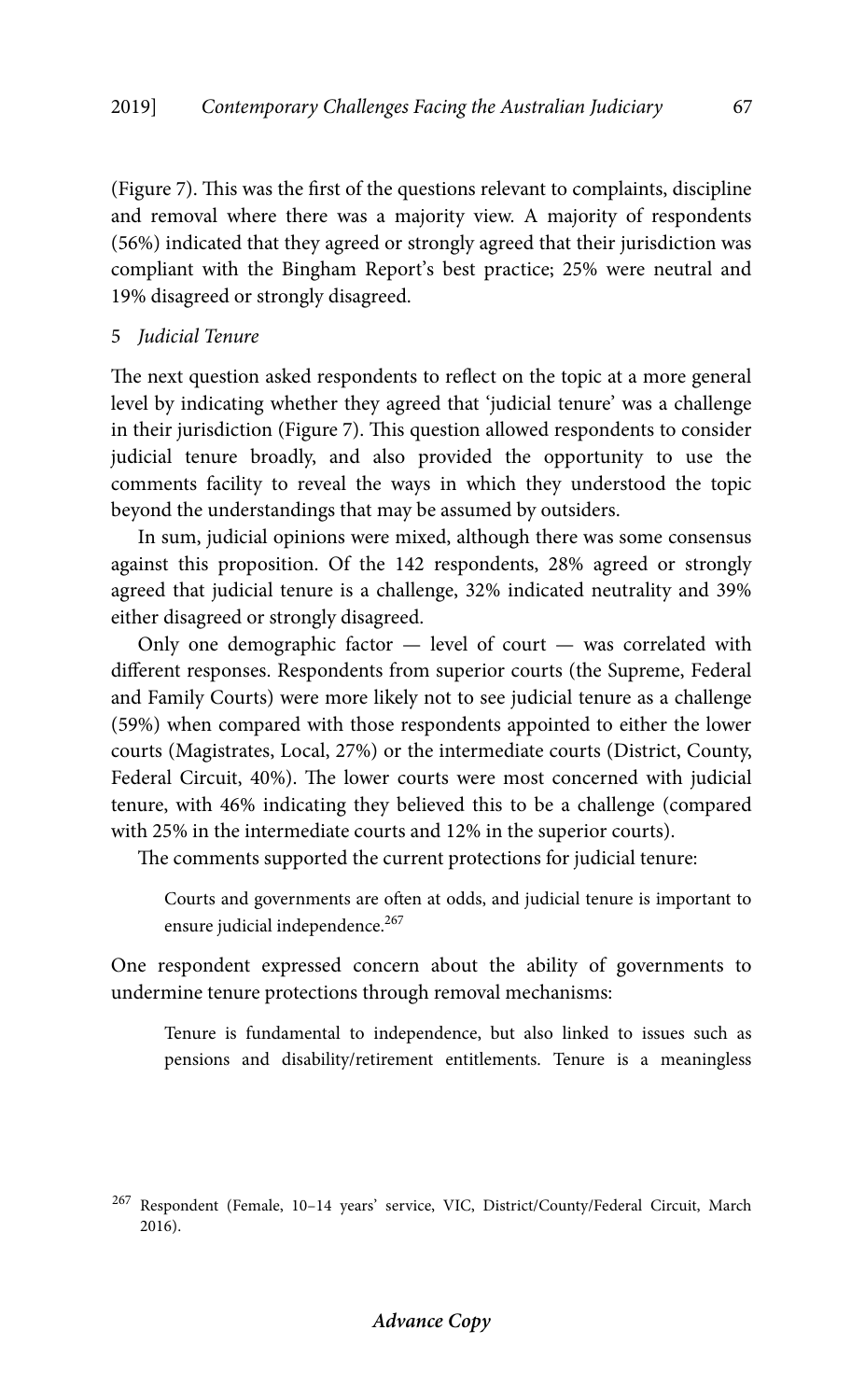concept if a judicial officer can be removed for incapacity for example (illness) and there is no disability pension.<sup>268</sup>

One respondent expressed concern, not with the security of tenure offered to her in her judicial capacity, but in contrast to when she sat as a tribunal member, where equivalent security of tenure is not provided:

In the tribunal jurisdiction in which I also work, this is a real issue, particularly tenure amongst senior members of that jurisdiction who are responsible for reviewing government decisions.<sup>269</sup>

## 6 *Power of Removal*

The final question sought judicial views on vesting the power of removal in an independent disciplinary body, separate from both executive and legislature, or retaining the status quo, with the legislature retaining sole decision-making responsibility for determining the removal of judicial officers. The question again drew on the Bingham Report (Figure 7).

Again, the responses expose the diversity of opinion within the judiciary as to the most appropriate way to manage judicial removal. Some 44% considered parliamentary approval as the only appropriate mechanism, with 18% of those strongly agreeing with that proposition. By contrast, 19% were neutral and 37% of respondents were open to an alternative model with a disciplinary body holding the power to remove.

A number of those judicial officers who endorsed the process of parliamentary removal qualified their comments by indicating that an investigatory process should precede the parliamentary process. The following comments were typical:

Some form of a tribunal or disciplinary council should exist to work with the executive and legislature.<sup>270</sup>

\*\*\*

Removal of a judge is very serious and ought not be delegated. Certainly, judicial commissions can and should make recommendations but the final decision ought to be by the legislature in full public view.<sup>271</sup>

<sup>268</sup> Respondent (Female, 15–19 years' service, VIC, Magistrates/Local, March 2016).

<sup>269</sup> Respondent (Female, 0–4 years' service, QLD, District/County/Federal Circuit, March 2016

<sup>270</sup> Respondent (Male, 10–14 years' service, QLD, District/County/Federal Circuit, March 2016).

<sup>271</sup> Respondent (Male, 10–14 years' service, Federal, Supreme/Federal/Family, March 2016).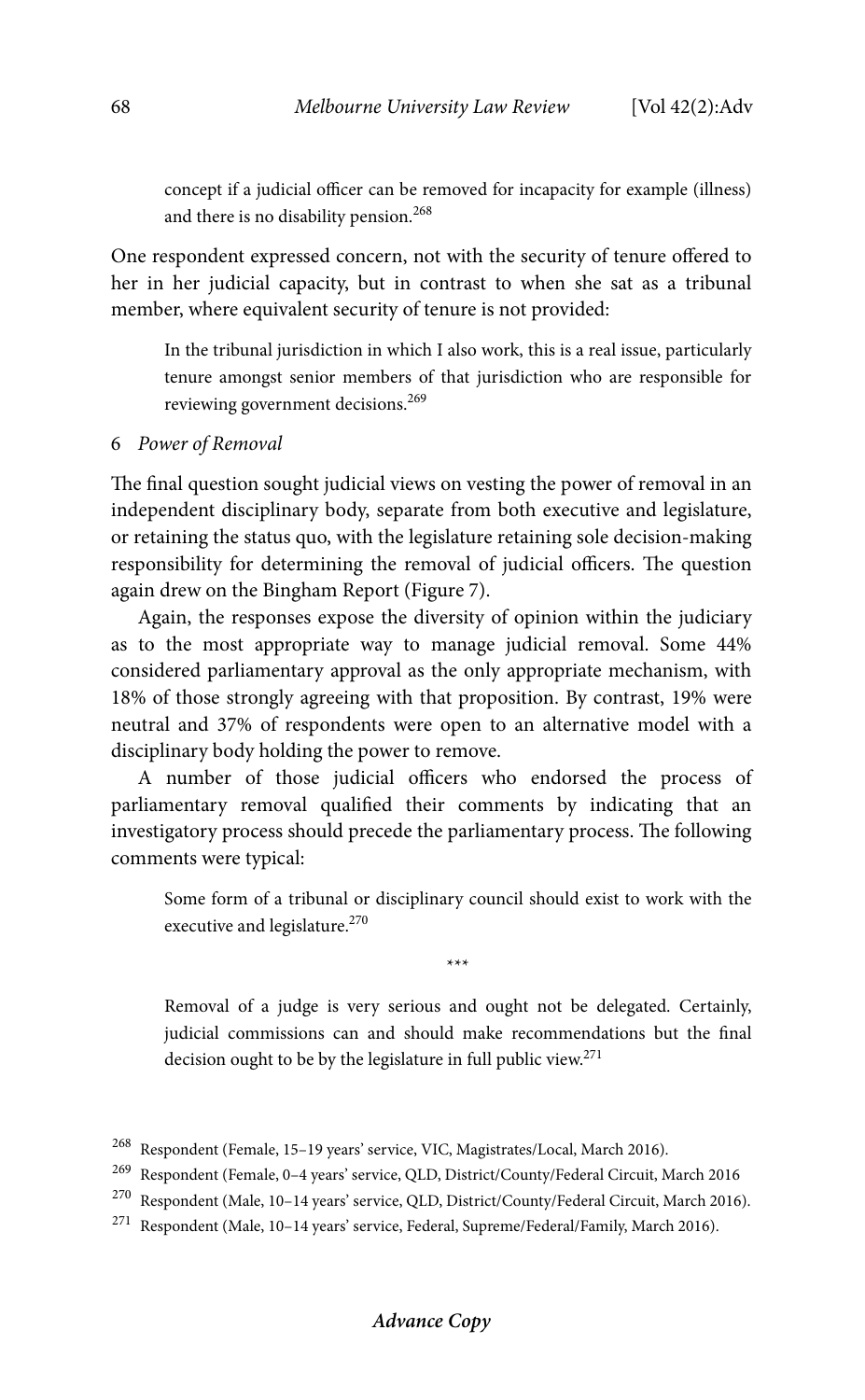Those who indicated openness to a disciplinary body removing a judicial officer cited concern with the way the parliamentary process works:

This enables politics and popularity to override reason and objectivity.<sup>272</sup>

\*\*\*

As the experience with professional bodies shows (and contrary to public perception), disciplinary bodies made up of peers are much more severe than the public. A judicial disciplinary body made up of senior judges would be a very good idea and would see many more judges disciplined.<sup>273</sup>

There was some diversity of interpretation of the question. Some judicial respondents disagreed with the question, but indicated in their comments that they thought that a disciplinary tribunal (or the like) should investigate and make recommendations to Parliament. Others agreed, indicating that they believed Parliament should hold sole decision-making power over removal, but also made comments suggesting that they also thought the involvement of a tribunal to investigate and make recommendations was appropriate.

## C *Discussion*

None of the issues regarding complaints, discipline, tenure and removal was seen as a challenge by 50% or more of respondents. While much recent reform has clustered around creating systems and processes for managing complaints, this was not a matter that aroused much concern in the respondents. Misconduct remains an area in which there are significant differences of opinion about how it should be managed. Perhaps this reveals that, as it is an area in which there has been considerable change, judges are waiting to see whether the new institutional approaches will address their concerns. Certainly, the responses indicate that some of the hesitancies that accompanied the introduction of Australia's first reforms in this area in New South Wales have lessened, with many respondents indicating their satisfaction with this model.

The apparent correlation between gender and concern about disciplinary and removal processes is something of a puzzle. There are a number of

<sup>272</sup> Respondent (Female, 25+ years' service, NSW, District/County/Federal Circuit, March 2016).

 $^{273}\,$  Respondent (Male, 5–9 years' service, Federal, Supreme/Federal/Family, March 2016).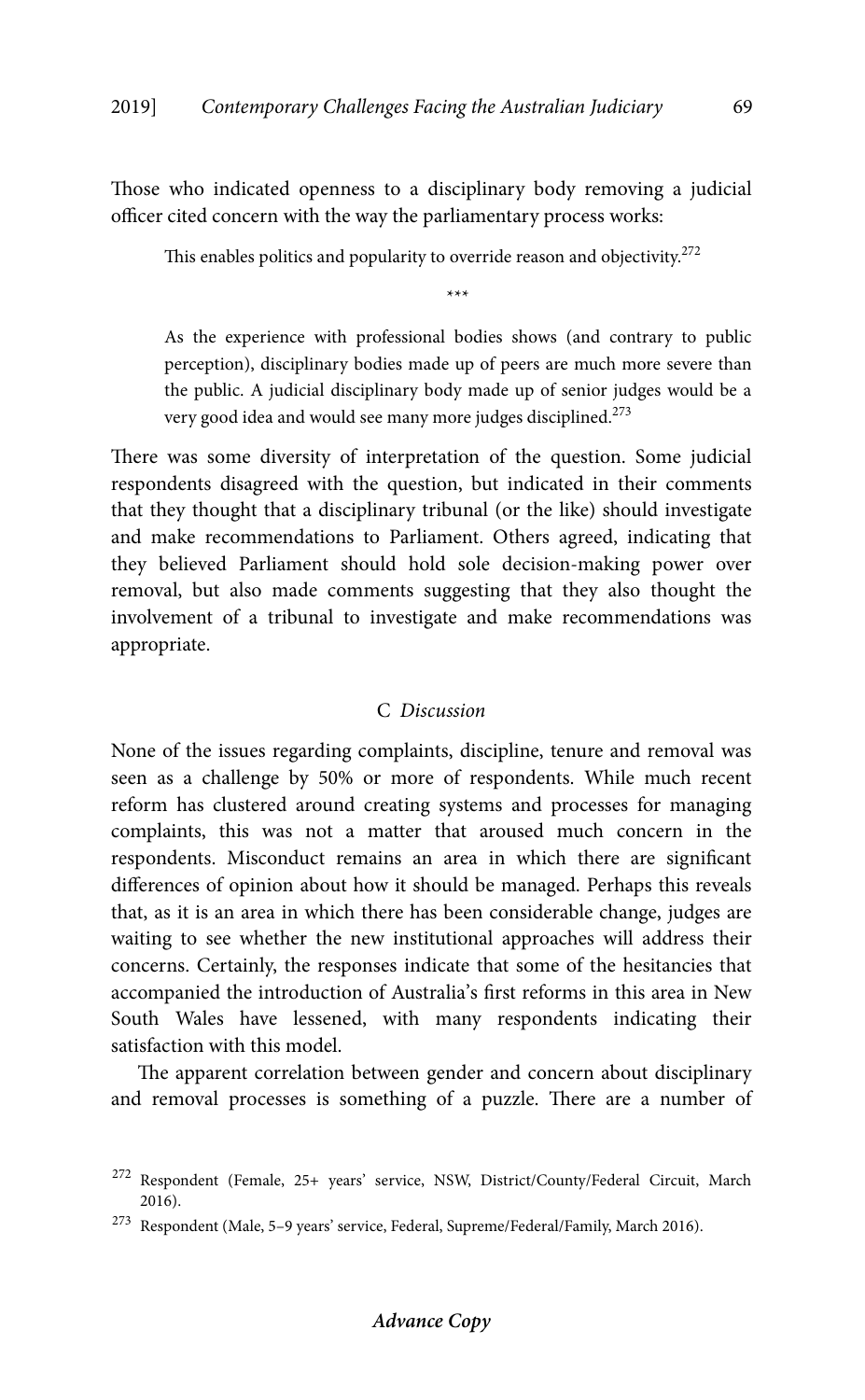possible reasons for the fact that female judicial officers are less satisfied with these processes, such as a sense that they are ineffective or unfair. However, no conclusion can be drawn from the data collected in this survey. Further qualitative study is needed.

The revelation by one respondent of her concern about the tenure of tribunal members (rather than judicial officers) highlights the need for greater attention to be paid to the position of statutory officeholders who are given quasi-independence under their constituting legislation, and whether this is sufficient where they have obligations to review government decisions and actions. This would include tribunal members, as well as officers such as the Ombudsman, human rights commissioners and the Australian Information Commissioner.274

The fact that respondents in the lower courts appeared more concerned about judicial tenure is consistent with the findings of Mack and Roach Anleu that magistrates do not in every respect enjoy the same protections as judges with regard to tenure.<sup>275</sup> Despite the evolution of magistrates over the past few decades from public servants to independent judicial officers, anomalies remain in some jurisdictions with regard to the consequences of abolishing lower courts, ages of mandatory retirement, protections against reduction in remuneration, and procedures and standards for suspension and removal. It is plausible that these were weighty considerations for respondents from lower courts when answering the questions relating to tenure.

# VII CONCLUSION

This article has tried to achieve two things. First, it has sought to interrupt the current scholarship and regulatory study of the judiciary by indicating the need to consider the wider judiciary's views on these issues. The data have revealed the diverse array of concerns that are held by the Australian judiciary with respect to their profession and its operation as the third arm of government. It illuminates much of the current debate around the regulation of the judiciary. In some respects — for instance, in relation to diversity and appointments, and in relation to the challenges of judicial workload and resourcing — it reinforces existing regulatory reform trajectories. But it may also be said to give added impetus to those efforts where political will is

 $^{274}$  See also initial consideration of such questions in Gabrielle Appleby, 'Horizontal Accountability: The Rights-Protective Promise and Fragility of Executive Integrity Institutions' (2017) 23(2) *Australian Journal of Human Rights* 168.

<sup>275</sup> Mack and Roach Anleu, 'The Security of Tenure' (n 11).